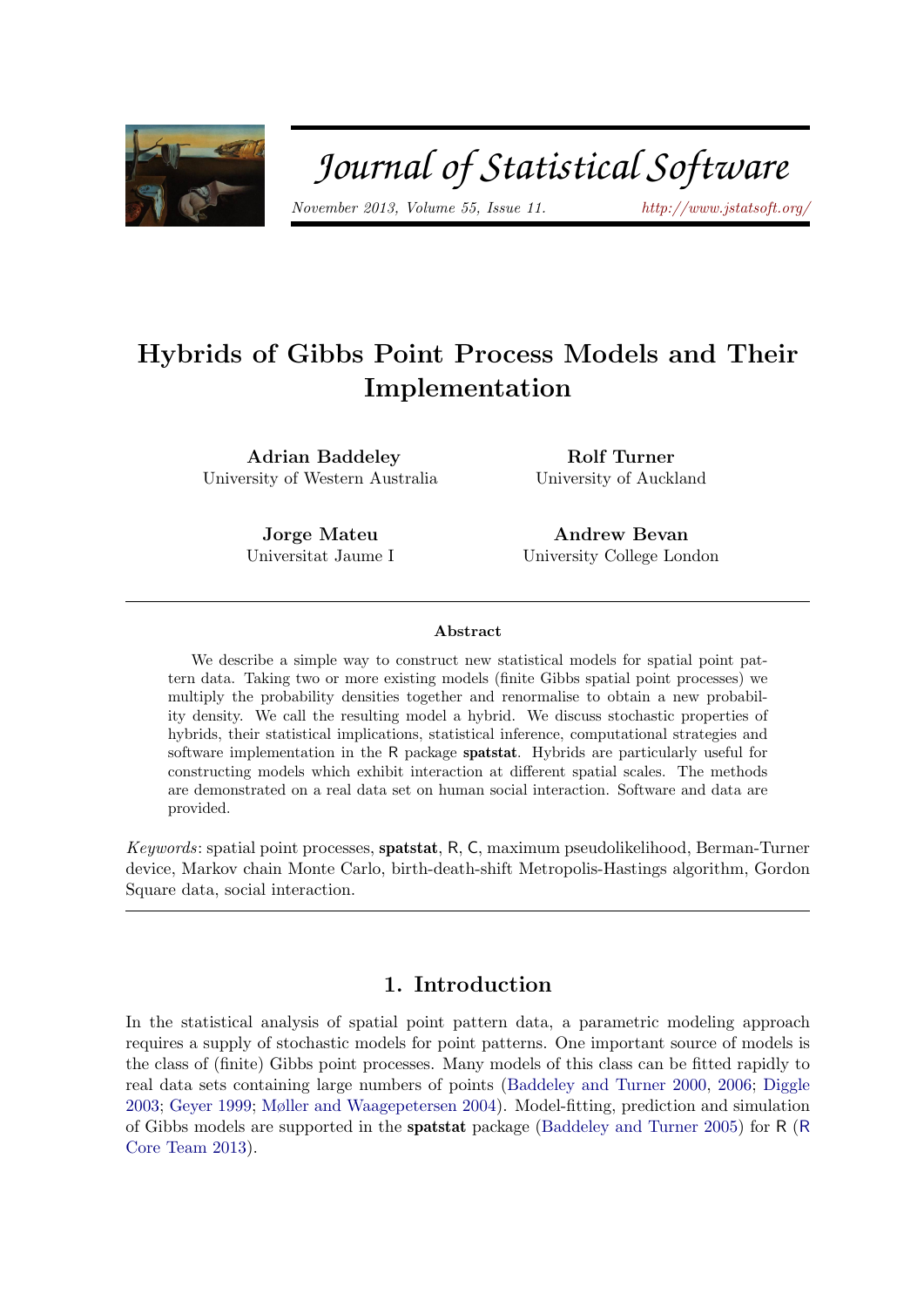

<span id="page-1-0"></span>Figure 1: Gordon Square data. Locations of 99 people (circles) sitting on grass (gray shading) in Gordon Square, London, UK on a sunny afternoon. Data collected by the authors.

However, in practice, Gibbs models currently available for use in data analysis are few in number and limited in scope. The available models for interpoint interaction tend to have simple mathematical structure, which simplifies theoretical study and software coding, but makes them unrealistic in applications. The most commonly used Gibbs models exhibit spatial interaction at only a single spatial scale, whereas most natural processes exhibit dependence at multiple scales. This has motivated statisticians to construct 'multi-scale' generalizations of the classical Gibbs models [\(Ambler](#page-37-0) [2002;](#page-37-0) [Picard, Bar-hen, Mortier, and Chadoeuf](#page-41-2) [2009\)](#page-41-2). The most commonly known example is the multi-scale pairwise interaction model [\(Diggle](#page-39-2) [1983,](#page-39-2) Section 4.9).

One application of multi-scale analysis, which we shall consider, arises in the study of human social interaction. Figure [1](#page-1-0) shows the spatial locations of people sitting on the grass in a park on a sunny afternoon. The pattern appears to show spatial organization at several different scales.

It would be possible to model the point pattern illustrated in Figure [1](#page-1-0) as a realization of a cluster process, but this would not be a Poisson cluster process, so there is an inescapable need to model the interactions between points at some level, and the natural models for interactions are Gibbs processes.

The key problem is that the construction of new Gibbs models ab *initio* is not trivial. Gibbs models are usually defined using the unnormalized probability density  $h$ . While it is easy to write down a new functional form for h, it is not always obvious whether h is integrable (so that the normalizing constant is finite and the process is well-defined). A famous example is the Strauss process [\(Strauss](#page-41-3) [1975;](#page-41-3) [Kelly and Ripley](#page-40-0) [1976\)](#page-40-0). In addition to the prerequisite of integrability,  $h$  would often be required to satisfy further conditions such as local stability, to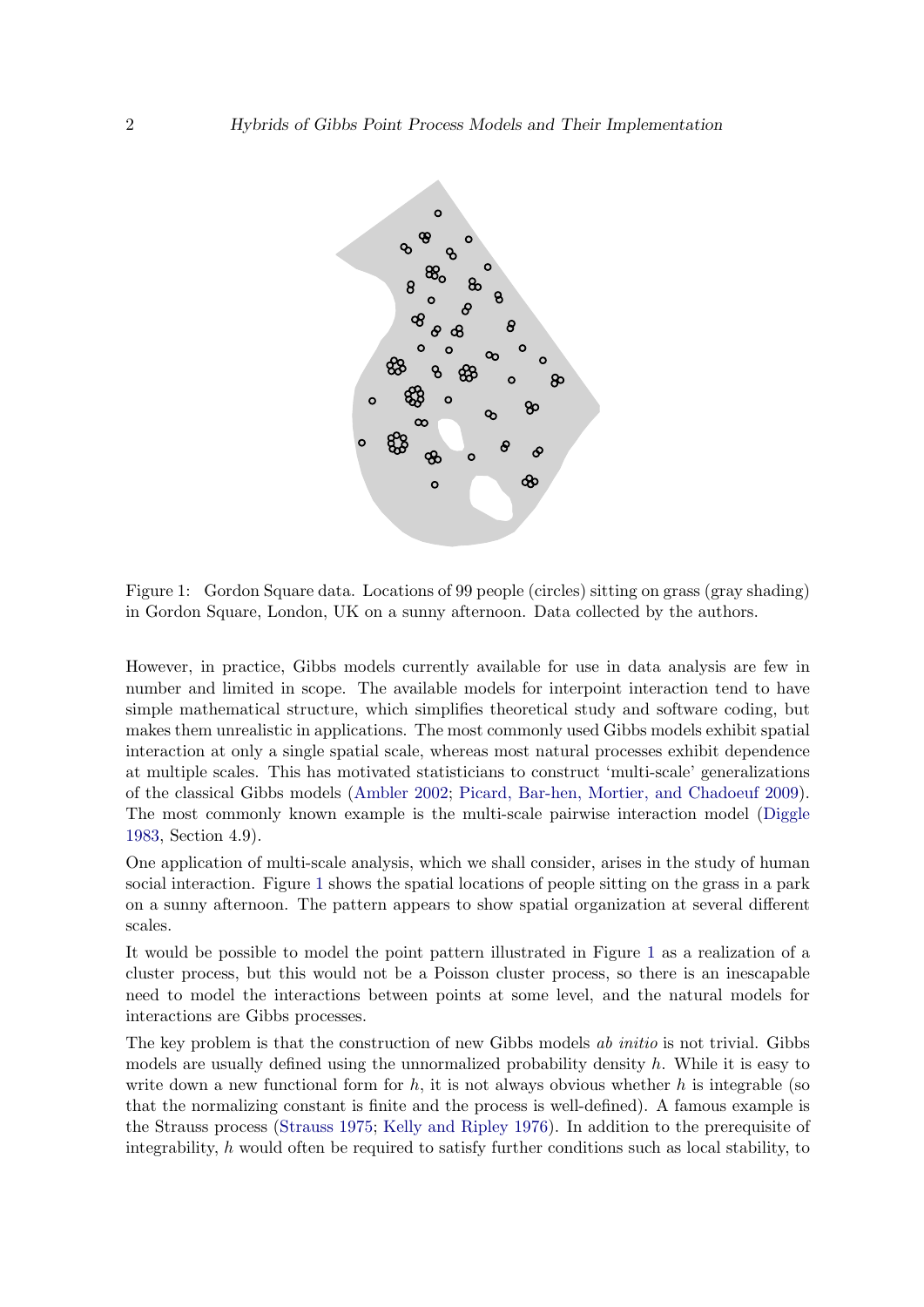ensure geometric convergence of the Metropolis-Hastings algorithm [\(Geyer and Møller](#page-40-1) [1994;](#page-40-1) [Møller and Waagepetersen](#page-41-0) [2004\)](#page-41-0). Despite Geyer's assertion that it is "easy to invent new processes and do statistical inference for them" [\(Geyer](#page-39-1) [1999,](#page-39-1) p. 110), it was not straightforward to prove that his two examples of new processes were locally stable [\(Geyer](#page-39-1) [1999,](#page-39-1) p. 111). Application of newly-invented point process models to data requires, at a very minimum, software implementation of algorithms for parameter estimation and simulation, and usually also requires research to ensure the validity and efficiency of these algorithms. Meaningful interpretation of the model is a further challenge.

This paper explores a simple, practical technique for constructing new Gibbs models from existing ones. The unnormalized densities  $h_1, h_2$  of two existing models are multiplied together, to form a new 'hybrid' unnormalized density  $h(\mathbf{x}) = h_1(\mathbf{x})h_2(\mathbf{x})$ . Equivalently the energy potentials  $U = \log h$  are combined to form a hybrid potential  $\log h(\mathbf{x}) = \log h_1(\mathbf{x}) + \log h_2(\mathbf{x})$ . We explore the practical use of hybridization as a way to construct new point process models to be fitted to data.

In principle  $h_1h_2$  might not define a point process at all, since it might not be integrable. We state some conditions which guarantee that the hybrid point process exists.

In this paper we show that the hybrid  $h_1h_2$  of two unnormalized Gibbs densities  $h_1, h_2$  preserves many desirable stochastic properties, including the Gibbs and Markov properties, local and Ruelle stability, and monotonicity of the point process density. From a statistical viewpoint, hybridization is also very natural, particularly for exponential family models, where it preserves properties such as the log-concavity of the likelihood and pseudolikelihood.

The main advantage of our approach is that we can re-use existing software, for statistical inference and simulation of basic point process models, to provide the same functionality for hybrids of these basic models. Existing algorithms for fitting and simulating Gibbs point process models require minor modification in order to fit and simulate hybrids of the same models. With an appropriate software design, the components of the hybrid can be specified dynamically. This means the hybrid model can be built interactively by the user. Thus, hybridization provides a quick method for constructing new Gibbs models, that is flexible enough for modeling real data sets.

The R package spatstat [\(Baddeley and Turner](#page-38-2) [2005\)](#page-38-2), available from the Comprehensive R Archive Network at <http://CRAN.R-project.org/package=spatstat>, supports a wide range of statistical methods for spatial point pattern data. We have recently extended the syntax of models in **spatstat** so that hybrid models can be specified interactively, and extended the computational infrastructure to handle hybrid models. The software implementation is described in Sections [7](#page-19-0) and [9](#page-24-0) of this paper.

It has become widely accepted in spatial statistics that Gibbs models are suitable primarily for modeling regularity or inhibition between points, and are not able to model strong clustering [\(Illian, Penttinen, Stoyan, and Stoyan](#page-40-2) [2008,](#page-40-2) pp. 138, 157, 171; [Møller and Waagepetersen](#page-41-0) [2004\)](#page-41-0) although moderate clustering can be achieved. However, this conclusion is based on experience with the simple Gibbs models that have predominated in the literature, in particular with pairwise interaction processes. We would argue that the much wider class of hybrid Gibbs models should be able to produce a wide variety of spatial patterns, including the combination of quite strong clustering and inhibition seen in Figure [1.](#page-1-0)

Hybrids are particularly useful for modeling interactions at multiple scales. In fact the literature already contains several examples. The multi-scale generalization of the Strauss process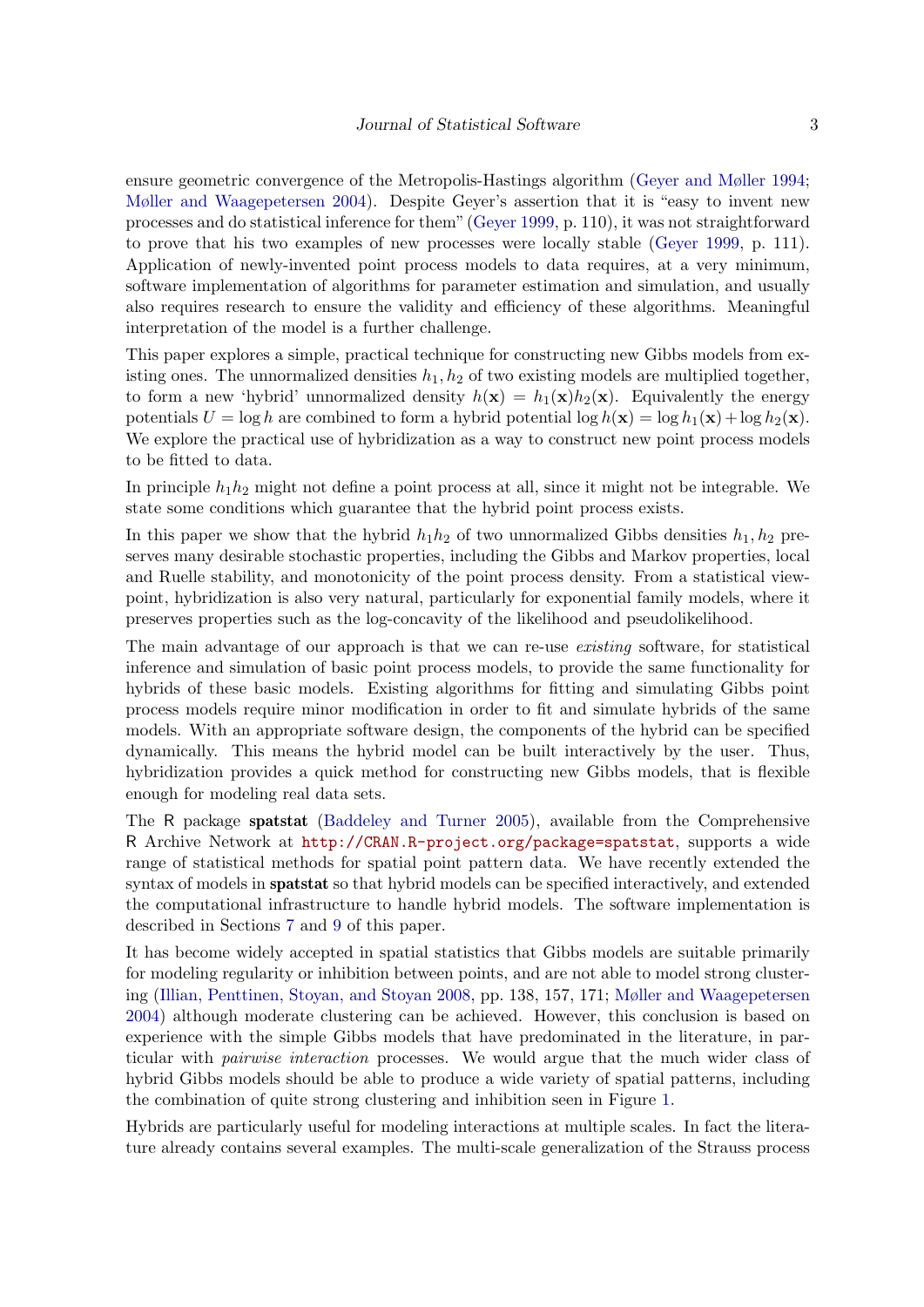– namely, a pairwise interaction process with a step function potential [\(Diggle](#page-39-2) [1983,](#page-39-2) Section 4.9; [Diggle](#page-39-0) [2003,](#page-39-0) p. 109; [Heikkinen and Penttinen](#page-40-3) [1999\)](#page-40-3) – is a hybrid of several Strauss processes. Ambler and Silverman's [\(Ambler](#page-37-0) [2002;](#page-37-0) [Ambler and Silverman](#page-38-3) [2004;](#page-38-3) [Picard](#page-41-2) et al. [2009\)](#page-41-2) multi-scale generalization of the area-interaction model [\(Widom and Rowlinson](#page-42-0) [1970;](#page-42-0) [Baddeley and van Lieshout](#page-39-3) [1995\)](#page-39-3) is a hybrid of area-interaction potentials. However, generalizing from a single-scale to a multi-scale process is not a trivial procedure. In this paper we show that one plausible multi-scale generalization of Geyer's saturation process [\(Geyer](#page-39-1) [1999\)](#page-39-1) fails to have the desired properties. However, the hybrid of several Geyer saturation processes is guaranteed to be well-behaved, by our theoretical results (Section [4\)](#page-9-0).

Section [2](#page-3-0) gives some basic background and definitions. Section [3](#page-8-0) defines hybrids of point process densities, and offers several statistical interpretations. Section [4](#page-9-0) gives basic technical results about hybrids. Section [5](#page-12-0) discusses multi-scale processes. Section [6](#page-15-0) discusses statistical inference for parametric models, and Section [7](#page-19-0) describes our software implementation of model-fitting. Section [8](#page-23-0) discusses simulation of hybrid models, and Section [9](#page-24-0) describes our software implementation of simulation algorithms. Section [10](#page-26-0) reports a simulation experiment on the performance of our model-fitting techniques. Section [11](#page-27-0) demonstrates an analysis of the data in Figure [1.](#page-1-0) We conclude with a discussion in Section [12.](#page-36-0)

### 2. Background

<span id="page-3-0"></span>This section gives some basic definitions for spatial point processes.

#### 2.1. Point processes and densities

A spatial point pattern data set x is an unordered set

$$
\mathbf{x} = \{x_1, \dots, x_n\}, \quad n \ge 0, \ x_i \in W
$$

of points  $x_i$  in a spatial 'window' W in d-dimensional space  $\mathbb{R}^d$ , where  $d \geq 1$ . The window W is assumed to have finite positive volume |W|. Write  $n(\mathbf{x}) = n$  for the number of points in the pattern **x**; note that  $n(\mathbf{x})$  is not fixed, and may be zero.

A (finite) spatial point process **X** in W is, briefly speaking, a random element of the space X of all point patterns in W, subject to measurability requirements [\(Møller and Waagepetersen](#page-41-0) [2004\)](#page-41-0). Intuitively the number of points  $N = n(X)$  is a random variable, and conditional on  $N = n$ , the points of the pattern **X** are random d-dimensional points in W with a certain joint distribution. The distribution of  $X$  is completely determined by knowledge of the distributions, or even just the expected values, of the random variables  $q(X)$  for any measurable functional  $g: \mathcal{X} \to [0, \infty)$ .

In formulating stochastic models, the reference model will be the Poisson point process with intensity 1 on W, which will be denoted by **Z**. The expectation of  $g(\mathbf{Z})$  for a measurable functional  $g: \mathcal{X} \to [0, \infty)$  is, from first principles,

$$
\mathsf{E}[g(\mathbf{Z})] = e^{-|W|}g(\emptyset) + e^{-|W|} \sum_{n=1}^{\infty} \frac{1}{n!} \int_{W} \cdots \int_{W} g(\{x_1, \ldots, x_n\}) \, \mathrm{d}x_1 \, \mathrm{d}x_2 \cdots \, \mathrm{d}x_n. \tag{1}
$$

A point process **X** will be said to have probability density  $f(\mathbf{x})$  (with respect to the unit rate Poisson process) if

$$
E[g(\mathbf{X})] = E[g(\mathbf{Z})f(\mathbf{Z})]
$$
\n(2)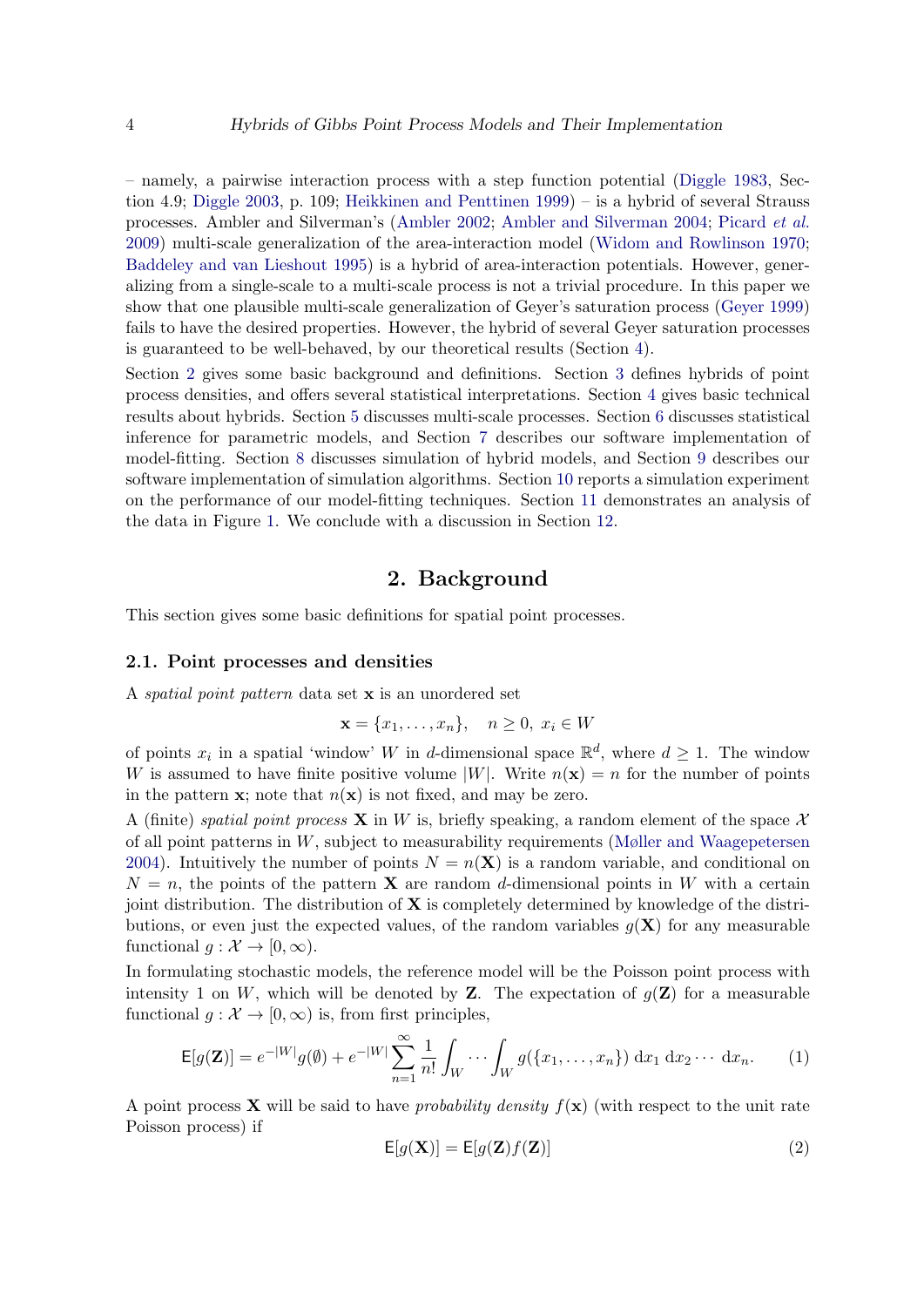for any measurable integrand g, where the density f is a measurable function  $f: \mathcal{X} \to [0, \infty)$ , which is normalized in the sense that

<span id="page-4-0"></span>
$$
\mathsf{E}[f(\mathbf{Z})] = 1. \tag{3}
$$

Any such density determines the probability distribution of a spatial point process on W. For further details, see [Møller and Waagepetersen](#page-41-0) [\(2004\)](#page-41-0).

For example, the uniform Poisson process of intensity  $\beta > 0$  on W has probability density

$$
f(\mathbf{x}) = \alpha \beta^{n(\mathbf{x})},
$$

where the normalizing constant is  $\alpha = \exp((1 - \beta)|W|)$ . It can be verified directly that this function satisfies [\(3\)](#page-4-0).

### 2.2. Unnormalized densities

In formulating new models, it is common to write down an *unnormalized* density  $h(\mathbf{x})$ , a nonnegative measurable function which must be normalized in order to serve as a probability density [\(Geyer](#page-39-1) [1999;](#page-39-1) [Ripley and Kelly](#page-41-4) [1977\)](#page-41-4). Desirable properties of the unnormalized density include the following.

Definition 1 An unnormalized density h is said to be

integrable if  $E[h(\mathbf{Z})] < \infty$ ;

**Ruelle stable** if there are finite constants A and M such that  $h(\mathbf{x}) \leq AM^{n(\mathbf{x})}$ ;

- **locally stable** if there is a finite constant B such that  $h(\mathbf{x} \cup \{u\}) \le Bh(\mathbf{x})$  for all  $\mathbf{x} \in \mathcal{X}$ and  $u \in W$ ;
- hereditary (or has hereditary positivity) if, for any configuration  $\mathbf{x} \in \mathcal{X}$ ,  $h(\mathbf{x}) > 0$  implies  $h(\mathbf{y}) > 0$  for all sub-configurations  $\mathbf{y} \subset \mathbf{x}$ .

See [Ruelle](#page-41-5) [\(1969\)](#page-41-5); [Geyer](#page-39-1) [\(1999\)](#page-39-1), [Møller and Waagepetersen](#page-41-0) [\(2004,](#page-41-0) p. 83–84).

Integrability is an essential condition for constructing a point process. If  $h$  is integrable and not identical to zero, then h defines a finite point process, since  $f(\mathbf{x}) = \alpha h(\mathbf{x})$  is a point process density, where  $\alpha = 1/\mathsf{E}[h(\mathbf{Z})]$ . If h is not integrable then it cannot be normalized and does not define a point process.

Ruelle stability or local stability are necessary conditions for the validity of popular Monte Carlo simulation algorithms [\(Geyer](#page-39-1) [1999;](#page-39-1) [Møller and Waagepetersen](#page-41-0) [2004\)](#page-41-0).

If  $h$  is Ruelle stable, then it is integrable, since it is dominated by a Poisson density:

$$
\mathsf{E}[h(\mathbf{Z})] \le \mathsf{E}[AM^{n(\mathbf{Z})}] = A \exp((M-1)|W|) < \infty.
$$

If h is locally stable, then it is hereditary, Ruelle stable (since  $h(\mathbf{x}) \leq h(\emptyset)B^{n(\mathbf{x})}$  by induction), and integrable.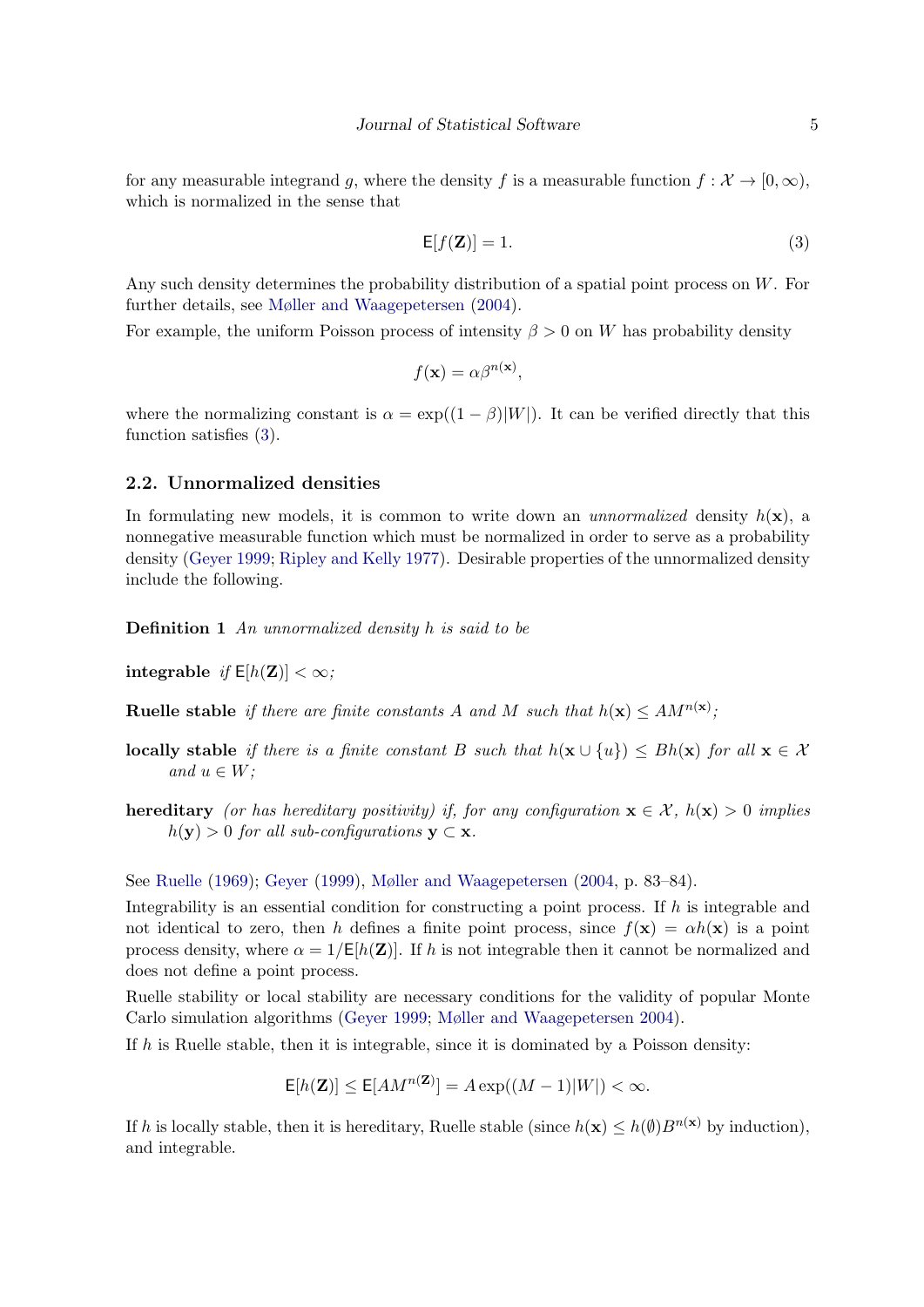**Definition 2** A finite point process whose probability density f is hereditary, is called a (finite) Gibbs point process. For a Gibbs process, the  $(Papangelou)$  conditional intensity at a location  $u \in W$  given a configuration  $\mathbf{x} \in \mathcal{X}$  may be defined as

<span id="page-5-0"></span>
$$
\lambda(u, \mathbf{x}) = \frac{f(\mathbf{x} \cup \{u\})}{f(\mathbf{x} \setminus \{u\})}
$$
(4)

provided the numerator and denominator are nonzero, and  $\lambda(u, \mathbf{x}) = 0$  otherwise.

The conditional intensity has important stochastic interpretations and is useful in modelbuilding, model-fitting and simulation.

Notice that, if we start from an unnormalized density  $h$  that is hereditary and integrable, then normalize it to obtain the probability density  $f(\mathbf{x}) = \alpha h(\mathbf{x})$ , the conditional intensity [\(4\)](#page-5-0) does not involve the normalizing constant  $\alpha$ :

$$
\lambda(u,\mathbf{x}) = \frac{f(\mathbf{x} \cup \{u\})}{f(\mathbf{x} \setminus \{u\})} = \frac{h(\mathbf{x} \cup \{u\})}{h(\mathbf{x} \setminus \{u\})}.
$$

Thus, local stability of h is equivalent to local stability of f, which in turn is equivalent to saying that the conditional intensity is uniformly bounded by a constant.

#### 2.3. Examples

Apart from the Poisson point process, the most common models considered in the literature are pairwise interaction processes of the general form

<span id="page-5-1"></span>
$$
h(\mathbf{x}) = \left[\prod_{i=1}^{n} b(x_i)\right] \left[\prod_{i < j} c(x_i, x_j)\right],\tag{5}
$$

where  $b: W \to [0, \infty)$  and  $c: W \times W \to [0, \infty)$  are given functions. The second bracketed term is a product over all unordered pairs of points in  $x$ . If b is constant and c is translationequivariant, i.e., if  $c(u, v) = c(u - v)$ , then we shall call the point process stationary (although this is a slight abuse of terminology because the point process is restricted to a bounded region.)

A simple special case of [\(5\)](#page-5-1) is the *Strauss process* [\(Strauss](#page-41-3) [1975\)](#page-41-3), where  $b(u) \equiv \beta > 0$  and

<span id="page-5-3"></span>
$$
c(u, v) = \begin{cases} \gamma & \text{if } ||u - v|| < r \\ 1 & \text{otherwise} \end{cases}
$$
 (6)

where  $\beta$ ,  $\gamma$  and r are parameters. It follows that

<span id="page-5-2"></span>
$$
h(\mathbf{x}) = \beta^{n(\mathbf{x})} \gamma^{s(\mathbf{x})},\tag{7}
$$

where  $s(\mathbf{x}) = s(\mathbf{x}; r)$  is the number of unordered pairs of distinct points in **x** which lie closer than r units apart. [Kelly and Ripley](#page-40-0) [\(1976\)](#page-40-0) showed that h is integrable iff  $\gamma \leq 1$ . In this case, h is Ruelle stable since  $h(\mathbf{x}) \leq \beta^{n(\mathbf{x})}$ . The conditional intensity is

$$
\lambda(u, \mathbf{x}) = \beta \, \gamma^{t(u, \mathbf{x})},\tag{8}
$$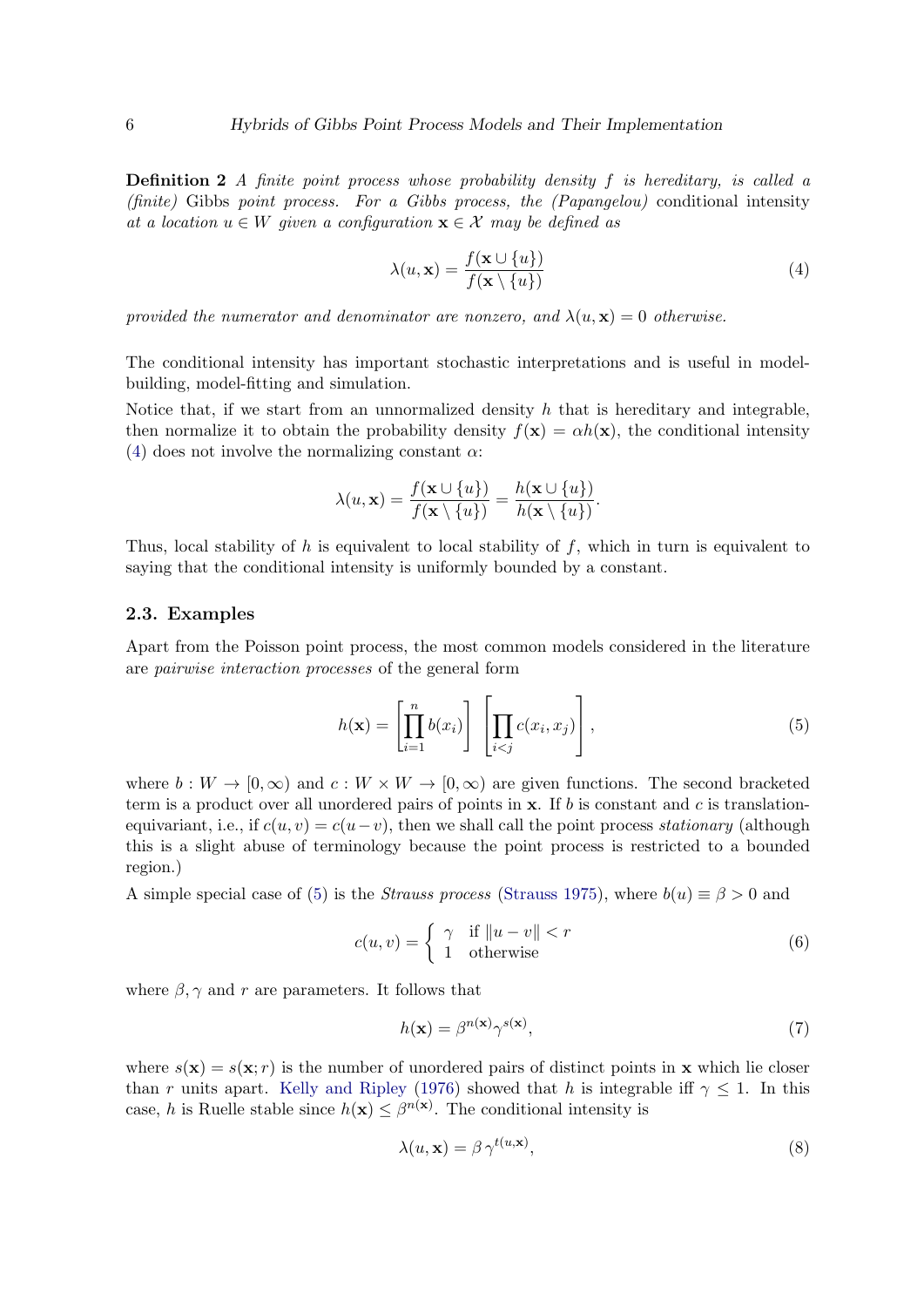

<span id="page-6-0"></span>Figure 2: Simulated realizations of the Strauss process with interaction parameter  $\gamma$  equal to 1 (Left, equivalent to Poisson process), 0.5 (*Middle*) and 0 (*Right*, equivalent to hard core process) and interaction range  $r = 0.07$  in the unit square. Expected number of points equal to 70 in each panel.

where  $t(u, x) = s(x \cup \{u\}) - s(x \setminus \{u\})$  is the number of points of x that lie within a distance r of the location u. If  $\gamma < 1$  then  $\lambda(u, \mathbf{x}) < \beta$  so that h is also locally stable.

In the special case of a Strauss process with  $\gamma = 0$ , if we interpret  $0^0 = 1$ , then [\(7\)](#page-5-2) defines a point process **X** in which  $s(X) = 0$  with probability 1, known as the 'hard core process'. In a hard core process, no points ever come closer to each other than the threshold of r units. This is equivalent to conditioning a Poisson point process in W of intensity  $\beta$  on the event that  $s(\mathbf{X}) = 0$ .

Figure [2](#page-6-0) shows simulated realizations of the Strauss process with different values of  $\gamma$  with approximately the same numbers of points in each case. The left panel, with  $\gamma = 1$ , is a Poisson process, where the point locations are completely random. The right panel, with  $\gamma = 0$ , is a hard core process, where the points are constrained never to come closer than the threshold distance. The middle panel, with  $\gamma = 0.5$ , is intermediate between the two other cases. The parameter  $\beta$  was adjusted (using the Poisson-saddlepoint approximation of [Baddeley and Nair](#page-38-4) [2012a](#page-38-4)[,b\)](#page-38-5) to achieve roughly equal numbers of points in each panel.

Returning for a moment to the general pairwise interaction process [\(5\)](#page-5-1), observe that the conditional intensity is

$$
\lambda(u, \mathbf{x}) = b(u) \prod_i c(u, x_i).
$$

A sufficient condition for local stability of  $(5)$  is that the function c is bounded above by 1. However this condition is quite restrictive, since it implies that the process must exhibit regularity (inhibition) at all spatial scales. The [Jones](#page-40-4) [\(1924\)](#page-40-4) pairwise interaction process is Ruelle stable but not locally stable [\(Møller and Waagepetersen](#page-41-0) [2004,](#page-41-0) p. 88).

Gibbs processes are commonly used to model inhibitory (regular) patterns, as it is more difficult to construct locally-stable Gibbs models which exhibit attraction (clustering). Notable exceptions that are locally stable even in the attractive case include the Widom-Rowlinson [\(Widom and Rowlinson](#page-42-0) [1970;](#page-42-0) [Rowlinson](#page-41-6) [1980\)](#page-41-6) penetrable spheres model or 'area-interaction' process [\(Baddeley and van Lieshout](#page-39-3) [1995\)](#page-39-3), the [Geyer](#page-39-1) [\(1999\)](#page-39-1) saturation process, continuum random cluster process [\(Klein](#page-40-5) [1982\)](#page-40-5), quermass-interaction processes [\(Kendall, van Lieshout,](#page-40-6) [and Baddeley](#page-40-6) [1999\)](#page-40-6) and shot-noise weighted processes [\(van Lieshout and Molchanov](#page-41-7) [1998\)](#page-41-7).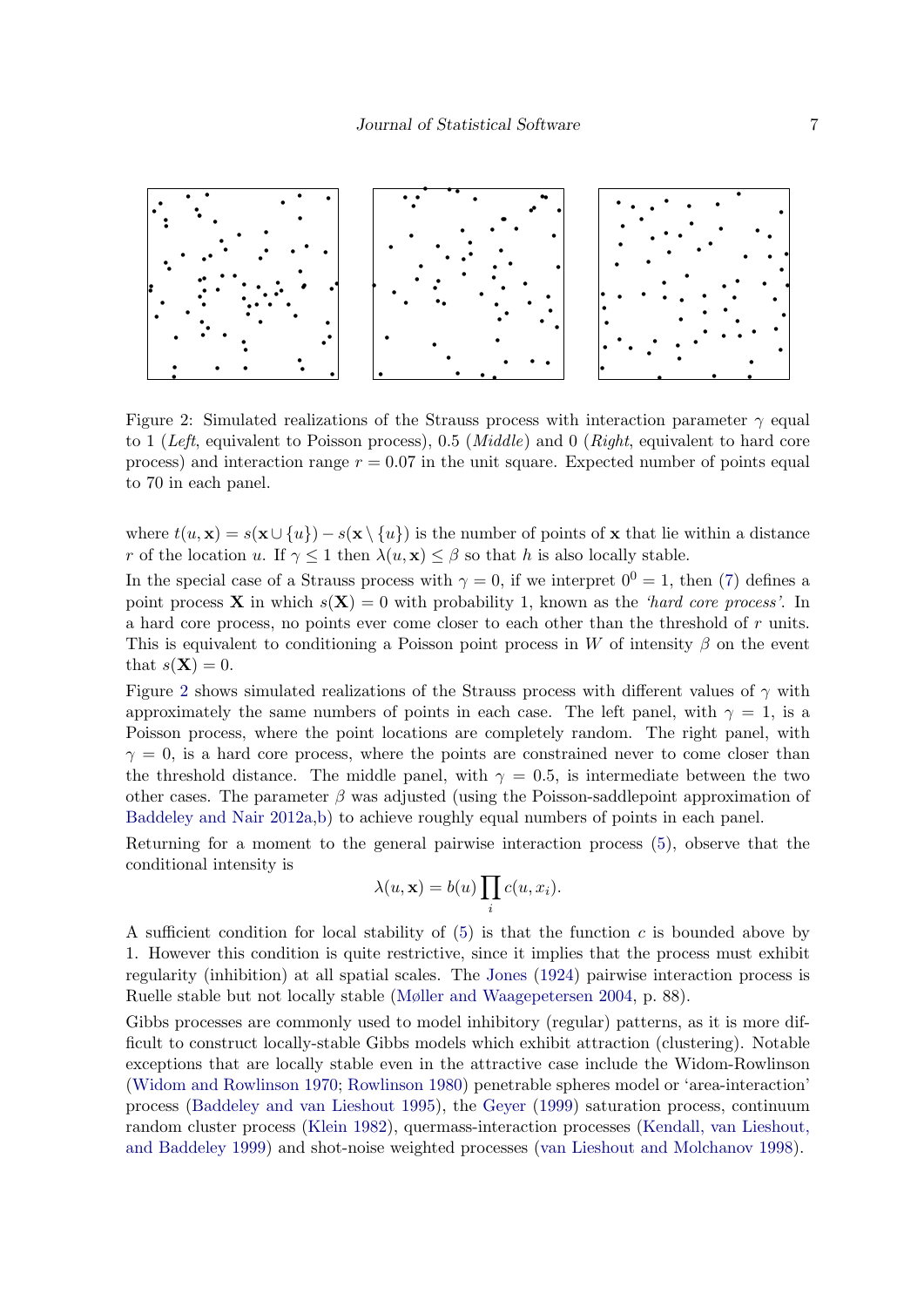The stationary Widom-Rowlinson penetrable spheres model or 'area-interaction' process with parameters  $\beta, \kappa, r$  has unnormalized density

<span id="page-7-0"></span>
$$
h(\mathbf{x}) = \beta^{n(\mathbf{x})} \exp(-\kappa U(\mathbf{x}, r)),\tag{9}
$$

where  $U(\mathbf{x}, r) = |B(\mathbf{x}, r)|$  is the d-dimensional volume of the set

<span id="page-7-4"></span>
$$
B(\mathbf{x}, r) = W \cap \bigcup_{i=1}^{n(\mathbf{x})} b(x_i, r)
$$
\n(10)

formed by taking the union of spheres  $b(x_i, r)$  of radius  $r > 0$  centered at the points  $x_i$  of the configuration **x**, and restricting the union to the window W. Since  $0 \leq U(\mathbf{x}) \leq |W|$ , the density [\(9\)](#page-7-0) is integrable for all values of  $\beta > 0$  and  $\kappa \in \mathbb{R}$ . If  $\kappa < 0$ , the density favors configurations where  $U(\mathbf{x})$  is large, so that the process is regular or inhibitory; while if  $\kappa > 0$ , the density favors configurations where  $U(\mathbf{x})$  is small, so that the process is clustered or attractive.

The stationary [Geyer](#page-39-1) [\(1999\)](#page-39-1) saturation process with parameters  $\beta, \gamma, r, s$  has unnormalized density

<span id="page-7-3"></span>
$$
h(\mathbf{x}) = \beta^{n(\mathbf{x})} \prod_{i=1}^{n(\mathbf{x})} \gamma^{\min(s, t(x_i, \mathbf{x} \setminus x_i))}, \qquad (11)
$$

where  $t(x_i, \mathbf{x} \setminus x_i)$  is the number of neighbors of  $x_i$  in  $\mathbf{x}$ , that is, the number of points  $x_j$ with  $j \neq i$  such that  $||x_i - x_j|| \leq r$ . The parameter  $s > 0$  is a saturation threshold which ensures that each term in the product is bounded by  $\gamma^s$ , so that the density is integrable and Ruelle stable for all values of  $\gamma > 0$ . A geometrical argument [\(Geyer](#page-39-1) [1999\)](#page-39-1) establishes that the density is locally stable. The process is clustered if  $\gamma > 1$ .

The stationary triplet interaction process [\(Geyer](#page-39-1) [1999\)](#page-39-1) with parameters  $\beta, \gamma, r$  has unnormalized density

<span id="page-7-2"></span>
$$
h(\mathbf{x}) = \beta^{n(\mathbf{x})} \gamma^{v(\mathbf{x})},\tag{12}
$$

where  $v(\mathbf{x}) = v(\mathbf{x}, r)$  is the number of unordered triplets  $(x_i, x_j, x_k)$  of distinct points in **x** in which each pair of points is closer than r units:  $||x_i-x_j|| \leq r, ||x_i-x_k|| \leq r$  and  $||x_j-x_k|| \leq r$ . The following results describe the general form of Gibbs models and give a classification of them.

Theorem 1 (Hammersley-Clifford-Ripley-Kelly) [\(Ripley and Kelly](#page-41-4) [1977\)](#page-41-4) If the unnormalized density h is hereditary, then it has a Gibbs representation

<span id="page-7-1"></span>
$$
h(\mathbf{x}) = \exp\{V_0 + \sum_{x \in \mathbf{x}} V_1(x) + \sum_{\{x,y\} \subset \mathbf{x}} V_2(x,y) + \ldots\},\tag{13}
$$

where  $V_0$  is a constant, and  $V_k: \mathcal{X}^k \to \mathbb{R} \cup \{-\infty\}$  is called the potential of order k. The representation is unique.

**Definition 3** An unnormalized density h has interaction order m if, in the Gibbs represen-tation [\(13\)](#page-7-1), the potentials  $V_k$  for  $k > m$  are identically zero. It has interaction range R if all the potentials satisfy  $V_k(\mathbf{y}) = 0$  whenever y contains two points  $y_1, y_2 \in \mathbf{y}$  such that  $||y_1 - y_2|| > R.$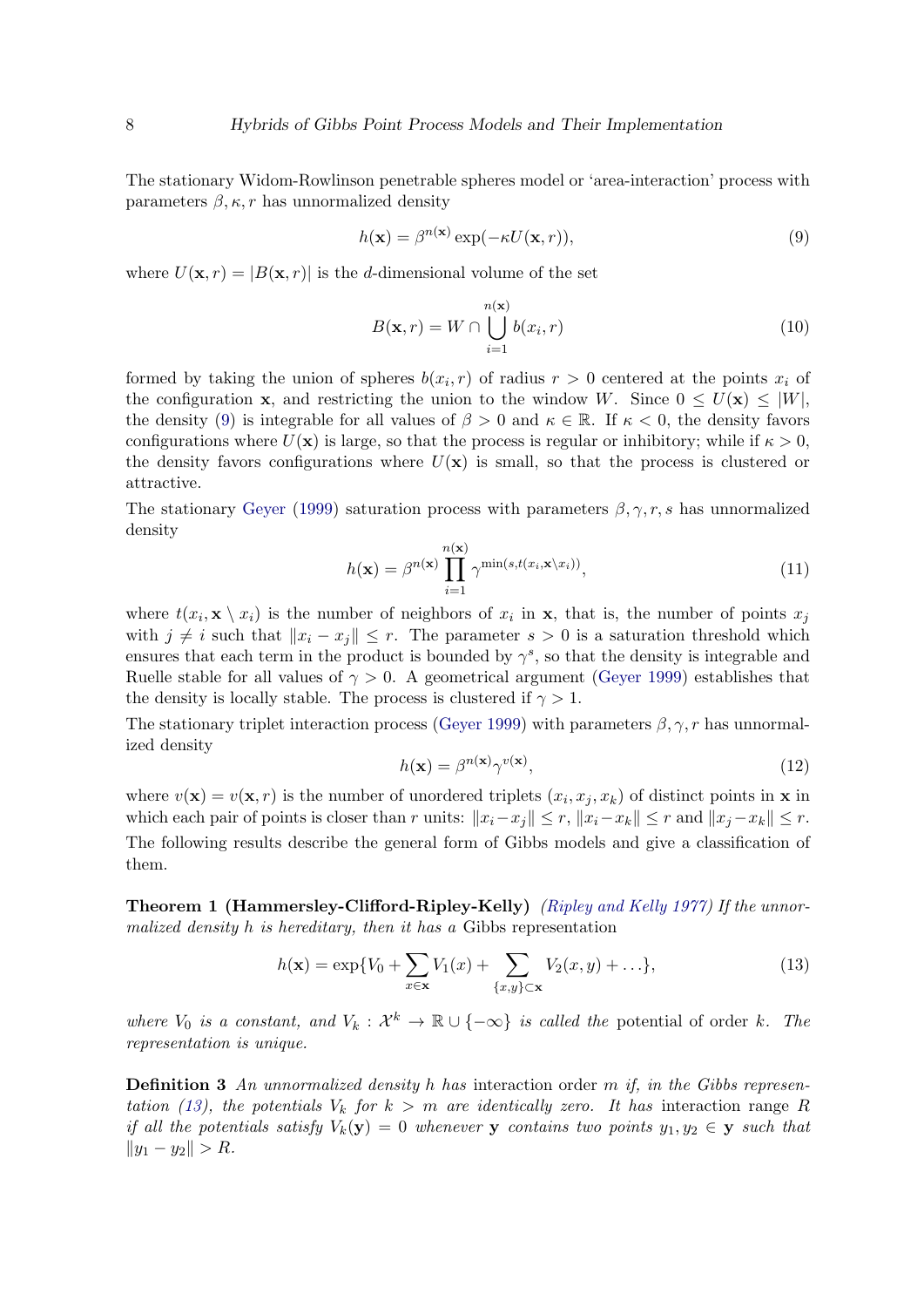For example, the Poisson processes have interaction order 1 and interaction range 0. The pairwise interaction processes [\(5\)](#page-5-1) have interaction order 2, ignoring trivial cases which reduce to a Poisson process. The Strauss process [\(7\)](#page-5-2) with parameters  $\beta, \gamma, r$  has interaction order 2 and interaction range  $R = r$ . The triplet interaction process [\(12\)](#page-7-2) has interaction order 3 and interaction range  $R = r$ . The Widom-Rowlinson model [\(9\)](#page-7-0) and the Gever saturation process [\(11\)](#page-7-3) have infinite interaction order, and interaction range  $R = 2r$ .

### 3. Hybrids and their interpretation

<span id="page-8-0"></span>**Definition 4** Let  $h_1, h_2, \ldots, h_m$  be unnormalized densities. Their simple hybrid is the unnormalized density

$$
h(\mathbf{x}) = h_1(\mathbf{x}) \cdots h_m(\mathbf{x}), \quad \mathbf{x} \in \mathcal{X}.
$$
 (14)

The weighted hybrid with exponents  $\kappa_1, \ldots, \kappa_m$  (where  $0 < \kappa_j < \infty$ ) is

<span id="page-8-1"></span>
$$
h(\mathbf{x}) = h_1(\mathbf{x})^{\kappa_1} \cdots h_m(\mathbf{x})^{\kappa_m}, \quad \mathbf{x} \in \mathcal{X}.
$$
 (15)

Note that the hybrid of several point process densities does not necessarily define a point process density. Additional assumptions are required to ensure that the hybrid is integrable. This is discussed further in Section [4.](#page-9-0)

Hybrids have a straightforward interpretation from the viewpoint of statistical physics. In that context,  $\log h(\mathbf{x})$  is interpreted as the potential energy of a state x, so a hybrid is created simply by adding the potential energy functionals of several models.

The statistical interpretation of a hybrid is somewhat more complicated. The likelihood of a hybrid is a product of component likelihoods, and the Papangelou conditional intensity of a hybrid is the product of the conditional intensities of the components. However, these product forms do not imply any kind of stochastic independence, since the usual factorization lemma does not apply to  $h_1(\mathbf{x})h_2(\mathbf{x})$ .

It is more appropriate to draw a connection with relative distributions [\(Handcock and Mor](#page-40-7)[ris](#page-40-7) [1999\)](#page-40-7). If X and Y are random variables with probability densities  $f_X$  and  $f_Y$ , then the *relative density* of Y with respect to X is  $\rho(x) = f_Y(x)/f_X(x)$ . The denominator  $f_X$  is sometimes called the "reference density". In constructing probability distributions it is sometimes convenient to specify  $f_Y$  by giving the reference density  $f_X$  and the relative density  $\rho$ , since  $f_Y(x) = f_X(x)\rho(x)$ . Similarly for finite point processes, it may be convenient to specify an unnormalized point process density  $h$  by specifying its relative density  $h_1$  with respect to another point process density  $h_2$ , so that  $h(\mathbf{x}) = h_1(\mathbf{x})h_2(\mathbf{x})$  is a hybrid.

A hybrid of several point process densities, each having a different characteristic 'scale' of interaction, will typically exhibit 'multi-scale' interaction.

Hybridization includes *conditioning* as a special case. Let  $h_1(\mathbf{x}) = \mathbf{1}\{\mathbf{x} \in \mathcal{A}\}\$ be the indicator of an event  $A \subset \mathcal{X}$ . If  $h_2$  is the unnormalized density of a point process **X**, then the hybrid  $h(\mathbf{x}) = h_1(\mathbf{x})h_2(\mathbf{x})$  is the unnormalized density of the point process **X** conditioned on the event A. Examples of useful events A include  $A = \{n(\mathbf{X}) = m\}$ , where m is a fixed integer, and  $\mathcal{A} = \{ \mathbf{X} \subset D \}$ , where  $D \subset W$  is a spatial domain. The corresponding hybrid models are equivalent to conditioning on the event that the process contains exactly  $m$  points, and that the process lies inside the domain D, respectively.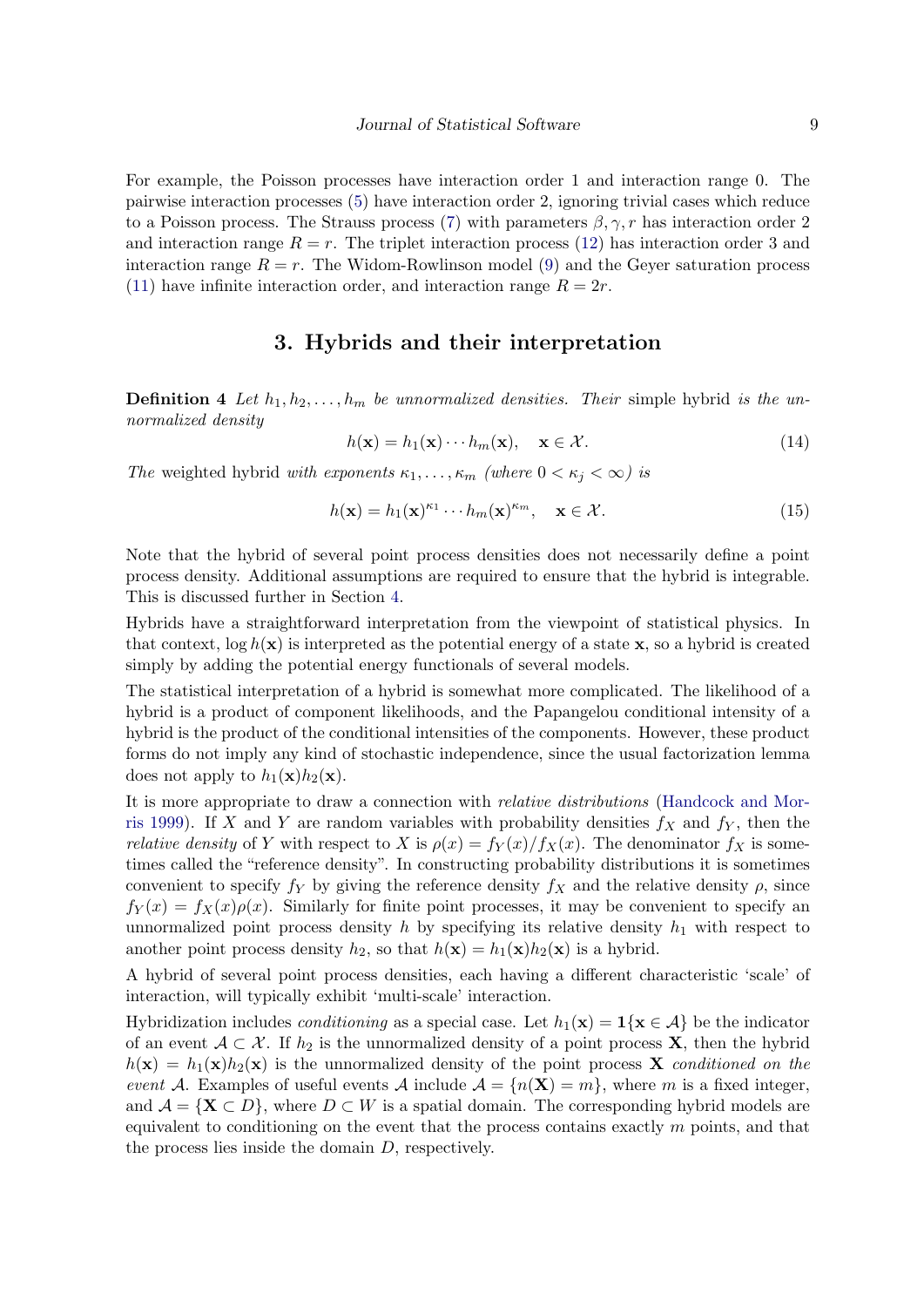Hybridization also includes the concept of an *offset* in a model. If  $q(\mathbf{x})$  is an unnormalized density and  $\{v_{\theta}(\mathbf{x}) : \theta \in \Theta\}$  is a parametric family of unnormalized densities, then the family of hybrids

<span id="page-9-1"></span>
$$
h_{\theta}(\mathbf{x}) = g(\mathbf{x})v_{\theta}(\mathbf{x})
$$
\n(16)

can be regarded as a modification of the original model  $\{v_\theta\}$  by including an 'offset' term g(x). The stochastic interpretation of the parameter  $\theta$  in the model  $h_{\theta}$  is of course slightly different from its interpretation in the model  $v_{\theta}$ .

For example, suppose it is known in advance that the data points must satisfy a hard core condition with distance c. Then we might fit a model of the form [\(16\)](#page-9-1), where  $q(\mathbf{x})$  is the density of the classical hard core process with hard core diameter c. In fitting the model  $h_{\theta}$ to the data, we effectively fit the model  $v_{\theta}$  while allowing for the presence of a hard core.

A special case of a model offset is *spatial inhomogeneity*. Suppose  $g(\mathbf{x})$  is the density of an inhomogeneous Poisson process corresponding to a known source of spatial inhomogeneity. Then the model  $h_{\theta}$  in [\(16\)](#page-9-1) effectively 'adjusts' for this inhomogeneity. This is the standard approach to modeling spatially-inhomogeneous point processes. A Poisson point process with intensity function  $\lambda(u)$ ,  $u \in W$ , has unnormalized density

<span id="page-9-2"></span>
$$
g(\mathbf{x}) = \prod_{i=1}^{n(\mathbf{x})} \lambda(x_i).
$$
 (17)

Consequently we can recognize [\(5\)](#page-5-1) as the hybrid of the unnormalized densities of an inhomogeneous Poisson process with intensity function  $b(u)$ , and a stationary pairwise interaction process with interaction function  $c(u, v)$ . In a similar way we can introduce a factor similar to [\(17\)](#page-9-2) in combination with any point process density, to introduce spatial inhomogeneity.

Alternatively a model of the form [\(16\)](#page-9-1) can be regarded as a *perturbation* of  $g(x)$  which may be used to assess goodness-of-fit of the model  $q(\mathbf{x})$ . For this purpose, the family of models  ${h_\theta}$  should include g itself, so we require that for  $\theta = 0$  (say) we have  $v_0 \equiv 1$ . A formal goodness-of-fit test could be conducted by testing  $H_0$ :  $\theta = 0$ . Suitable test statistics may include the maximum likelihood or maximum pseudolikelihood estimate of  $\theta$ , and the score or pseudoscore (derivative of the log-likelihood or log pseudolikelihood) evaluated at  $\theta = 0$ . This approach is explored in [Baddeley, Rubak, and Møller](#page-38-6) [\(2011\)](#page-38-6).

### 4. Properties of hybrids

#### <span id="page-9-0"></span>4.1. General results

The hybrid of several point process densities does not necessarily define a point process density. That is, if all factors  $h_i$  are integrable, it does not necessarily follow that the hybrid  $h_1 \ldots h_m$ is integrable. For a counterexample, take any unnormalized density  $h_1$  which is integrable but not square-integrable (i.e.,  $h_1(\mathbf{x})^2$  is not integrable) and form the hybrid  $h = h_1 h_1 = h_1^2$ . Additional assumptions on the component densities  $h_i$  are needed to ensure that the hybrid  $h_1 \ldots h_m$  is integrable and therefore defines a point process.

<span id="page-9-3"></span>**Lemma 1** Hybridization preserves the hereditary property. That is, if  $h_1, \ldots, h_m$  are hereditary, then the hybrid  $h = h_1 \dots h_m$  is hereditary. Furthermore, the interaction order of h is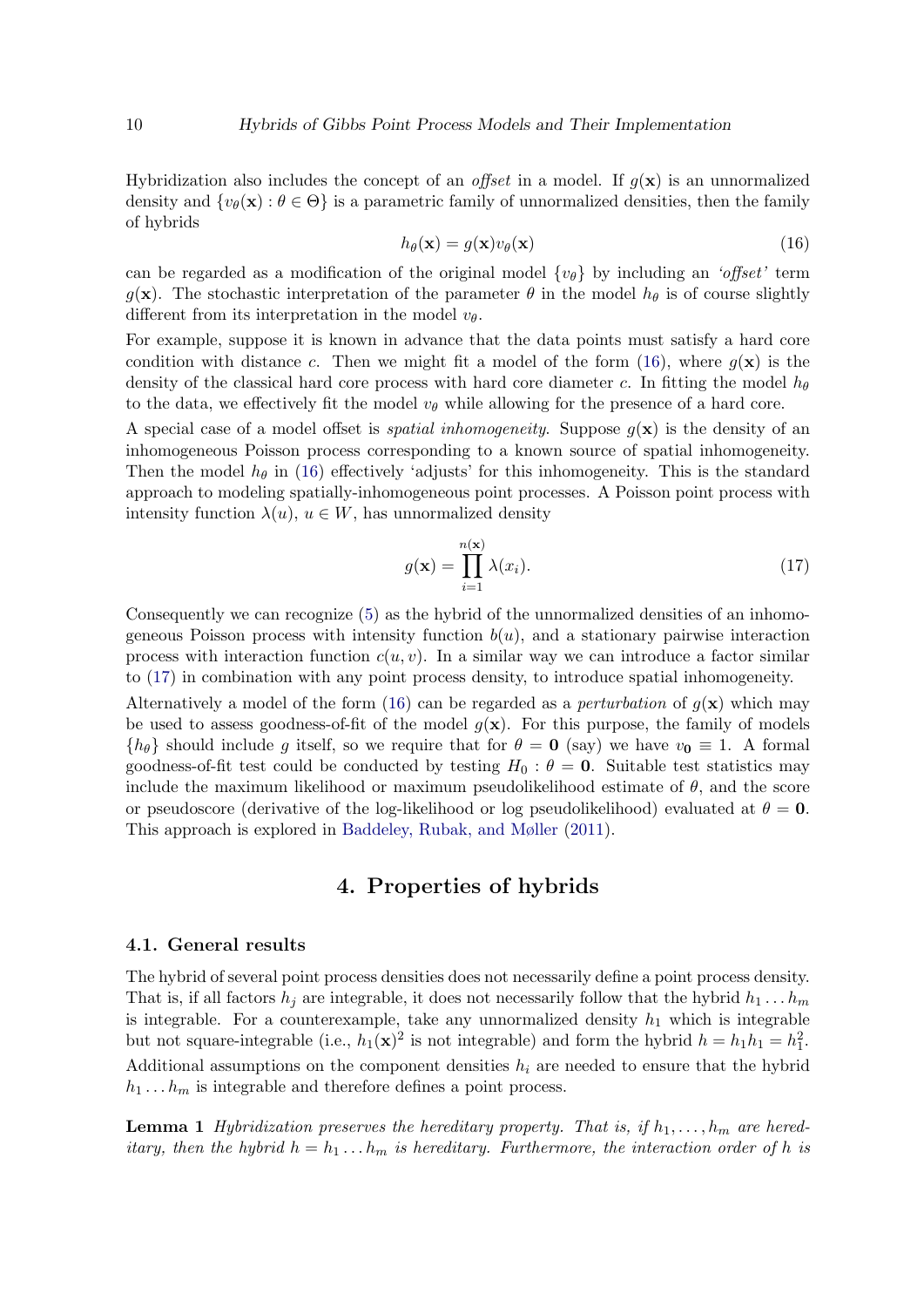the maximum of the interaction orders of the components  $h_i$ . The interaction range of h is the maximum of the interaction ranges of  $h_i$ .

The proof is straightforward.

Thus a hybrid of Gibbs point processes is a Gibbs process, provided it is integrable. A hybrid of pairwise interaction Gibbs models is again a pairwise interaction Gibbs model, provided it is integrable.

**Lemma 2** Hybridization preserves Ruelle stability. That is, if all factors  $h_i$  are Ruelle stable, then the hybrid  $h_1 \ldots h_m$  is Ruelle stable (hence integrable).

*Proof:* Suppose  $h_j(\mathbf{x}) \leq M_j^{n(\mathbf{x})}$  $j^{n(\mathbf{x})}$ . Then the weighted hybrid [\(15\)](#page-8-1) satisfies

$$
h(\mathbf{x}) = \prod_{j=1}^m h_j(\mathbf{x})^{\kappa_j} \le \prod_{j=1}^m \left( M_j^{n(\mathbf{x})} \right)^{\kappa_j} = \left( \prod_{j=1}^m M_j^{\kappa_j} \right)^{n(\mathbf{x})} = M^{n(\mathbf{x})},
$$

where  $M = \prod_{j=1}^m M_j^{\kappa_j} < \infty$ .

<span id="page-10-2"></span>**Lemma 3** Hybridization preserves local stability. That is, if every factor  $h_i$  is locally stable, then the hybrid  $h_1 \ldots h_m$  is locally stable.

<span id="page-10-3"></span>Lemma 4 The conditional intensity of a hybrid is the product of the conditional intensities of the components. That is, suppose  $X_1, \ldots, X_m$  are finite point processes with unnormalized densities  $h_1, \ldots, h_m$  and Papangelou conditional intensities  $\lambda_i(u, \mathbf{x}) = h_i(\mathbf{x} \cup \{u\})/h_i(\mathbf{x} \setminus \{u\}).$ If the hybrid  $h(\mathbf{x}) = h_1(\mathbf{x}) \dots h_m(\mathbf{x})$  is integrable, then the corresponding point process has conditional intensity

$$
\lambda(u, \mathbf{x}) = \prod_{i=1}^{m} \lambda_i(u, \mathbf{x}).
$$
\n(18)

The proof is trivial.

#### <span id="page-10-1"></span>4.2. Hybridizing with a non-integrable density

It is not necessary that both component factors  $h_1$  and  $h_2$  be integrable in order to obtain an integrable hybrid  $h = h_1 h_2$ . This is very useful in practice, because it allows us to construct models involving clustering at some scales.

An instructive example occurs when  $h_1$  is the Strauss density [\(7\)](#page-5-2) with  $\gamma > 1$ , which is not integrable, and  $h_2$  is the unnormalized density of a classical hard core process:

<span id="page-10-0"></span>
$$
h_2(\mathbf{x}) = \mathbf{1}\{\|x_i - x_j\| > c \text{ for all } i \neq j\},\tag{19}
$$

where  $c > 0$  is fixed. Since the window W has finite volume  $|W|$ , there is a finite upper bound  $M \leq |W|/(\pi c^2/4)$  on the number of discs of diameter c that can be placed in W without overlapping. Hence, realizations of the hard core process have at most  $M$  points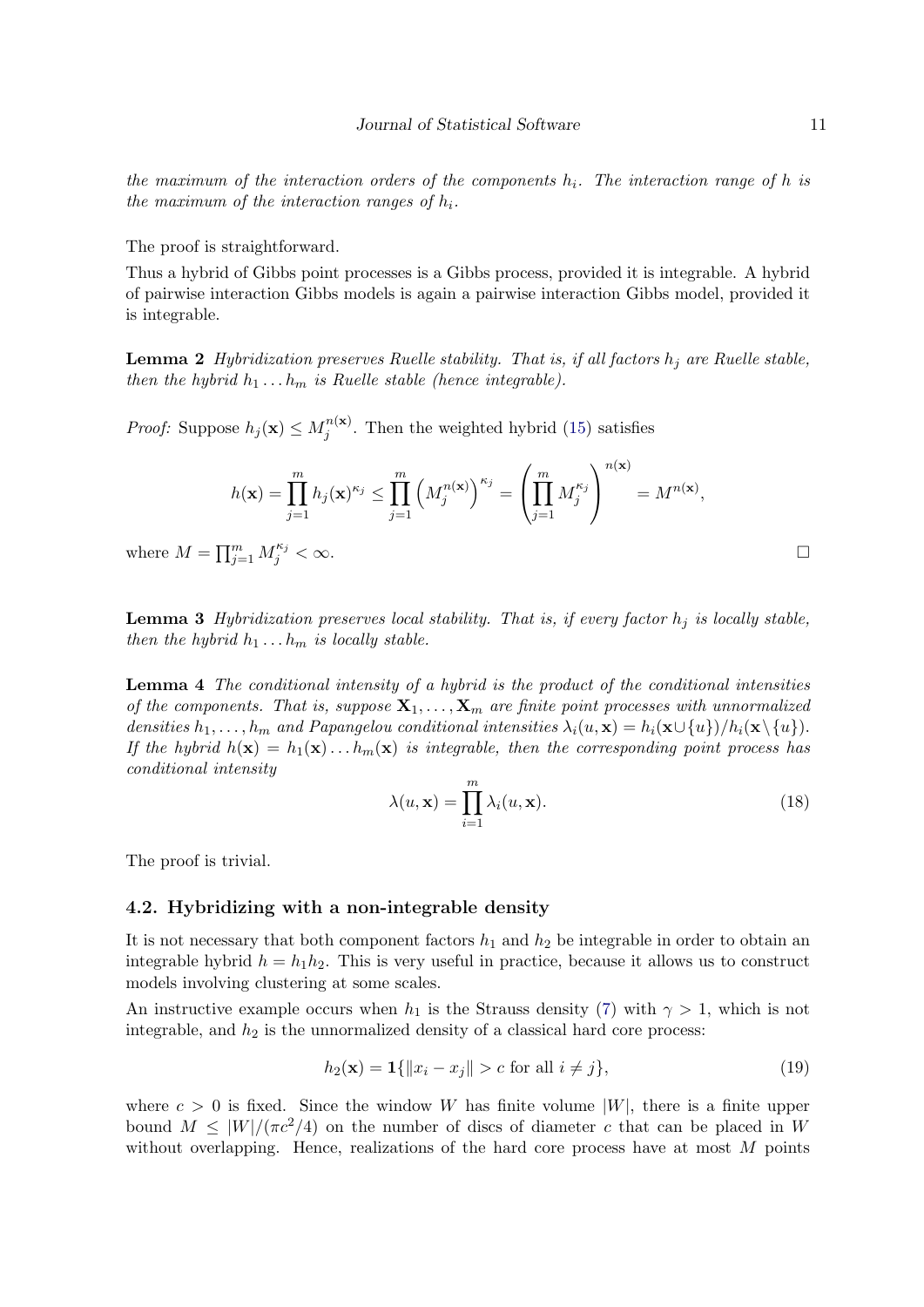

<span id="page-11-0"></span>Figure 3: Simulated realizations of the hybrid Strauss-Hard core process with hard core distance  $c = 0.03$ , Strauss interaction distance  $r = 0.07$ , and Strauss interaction parameter  $\gamma = 0.5$  (Left) and  $\gamma = 1.5$  (Right) in the unit square, with intensity approximately equal to 70.

almost surely, i.e.,  $h_2(\mathbf{x}) > 0$  implies  $n(\mathbf{x}) \leq M$ . Now the term  $s(\mathbf{x})$  in the Strauss density [\(7\)](#page-5-2) satisfies  $0 \le s(\mathbf{x}) \le n(\mathbf{x})(n(\mathbf{x})-1)$ , so the Strauss density satisfies  $h_1(\mathbf{x}) \le K(n(\mathbf{x}))$ , where  $K(n) = \max\{1, \beta\}^n \max\{1, \gamma\}^{n(n-1)}$ . The sequence  $K(n)$  is non-decreasing. The hybrid  $h(\mathbf{x}) = h_1(\mathbf{x})h_2(\mathbf{x})$  is zero if  $n(\mathbf{x}) > M$ , so we find that  $h(\mathbf{x}) \le K(M) < \infty$ , that is, the hybrid Strauss-Hard core density is uniformly bounded, hence Ruelle stable and integrable, for all values of  $\gamma$ . By a similar argument, it is also locally stable for all  $\gamma$ , justifying the use of standard simulation algorithms.

Figure [3](#page-11-0) shows simulated realizations of the hybrid Strauss-Hard core process with  $\gamma = 0.5$  and  $\gamma = 1.5$ , generated by a Metropolis-Hastings algorithm. At short range, both patterns have a hard core, while at slightly longer range, the left panel (with  $\gamma = 0.5$ ) exhibits inhibition while the right panel (with  $\gamma = 1.5$ ) exhibits attraction. The discrepancy is already quite subtle in this simple example of a hybrid.

Experts in analysis will recognize that this phenomenon is connected with compact support of the integrand. We say that an unnormalized density h has *compact support* if there is an upper bound N such that  $h(\mathbf{x}) > 0$  implies  $n(\mathbf{x}) \leq N$ . We say that h is conditionally bounded if

$$
h(\mathbf{x}) \le K(n(\mathbf{x}))\tag{20}
$$

and conditionally locally bounded if

$$
h(\mathbf{x} \cup \{u\}) \le K(n(\mathbf{x}))h(\mathbf{x})\tag{21}
$$

<span id="page-11-1"></span>for some constants  $K(n) < \infty$  for each  $n = 0, 1, 2, \ldots$  Then we have the following result.

**Lemma 5** Consider a hybrid  $h(\mathbf{x}) = h_1(\mathbf{x}) \dots h_m(\mathbf{x})$  where  $h_1(\mathbf{x})$  has compact support.

- (a) If  $h_1(\mathbf{x}), \ldots, h_m(\mathbf{x})$  are conditionally bounded, then  $h(\mathbf{x})$  is uniformly bounded, has compact support, is Ruelle stable and is integrable.
- (b) If  $h_1(\mathbf{x}), \ldots, h_m(\mathbf{x})$  are conditionally locally bounded, then  $h(\mathbf{x})$  is uniformly bounded, has compact support, is locally stable, Ruelle stable and integrable.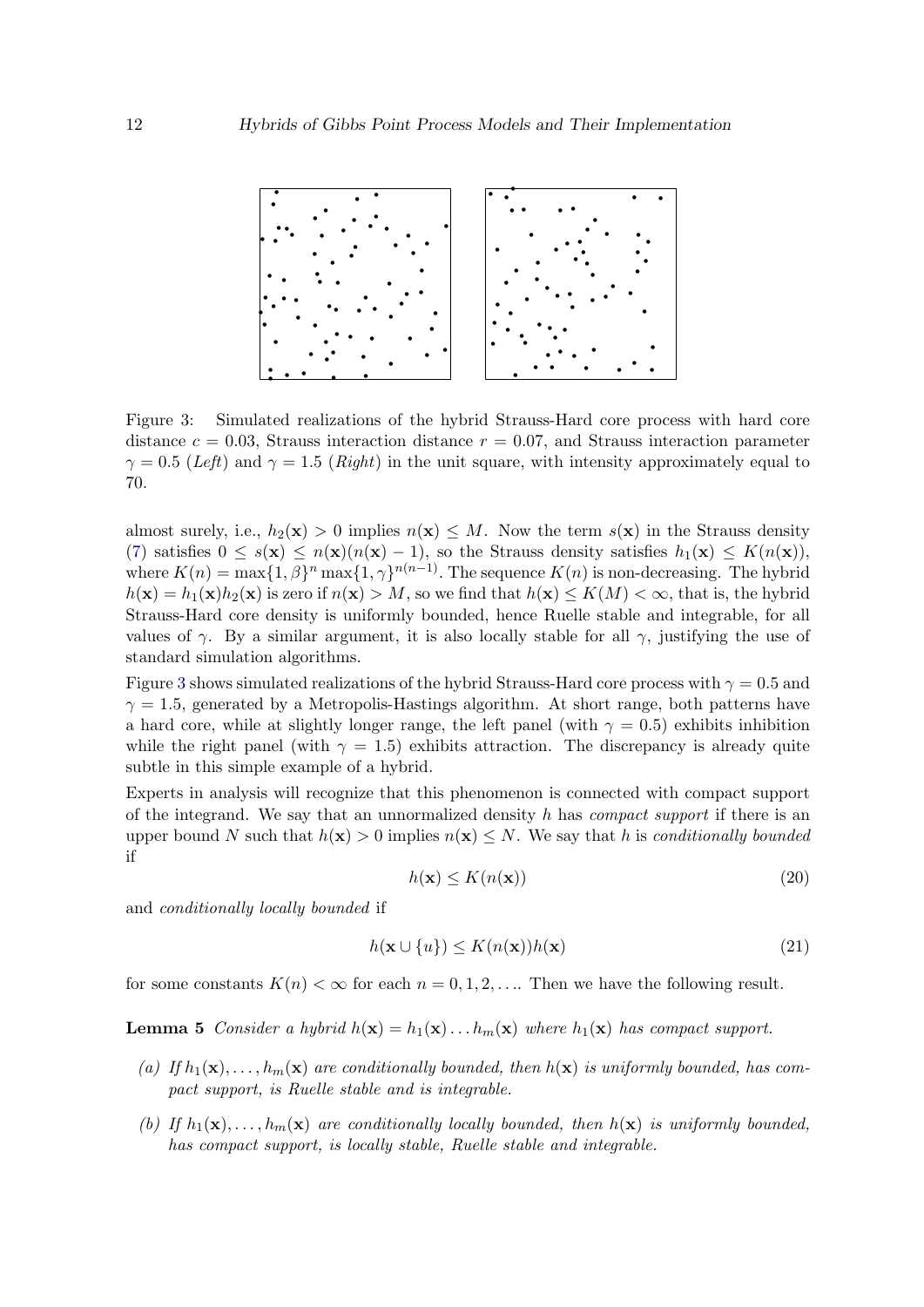This lemma gives a sufficient condition for the validity of popular simulation algorithms, such as the birth-death Metropolis-Hastings algorithm, which require either local stability or Ruelle stability.

Examples of functions h with compact support include [\(19\)](#page-10-0) and  $h(\mathbf{x}) = \mathbf{1}\{n(\mathbf{x}) \leq m\}$  where m is fixed. These are both hereditary. A non-hereditary example is  $h_2(x) = 1\{n(\mathbf{x}) = m\}$ . If  $h_1(\mathbf{x})$  is the unnormalized Strauss density with  $\gamma > 1$ , then  $h_1h_2$  is the unnormalized density of the Strauss process with fixed number of points m and interaction parameter  $\gamma > 1$  (which is integrable).

### 5. Multi-scale processes

<span id="page-12-0"></span>Multi-scale processes can be constructed easily using hybridization. Indeed this is effectively how multi-scale models have been constructed in the literature. Here we survey the existing multi-scale models, representing them as hybrids, and also construct new multi-scale models. We also note the relation between these multi-scale models and the popular summary statistics F, G and K [\(Illian](#page-40-2) et al. [2008;](#page-40-2) [Møller and Waagepetersen](#page-41-0) [2004\)](#page-41-0).

#### 5.1. Multi-scale pairwise interaction processes

The natural multi-scale generalization of the Strauss process [\(7\)](#page-5-2) is a pairwise interaction process [\(5\)](#page-5-1) in which the pair interaction term is a step function of the interpoint distance.

Consider a pairwise interaction process [\(5\)](#page-5-1) with  $b(u) \equiv \beta > 0$  and  $c(u, v) = C(\Vert u-v \Vert)$ , where C is a step function, with  $C(t) = \epsilon_{\ell}$  when  $r_{\ell-1} < t \leq r_{\ell}$ , where  $0 = r_0 < r_1 < \ldots < r_L$ , and  $C(t) = 1$  for  $t > r<sub>L</sub>$ . Then [\(5\)](#page-5-1) reduces to

<span id="page-12-1"></span>
$$
h(\mathbf{x}) = \beta^{n(\mathbf{x})} \prod_{\ell=1}^{L} \epsilon_{\ell}^{A_{\ell}(\mathbf{x})},
$$
\n(22)

where

$$
A_{\ell}(\mathbf{x}) = \sum_{i < j} \mathbf{1}\{r_{\ell-1} < \|x_i - x_j\| \le r_{\ell}\}
$$

is the number of unordered pairs of points in  $x$  whose interpoint distance lies in the interval  $I_{\ell} = (r_{\ell-1}, r_{\ell}]$ . The corresponding conditional intensity is

$$
\lambda(u,\mathbf{x}) = \beta \prod_{\ell} \epsilon_{\ell}^{B_{\ell}(u,\mathbf{x})}
$$

for  $u \notin \mathbf{x}$ , where  $B_\ell(u, \mathbf{x}) = A_\ell(\mathbf{x} \cup \{u\}) - A_\ell(\mathbf{x} \setminus \{u\})$  is the number of points of x which are separated from the point u by distances in the interval  $I_{\ell}$ .

<span id="page-12-2"></span>**Lemma 6** The piecewise constant pairwise interaction density  $(22)$  is equivalent to a hybrid of Strauss densities [\(7\)](#page-5-2) with the same interaction ranges  $r_1, \ldots, r_L$ . The interaction parameters  $\epsilon_{\ell}$  of [\(22\)](#page-12-1) are related to the interaction parameters  $\gamma_{\ell}$  of the Strauss densities by  $\gamma_L = \epsilon_L$ and

$$
\begin{array}{rcl}\n\gamma_{\ell} & = & \epsilon_{\ell}/\epsilon_{\ell+1} \\
\epsilon_{\ell} & = & \gamma_{\ell}\gamma_{\ell+1}\dots\gamma_L\n\end{array}
$$

for  $\ell = 1, \ldots, L - 1$ .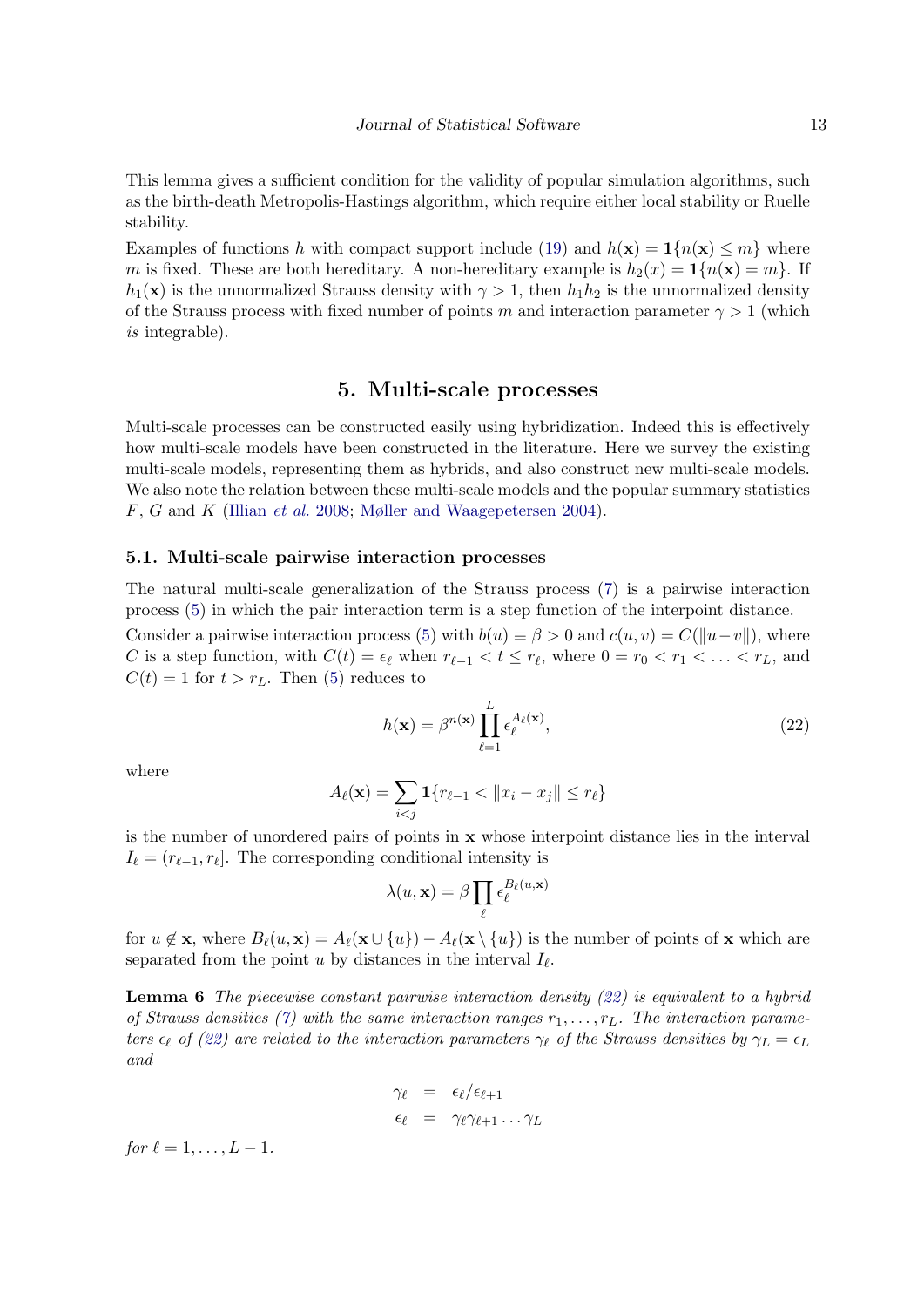Proof: Write

$$
S_{\ell}(\mathbf{x}) = \sum_{i < j} \mathbf{1}\{\|x_i - x_j\| \le r_{\ell}\}, \quad \ell = 1, \ldots, L
$$

for the number of unordered pairs of points of x that lie within a distance  $r_\ell$  of one another. Then  $A_1(\mathbf{x}) = S_1(\mathbf{x})$  and  $A_\ell(\mathbf{x}) = S_\ell(\mathbf{x}) - S_{\ell-1}(\mathbf{x})$  for  $\ell = 2, \ldots, L$ . Substituting in [\(22\)](#page-12-1) yields

$$
h(\mathbf{x}) = \beta^{n(\mathbf{x})} \gamma_L^{S_L(\mathbf{x})} \prod_{\ell=1}^{L-1} \left(\frac{\epsilon_{\ell}}{\epsilon_{\ell+1}}\right)^{S_{\ell}(\mathbf{x})} \tag{23}
$$

which is the hybrid of L unnormalized Strauss densities [\(7\)](#page-5-2) with interaction radii  $r_1, \ldots, r_L$ and interaction parameters  $\epsilon_1/\epsilon_2$ ,  $\epsilon_2/\epsilon_3$ , ...,  $\epsilon_{L-1}/\epsilon_L$  and  $\epsilon_L$  respectively.

Lemma [6](#page-12-2) is instructive for developing skill in interpretation of hybrid models. It says that the combined interaction between two points separated by a distance s is equal to the product of all the component interactions that apply to distance s. In the case of a hybrid of Strauss processes, this means we must consider all the components with interaction radii  $r$  greater than s. An illustrative example is given in the online supplements.

Notice that the model [\(22\)](#page-12-1) is integrable at least when all  $\epsilon_\ell \leq 1$ , whereas the individual Strauss models in the hybrid representation are integrable iff  $\gamma_L = \epsilon_L \leq 1$  and  $\gamma_\ell = \epsilon_\ell/\epsilon_{\ell+1} \leq 1$  for  $\ell < L$ , which is a more restrictive condition. This is an example of the principle enunciated in Section [4.2](#page-10-1) that the hybrid may be well-defined for a larger set of parameter values than are permissible for the components of the hybrid.

The canonical sufficient statistic for the piecewise constant pairwise interaction density [\(22\)](#page-12-1) is the vector of values  $(S_1(\mathbf{x}),...,S_L(\mathbf{x}))$ . Extending an observation in Assunção [\(2003\)](#page-38-7) and [Baddeley](#page-38-6) *et al.* [\(2011\)](#page-38-6), this statistic is essentially equivalent (ignoring details about edge correction) to the empirical K-function [\(Ripley](#page-41-8) [1976\)](#page-41-8) evaluated at the distances  $r_1, \ldots, r_L$ .

Inhomogeneous point processes with multi-scale pairwise interaction can be constructed similarly, by taking  $b(u)$  in [\(5\)](#page-5-1) to be a non-constant function.

### 5.2. Multi-scale area-interaction processes

The Widom-Rowlinson 'area-interaction' process [\(Widom and Rowlinson](#page-42-0) [1970;](#page-42-0) [Rowlinson](#page-41-6) [1980;](#page-41-6) [Baddeley and van Lieshout](#page-39-3) [1995\)](#page-39-3) was defined in [\(9\)](#page-7-0) above. [Ambler](#page-37-0) [\(2002\)](#page-37-0); [Ambler and](#page-38-3) [Silverman](#page-38-3) [\(2004\)](#page-38-3) and [Picard](#page-41-2) *et al.* [\(2009\)](#page-41-2) proposed a multi-scale generalization of this model, with unnormalized density

<span id="page-13-0"></span>
$$
h(\mathbf{x}) = \beta^{n(\mathbf{x})} \exp\left(-\sum_{\ell=1}^{L} \kappa_{\ell} U(\mathbf{x}, r_{\ell})\right),\tag{24}
$$

where  $U(\mathbf{x}, r)$  is the area of the dilation by radius r, defined in [\(10\)](#page-7-4).

This is clearly the hybrid of the individual area-interaction models [\(9\)](#page-7-0). Extending an observation made in [Baddeley and van Lieshout](#page-39-3) [\(1995\)](#page-39-3) and [Baddeley](#page-38-6) et al. [\(2011\)](#page-38-6), the canonical sufficient statistic for  $(24)$  is essentially the empirical empty space function F.

#### 5.3. Multi-scale saturation processes

The Geyer saturation process [\(11\)](#page-7-3) is one case where the apparently natural generalization to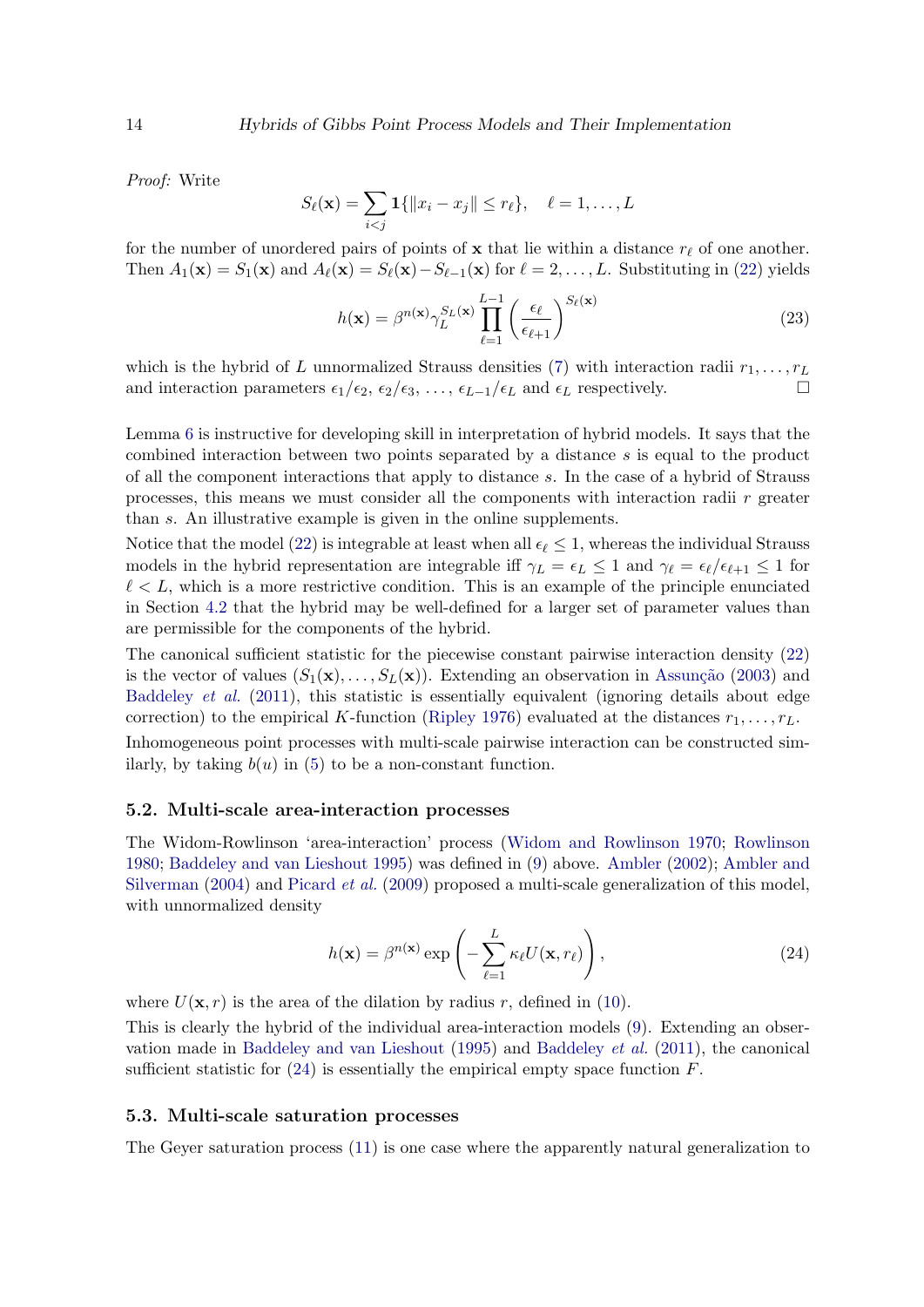a multi-scale process does not have the desired properties. We describe this first, and then study the hybrid of Geyer models.

#### Saturated step function interaction

Consider the piecewise constant pairwise interaction process [\(22\)](#page-12-1). Recall that  $A_{\ell}(\mathbf{x})$  counts all unordered pairs of distinct data points  $(x_i, x_j)$  whose pairwise distance lies in the interval  $I_{\ell}$ , while  $B_{\ell}(x_i, \mathbf{x})$  counts those pairs involving  $x_i$ . Summing  $B_{\ell}(x_i, \mathbf{x})$  over i will count each pair twice:

$$
\sum_{i=1}^{n(\mathbf{x})} B_{\ell}(x_i, \mathbf{x}) = 2A_{\ell}(\mathbf{x}).
$$

Hence the density  $(22)$  can be rewritten as a product over points of x,

$$
h(\mathbf{x}) = \prod_{i=1}^{n(\mathbf{x})} H(x_i, \mathbf{x}),
$$

where

$$
H(x_i, \mathbf{x}) = \beta \prod_{\ell=1}^L \epsilon_{\ell}^{\frac{1}{2}B_{\ell}(x_i, \mathbf{x})}.
$$

It may therefore seem reasonable to define a multi-scale generalization of the Geyer saturation process as follows. Introduce saturation parameters  $s_1, \ldots, s_L$  satisfying  $0 \leq s_\ell \leq \infty$ . Define the 'saturated annular neighbor count'

$$
B_{\ell}^*(u, \mathbf{x}) = \min\{s_{\ell}, B_{\ell}(u, \mathbf{x})\}\tag{25}
$$

the 'saturated' version of H

$$
H^*(x_i, \mathbf{x}) = \beta \prod_{\ell=1}^L \epsilon_{\ell}^{\frac{1}{2}B_{\ell}^*(x_i, \mathbf{x})}
$$

and the saturation density

<span id="page-14-0"></span>
$$
h^*(\mathbf{x}) = \prod_{i=1}^{n(\mathbf{x})} H^*(x_i, \mathbf{x}).
$$
\n(26)

By construction, this unnormalized density is Ruelle stable, and therefore integrable. However, we give a counterexample below to show that  $h^*$  is not locally stable.

The conditional intensity associated with  $h^*$  is

$$
\lambda(u, \mathbf{x}) = \beta H^*(u, \mathbf{x} \cup \{u\}) \prod_{i=1}^{n(\mathbf{x})} \frac{H^*(x_i, \mathbf{x} \cup \{u\})}{H^*(x_i, \mathbf{x})}
$$

$$
= \beta H^*(u, \mathbf{x}) \prod_{i=1}^{n(\mathbf{x})} \prod_{\ell=1}^L \epsilon_{\ell}^{\frac{1}{2} D_{\ell}(x_i, u, \mathbf{x})}, \tag{27}
$$

where

$$
D_{\ell}(x_i, u, \mathbf{x}) = B_{\ell}^*(x_i, \mathbf{x} \cup \{u\}) - B_{\ell}^*(x_i, \mathbf{x}).
$$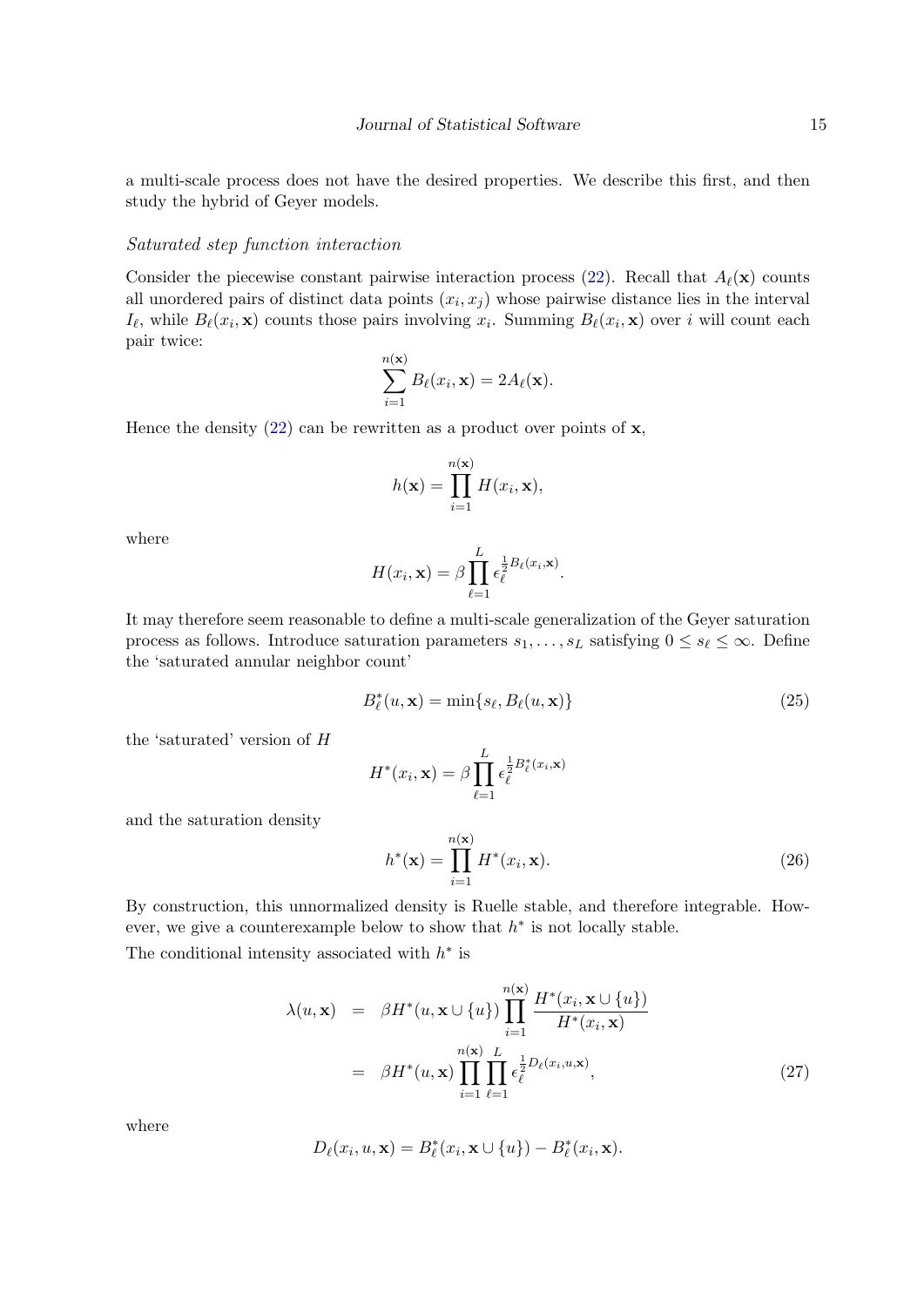Note that  $D_{\ell}(x_i, u, \mathbf{x})$  equals 1 if  $r_{\ell} < ||x_i - u|| \leq r_{\ell+1}$  and  $A_{\ell}(x_i, \mathbf{x}) \leq s_{\ell} - 1$ , and equals 0 otherwise.

The following counterexample shows that the unnormalized density  $h^*$  defined in [\(26\)](#page-14-0) is not locally stable. Take  $L = 2$ ,  $r_1 = 15$ ,  $r_2 = 17$ ,  $\beta = 1$ ,  $\epsilon_1 = 1$ ,  $\epsilon_2 = 2$  and  $s_1 = s_2 = 3$ . Take u to be the origin in  $\mathbb{R}^2$ , and let **x** be the point pattern in  $\mathbb{R}^2$  consisting of a sequence of n equispaced points on the circular arc of radius 16, centered at the origin, between the angles  $-\pi/10$  and  $\pi/10$ .

All the points of  $x$  are within the annulus with radii  $r_1$  and  $r_2$  centered at the origin. However, the annuli with radii  $r_1$  and  $r_2$  centered at any of the points  $x_i \in \mathbf{x}$  do not intersect the pattern **x**. Thus  $A_2(x_i, \mathbf{x}) = 0$  for all i, so  $D_2(x_i, u, \mathbf{x}) = 1$  for all i, and hence  $\lambda(u, \mathbf{x}) = 2^{(n+1)/2}$ . Thus  $h^*$  is not locally stable.

#### Hybrid Geyer process

Consider instead the hybrid of several Geyer densities [\(11\)](#page-7-3) with interaction ranges  $r_1, \ldots, r_m$ , saturation parameters  $s_1, \ldots, s_m$  and interaction parameters  $\gamma_1, \ldots, \gamma_m$  respectively,

<span id="page-15-1"></span>
$$
h(\mathbf{x}) = \beta^{n(\mathbf{x})} \prod_{i=1}^{n(\mathbf{x})} \prod_{j=1}^{m} \gamma_j^{\min(s_j, t(x_i, \mathbf{x} \setminus x_i; r_j))},\tag{28}
$$

where  $t(u, \mathbf{x}; r) = \sum_i \mathbf{1}\{\|u - x_i\| \leq r\}$ . Since the Geyer density [\(11\)](#page-7-3) is hereditary and locally stable [\(Geyer](#page-39-1) [1999\)](#page-39-1), the same is true for the hybrid [\(28\)](#page-15-1) by Lemmas [1](#page-9-3) and [3.](#page-10-2) Hence it is also Ruelle stable. The interaction range is  $R = 2 \max_i r_i$ .

Extending an observation made in [Baddeley](#page-38-6) *et al.* [\(2011\)](#page-38-6), if all the saturation parameters  $s_i$ are equal to 1, then the canonical sufficient statistic for [\(28\)](#page-15-1) is (ignoring edge corrections) the empirical nearest-neighbor distance distribution G, evaluated at the distances  $r_1, \ldots, r_m$ . This is a further indication that the hybrid [\(28\)](#page-15-1) is the best choice for a multi-scale generalization of the saturation process.

### 6. Parametric inference

<span id="page-15-0"></span>This section gives some statistical theory for hybrid point process models. We consider statistical inference for hybrids of parametric point process models of regular linear exponential family form [\(Wei](#page-41-9) [1998;](#page-41-9) Küchler and Sørensen [1997;](#page-40-8) [Barndorff-Nielsen](#page-39-4) [1978\)](#page-39-4).

#### <span id="page-15-3"></span>6.1. Linear exponential family

First we recall some facts about exponential families of point process densities. Consider an unnormalized density of the form

<span id="page-15-2"></span>
$$
h(\mathbf{x};\theta) = \exp(\theta^\top S(\mathbf{x}) + B(\mathbf{x}))\tag{29}
$$

with *p*-dimensional canonical parameter  $\theta \in \Theta \subseteq \mathbb{R}^p$ , and *p*-dimensional canonical sufficient statistic  $S: \mathcal{X} \to \mathbb{R}^p$ . The function  $B: \mathcal{X} \to \mathbb{R} \cup \{-\infty\}$  is an optional offset term. The parameter space  $\Theta$  is assumed to be a convex subset of  $\mathbb{R}^p$ .

If  $h(\cdot;\theta)$  is integrable, then it defines a point process model, with likelihood

$$
L(\theta) = f(\mathbf{x}; \theta) = M(\theta)^{-1} h(\mathbf{x}; \theta)
$$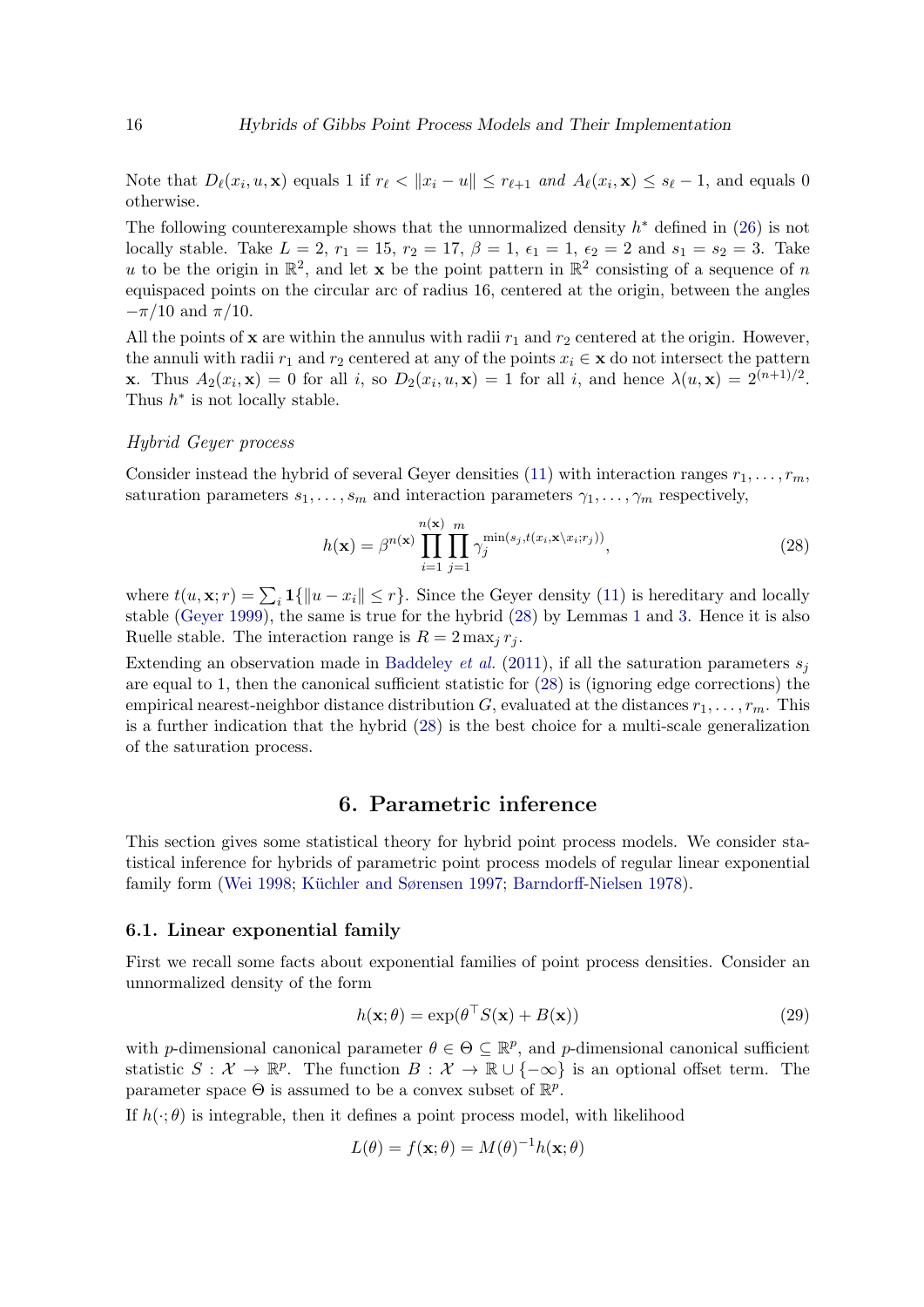called a *linear exponential family* likelihood, where  $M(\theta) = \mathsf{E}[h(\mathbf{Z}; \theta)]$  is the normalizing constant and also the moment generating function for  $S(\mathbf{Z})$ . By standard results the loglikelihood is a concave function. Under regularity conditions, the likelihood is maximized at a root of the likelihood score

$$
U(\mathbf{x};\theta) = \frac{\partial}{\partial \theta} \log L(\theta) = S(\mathbf{x}) - \mathsf{E}_{\theta} S(\mathbf{X}),\tag{30}
$$

where  $\mathsf{E}_{\theta}$  denotes the expectation with respect to  $f(\cdot;\theta)$ . The score is an unbiased estimating function.

The conditional intensity is

<span id="page-16-3"></span>
$$
\lambda(u, \mathbf{x}; \theta) = \exp(\theta^{\top} T(u, \mathbf{x}) + C(u, \mathbf{x})) \tag{31}
$$

if  $h(\mathbf{x}) > 0$ , and 0 otherwise, where  $T(u, \mathbf{x}) = S(\mathbf{x} \cup \{u\}) - S(\mathbf{x} \setminus \{u\})$  and  $C(u, \mathbf{x}) =$  $B(\mathbf{x} \cup \{u\}) - B(\mathbf{x} \setminus \{u\})$ . The *pseudolikelihood* [\(Besag](#page-39-5) [1977;](#page-39-5) [Jensen and Møller](#page-40-9) [1991;](#page-40-9) [Jensen](#page-40-10) and Künsch [1994\)](#page-40-10) is

<span id="page-16-2"></span>
$$
PL(\theta; \mathbf{x}) = \left[ \prod_{i=1}^{n(\mathbf{x})} \lambda(x_i, \mathbf{x}; \theta) \right] \exp\left( - \int_W \lambda(u, \mathbf{x}; \theta) du \right)
$$
(32)

and the pseudoscore (derivative of the log pseudolikelihood) for  $\theta$  is

$$
\tilde{U}(\mathbf{x};\theta) = \sum_{i} T(x_i, \mathbf{x}) - \int_{W} T(u, \mathbf{x}) \lambda(u, \mathbf{x};\theta) \, \mathrm{d}u.
$$
\n(33)

The pseudoscore is also an unbiased estimating function.

#### 6.2. Hybrid

Now suppose we have  $m$  parametric point process models whose unnormalized densities are each of regular linear exponential family form

<span id="page-16-1"></span>
$$
h_j(\mathbf{x}; \theta^{(j)}) = \exp(\theta^{(j)}^\top S^{(j)}(\mathbf{x}) + B^{(j)}(\mathbf{x})), \quad j = 1, ..., m
$$
 (34)

with  $p_j$ -dimensional canonical parameters  $\theta^{(j)} \in \Theta^{(j)} \subseteq \mathbb{R}^{p_j}$ ,  $p_j$ -dimensional canonical sufficient statistics  $S^{(j)}: \mathcal{X} \to \mathbb{R}^{p_j}$ , and optional offset terms  $B^{(j)}: \mathcal{X} \to \mathbb{R} \cup \{-\infty\}$ . Each parameter space  $\Theta^{(j)}$  is a convex subset of  $\mathbb{R}^{p_j}$ . We do not necessarily assume that all the components  $h_i$  are integrable.

Consider the hybrid

<span id="page-16-0"></span>
$$
h(\mathbf{x};\theta) = \prod_{j=1}^{m} h_j(\mathbf{x};\theta^{(j)}),
$$
\n(35)

where  $\theta = (\theta^{(1)}, \ldots, \theta^{(m)})$  is the combined parameter vector, belonging to the convex set  $\Theta = \Theta^{(1)} \times \ldots \times \Theta^{(m)}$  in  $\mathbb{R}^p$  where  $p = \sum_j p_j$ . Then [\(35\)](#page-16-0) is again of linear exponential family form, and is supported by the existing theory of estimation and inference for exponential families [\(Barndorff-Nielsen](#page-39-4) [1978;](#page-39-4) [Jensen and Møller](#page-40-9) [1991;](#page-40-9) [Geyer](#page-39-6) [2009\)](#page-39-6).

Note that we only need to consider the case of simple hybrids, because in a weighted hybrid of the densities [\(34\)](#page-16-1) the weights  $\kappa_j$  would be absorbed into the parameters  $\theta^{(j)}$ .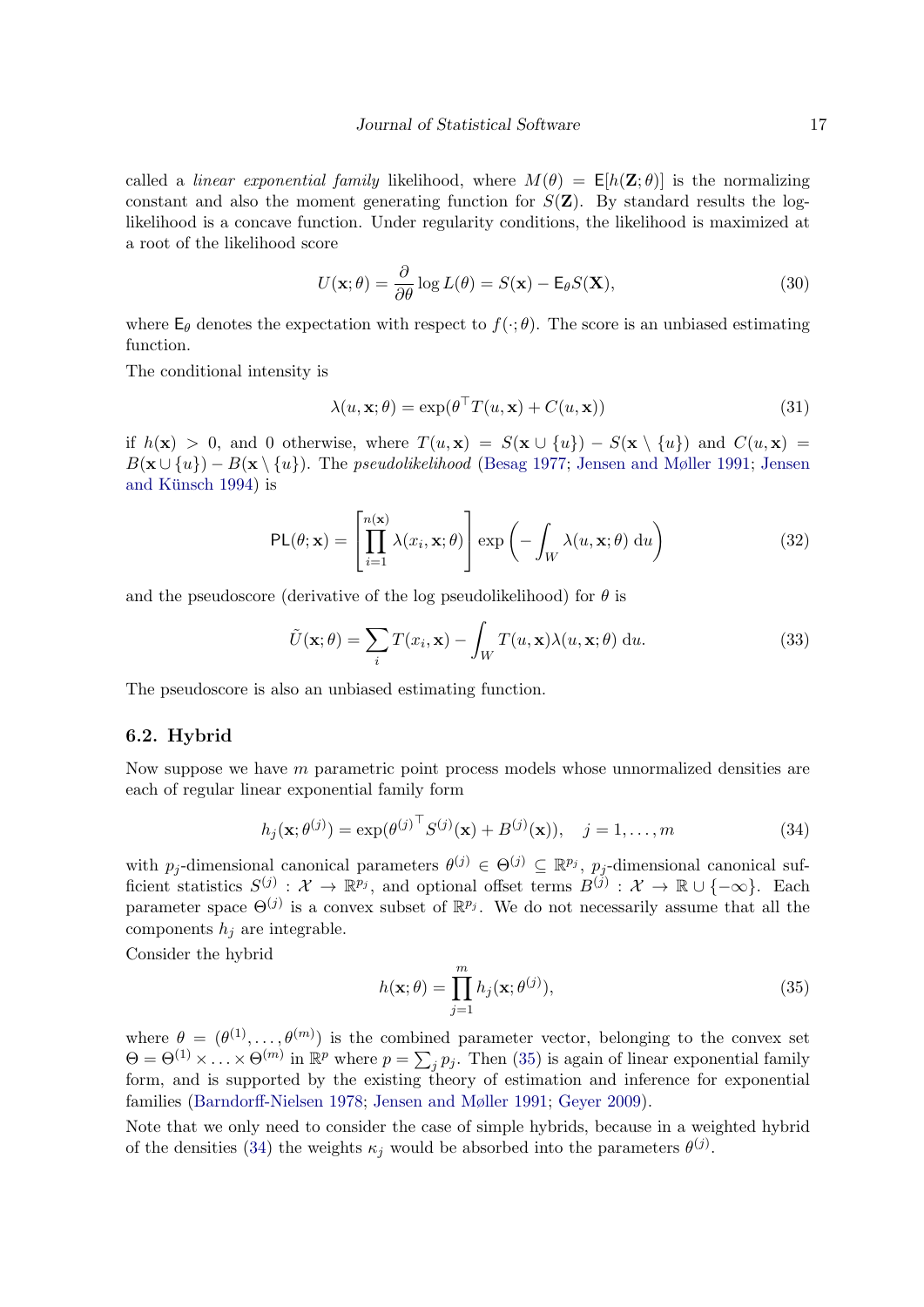Assume the hybrid  $h(\cdot; \theta)$  is integrable for all  $\theta \in \Theta$ , with normalized density  $f(\cdot; \theta)$ . Then its likelihood score  $U(\mathbf{x}, \theta)$  has jth component

$$
U(\mathbf{x};\theta)^{(j)} = S^{(j)}(\mathbf{x}) - \mathsf{E}_{\theta}S^{(j)}(\mathbf{X})
$$
\n(36)

where  $\mathsf{E}_{\theta}$  denotes the expectation with respect to  $f(\cdot; \theta)$ .

Further assume that each component  $h_j$  is hereditary (which implies that the hybrid h is hereditary). The conditional intensity of the hybrid  $(35)$  is

$$
\lambda(u, \mathbf{x}; \theta) = \prod_{j=1}^{m} \lambda^{(j)}(u, \mathbf{x}; \theta^{(j)}).
$$
 (37)

Substituting in [\(32\)](#page-16-2) gives the pseudolikelihood of the hybrid. The pseudoscore  $\tilde{U}(\mathbf{x}; \theta)$  of the hybrid model has jth component

<span id="page-17-0"></span>
$$
\tilde{U}(\mathbf{x};\theta)^{(j)} = \sum_{i} T^{(j)}(x_i, \mathbf{x}) - \int_W T^{(j)}(u, \mathbf{x}) \lambda(u, \mathbf{x};\theta) du,
$$
\n(38)

where again  $T(u, x) = S(x \cup \{u\}) - S(x \setminus \{u\})$ . Existing algorithms for maximizing the likelihood or pseudolikelihood of a Gibbs model [\(Baddeley and Turner](#page-38-0) [2000;](#page-38-0) [Mateu and](#page-41-10) [Montes](#page-41-10) [2001a,](#page-41-10)[b\)](#page-41-11) apply equally to hybrids.

In a hybrid, some of the parameters of the component models may be *unidentifiable*. For example, the hybrid of two homogeneous Poisson processes with intensities  $\beta_1$  and  $\beta_2$ , respectively, is another homogeneous Poisson process with intensity  $\lambda = \beta_1 \beta_2$ . The parameters  $\beta_1, \beta_2$  cannot be determined from  $\lambda$ , and therefore certainly cannot be estimated from a realization of the hybrid process. Similarly a hybrid of the Strauss processes with parameters  $(\gamma_1, r_1)$  and  $(\gamma_2, r_2)$  with  $r_1 = r_2 = r$  is simply a Strauss process with parameters  $(\gamma, r)$  where  $\gamma = \gamma_1 \gamma_2$ . The separate parameters  $\gamma_1, \gamma_2$  are not identifiable. Many such examples arise.

### <span id="page-17-1"></span>6.3. Irregular parameters

Many popular Gibbs models are expressible in the linear exponential form [\(29\)](#page-15-2) only if the values of certain "irregular" or "nuisance" parameters  $\eta$  are held fixed. The unnormalized density can be written in the form

$$
h(\mathbf{x}; \theta, \eta) = \exp(\theta^\top S(\mathbf{x}, \eta) + B(\mathbf{x}, \eta))
$$
\n(39)

instead of [\(29\)](#page-15-2), where  $\theta$  are the "regular" parameters and  $\eta$  the "irregular" parameters. For example the interaction range  $r$  of the Strauss density  $(7)$  is an irregular parameter.

Typically the likelihood  $L(\theta, \eta)$  and pseudolikelihood  $PL(\theta, \eta)$  are not well-behaved as functions of the irregular parameters  $\eta$ . For example the Strauss likelihood [\(7\)](#page-5-2) is not differentiable as a function of the interaction range  $r$ . Thus, analytic methods for maximizing the likelihood or pseudolikelihood are typically not applicable to the irregular parameters, and very little statistical theory is available for estimates of the irregular parameters.

A general statistical technique for estimating nuisance parameters is through the profile loglikelihood

$$
\ell(\eta) = \max_{\theta} \log L(\theta, \eta) \tag{40}
$$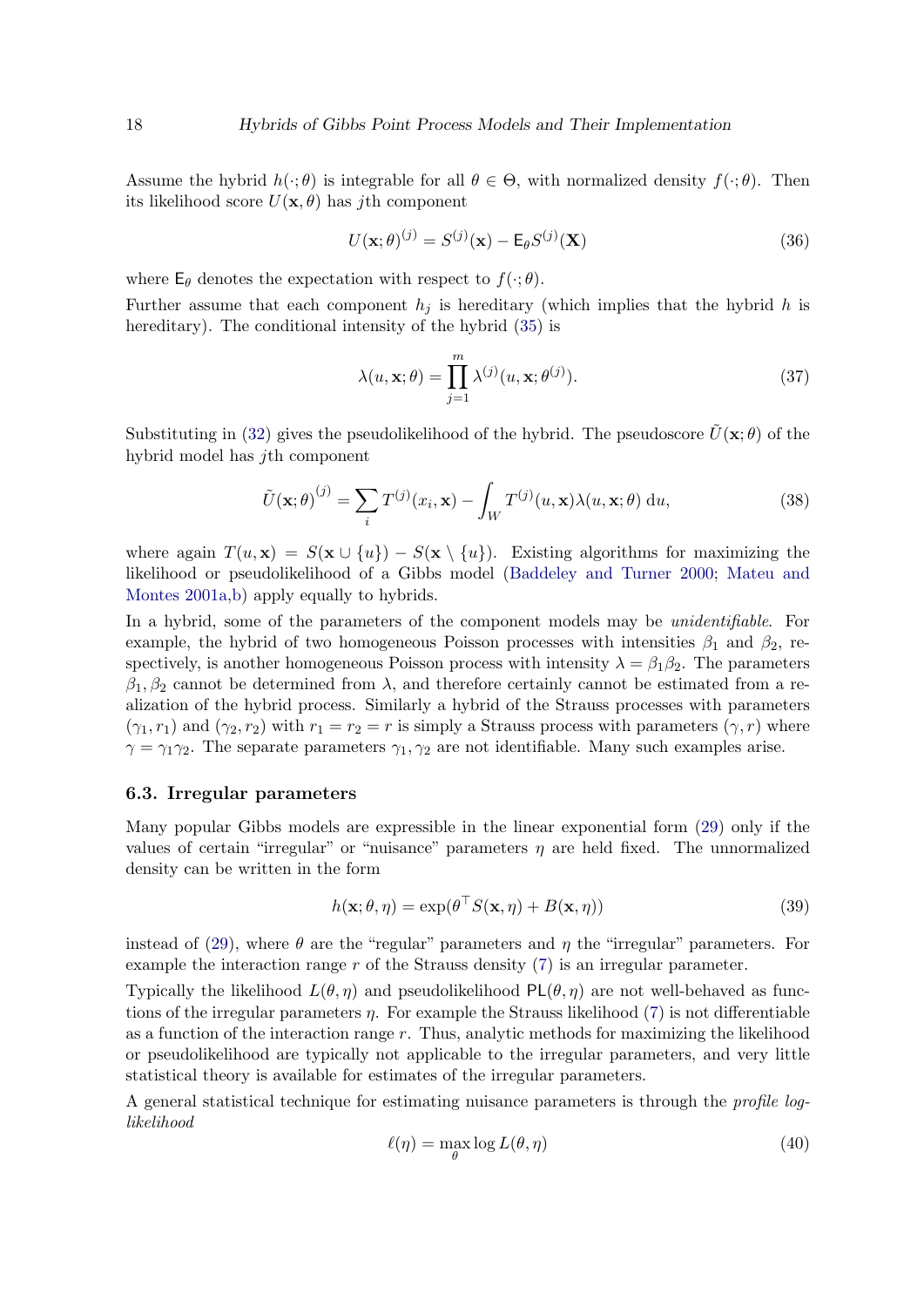because the value of  $\eta$  which maximizes  $\ell(\eta)$  is also the maximum likelihood estimate of  $\eta$ (assuming these maxima are attained). Values of the function  $\ell(\eta)$  can be computed efficiently for any given  $\eta$  using computational methods for linear exponential families. Maximization over  $\eta$  can then be performed by brute-force algorithms which require evaluating  $\ell(\eta)$  at many values of  $\eta$ .

In the context of point process models, the analogous *profile pseudolikelihood* [\(Baddeley and](#page-38-0) [Turner](#page-38-0) [2000,](#page-38-0) [2006\)](#page-38-1)

$$
p(\eta) = \max_{\theta} \log \mathsf{PL}(\theta, \eta)
$$
\n(41)

can be used to estimate irregular parameters. The value of  $p(\eta)$  for any given  $\eta$  can be computed rapidly using the Berman-Turner device [\(Berman and Turner](#page-39-7) [1992;](#page-39-7) [Baddeley and](#page-38-0) [Turner](#page-38-0) [2000\)](#page-38-0). Maximization over  $\eta$  must typically be performed by brute force.

<span id="page-18-0"></span>One tractable case is where the irregular parameter is a hard core distance.

**Lemma 7** Consider a point process **X** with unnormalized density  $h(\mathbf{x}; \theta, c) = h_1(\mathbf{x}; \theta)h_2(\mathbf{x}; c)$ where  $h_1$  is always positive  $(h_1(\mathbf{x}; \theta) > 0$  for all  $\mathbf{x}, \theta)$  and  $h_2$  is the unnormalized hard core density [\(19\)](#page-10-0) with hard core distance  $c > 0$ . Then the maximum likelihood estimate and maximum pseudolikelihood estimate of c are both equal to

$$
\hat{c} = m(\mathbf{x}) = \min_{i \neq j} \|x_i - x_j\|
$$

the minimum interpoint distance (with  $m(\mathbf{x}) = \infty$  if  $n(\mathbf{x}) < 2$ ).

Proof: The hard core density [\(19\)](#page-10-0) can equivalently be written

$$
h_2(\mathbf{x};c) = \mathbf{1}\{m(\mathbf{x}) \ge c\}.
$$

The likelihood is

$$
L(\theta, c) = A(\theta, c)^{-1} h_1(\mathbf{x}; \theta) \mathbf{1}\{m(\mathbf{x}) \ge c\}
$$

with normalizing constant

$$
A(\theta, c) = \mathsf{E}[h_1(\mathbf{Z}; \theta) \mathbf{1}\{m(\mathbf{Z}) \geq c\}],
$$

where again **Z** denotes the Poisson process with unit intensity. Note that  $h_2$  is decreasing as a function of c. Hence  $A(\theta, c)$  is decreasing as a function of c, for fixed  $\theta$ . Consequently, for fixed  $\theta$ , the likelihood  $L(\theta, c)$  is increasing as a function of c for  $c \leq m(\mathbf{x})$ , and  $L(\theta, c) = 0$  for  $c > m(\mathbf{x})$ . Hence  $L(\theta, c)$  is maximized at  $\hat{c} = m(\mathbf{x})$ .

The conditional intensity is

$$
\lambda_{\theta,c}(u,\mathbf{x}) = I_c(u,\mathbf{x})\kappa_\theta(u,\mathbf{x})
$$

where  $\kappa_{\theta}(u, \mathbf{x}) = h_1(\mathbf{x} \cup \{u\}, \theta) / h_1(\mathbf{x}, \theta)$  and  $I_c(u, \mathbf{x}) = \mathbf{1}\{\min_i ||u - x_i|| \geq c\}$ . The pseudolikelihood is

$$
PL(\theta, c) = \prod_i \kappa_{\theta}(x_i, \mathbf{x}) \exp\left(-\int I_c(u, \mathbf{x}) \kappa_{\theta}(u, \mathbf{x}) du\right)
$$

provided  $c \leq m(\mathbf{x})$ , and  $PL(\theta, c) = 0$  otherwise. The pseudolikelihood is an increasing function of c for  $c \leq m(\mathbf{x})$ . Hence the maximum pseudolikelihood estimate of c is  $\hat{c} = m(\mathbf{x})$ .  $\Box$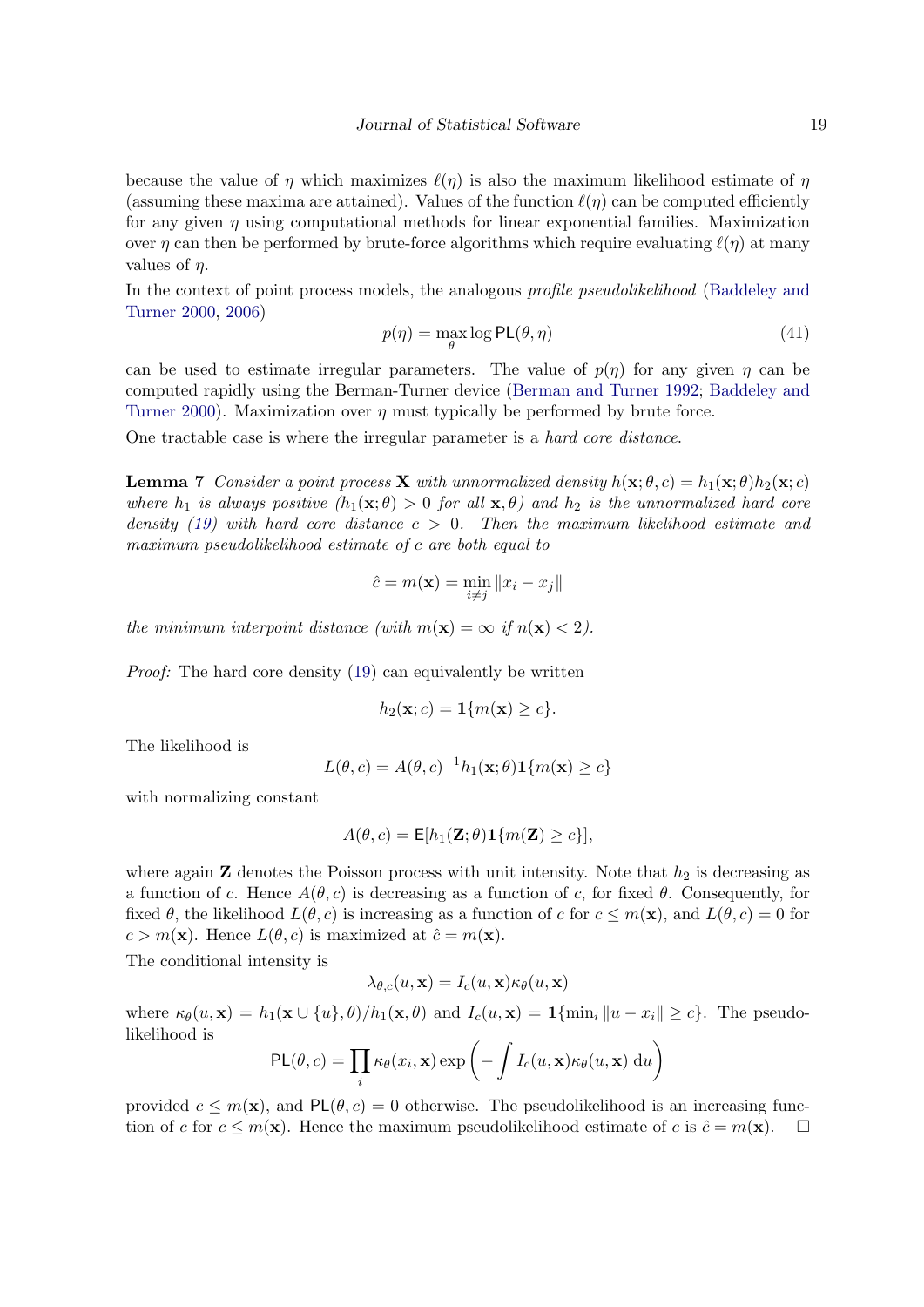Lemma [7](#page-18-0) implies that the maximum likelihood and maximum pseudolikelihood estimate of a hard core distance c is always positively biased, since  $m(\mathbf{x}) \geq c$  with probability 1.

#### <span id="page-19-3"></span>6.4. Stepwise model selection

Hybrid models can be built up incrementally, by adding one component at a time. To decide whether a particular component should be added, one can use the closely-related residual summary statistics of [Baddeley](#page-38-6) *et al.* [\(2011\)](#page-38-6).

Suppose that a hybrid with m components has been fitted, with fitted parameter vector  $\hat{\theta}_0$ , and we now consider the addition of an additional  $(m + 1)$ th hybrid component of the form [\(34\)](#page-16-1). Treating the fitted m-component hybrid as a submodel of the  $(m+1)$ -component model, we can calculate the  $(m + 1)$ th component of the score residual,

<span id="page-19-1"></span>
$$
U(\mathbf{x};\theta)^{(m+1)} = S^{(m+1)}(\mathbf{x}) - \mathsf{E}_{\hat{\theta}} S^{(m+1)}(\mathbf{X})
$$
(42)

or the  $(m+1)$ th component of the pseudoscore residual

<span id="page-19-2"></span>
$$
\tilde{U}(\mathbf{x};\theta)^{(m+1)} = \sum_{i} T^{(m+1)}(x_i, \mathbf{x}) - \int_W T^{(m+1)}(u, \mathbf{x}) \lambda(u, \mathbf{x};\hat{\theta}) du.
$$
\n(43)

In these equations  $E_{\hat{\theta}}$  is the expectation with respect to the fitted m-component hybrid, and  $\lambda(u, \mathbf{x}; \hat{\theta})$  is its conditional intensity. The score residual [\(42\)](#page-19-1) and pseudoscore residual [\(43\)](#page-19-2) should have mean zero if the fitted m-component hybrid is the correct model.

This approach is used to analyze the Gordon Square data in Section [11.](#page-27-0) The performance of maximum profile pseudolikelihood estimation is studied in a simulation experiment in Section [10.](#page-26-0)

### 7. Software implementation of parametric inference

<span id="page-19-0"></span>Maximum pseudolikelihood estimation is implemented in the R package **spatstat** [\(Baddeley](#page-38-2) [and Turner](#page-38-2) [2005,](#page-38-2) [2006\)](#page-38-1). The implementation has recently been extended to hybrid models (in spatstat version 1.29-0 and later).

### 7.1. User interface

A typical command line for fitting a point process model in spatstat is

```
R> fit <- ppm(X, " 1, Strauss(0.1))
```
indicating that the stationary Strauss process with interaction range  $r = 0.1$  units is to be fitted to the point pattern data set X and the resulting fitted model stored in the object fit. Note that we have to specify the Strauss interaction range  $r$ , but not the interaction strength  $\gamma$ , which is estimated in the fitting process. Similarly

```
R> fit <- ppm(X, \tilde{p}q) polynom(x, y, 3), Geyer(0.2, 1))
```
indicates an inhomogeneous Geyer saturation process with interaction distance  $r = 0.2$  and saturation parameter  $s = 1$ , together with a first-order potential  $V_1$  that is a cubic polynomial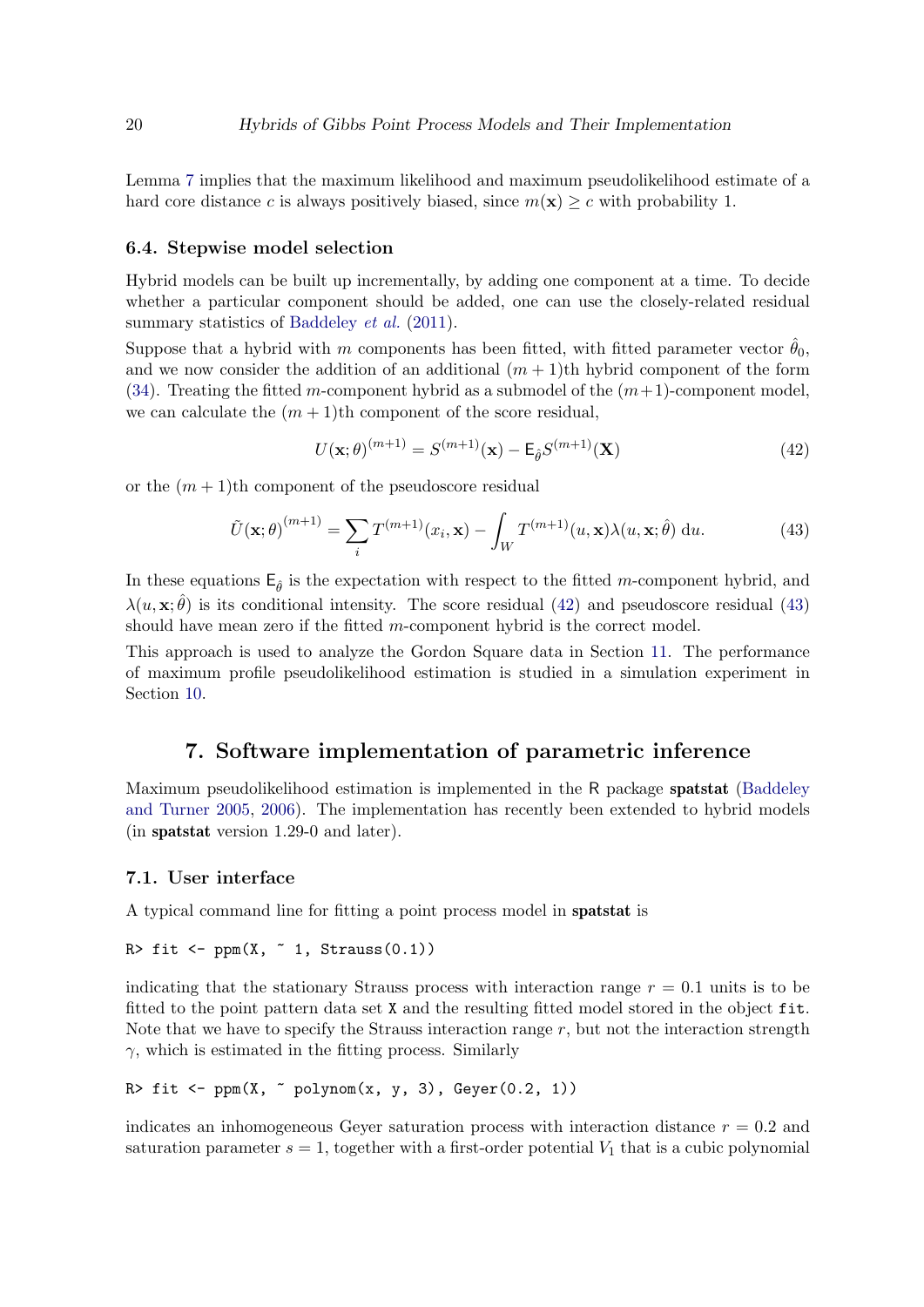in the Cartesian coordinates. Models can be fitted by maximum pseudolikelihood [\(Baddeley](#page-38-0) [and Turner](#page-38-0) [2000\)](#page-38-0) (the default) or by the [Huang and Ogata](#page-40-11) [\(1999\)](#page-40-11) method.

The fitted object fit belongs to the class 'ppm' of fitted point process models. This is an S3 class for which we have implemented methods for the generic R commands print, plot, summary, anova, coef, dfbetas, extractAIC, fitted, formula, influence, labels, leverage, logLik, model.frame, nobs, residuals, simulate, terms, update and vcov, as well as additional generics introduced in **spatstat**. This provides extensive capabilities for parametric inference. Original research was needed for the development of the residuals [\(Baddeley, Turner, Møller, and Hazelton](#page-38-8) [2005\)](#page-38-8), vcov [\(Baddeley, Møller, and Pakes](#page-38-9) [2008;](#page-38-9) [Coeurjolly and Rubak](#page-39-8) [2012\)](#page-39-8) and influence and dfbetas [\(Baddeley, Chang, and Song](#page-38-10) [2012\)](#page-38-10) methods for 'ppm' objects.

We have extended this interface to allow hybrid models. A hybrid of the two models mentioned above would be

```
R> fit <- ppm(X, \tilde{g}) polynom(x, y, 3), Hybrid(Strauss(0.1), Geyer(0.2, 1))
```
Implementation details are explained below.

For the estimation of irregular parameters (such as the Strauss interaction range  $r$ ) by maximum profile pseudolikelihood, there is a separate function profilepl which performs brute force maximization. In a future version of spatstat, this capability will be included in ppm itself.

### 7.2. Software design

The model-fitting function ppm fits a point process model using maximum pseudolikelihood [\(Baddeley and Turner](#page-38-0) [2000\)](#page-38-0) and optionally computes an improved fit using the [Huang and](#page-40-11) [Ogata](#page-40-11) [\(1999\)](#page-40-11) updating method. To maximize the pseudolikelihood of linear exponential family models we use the [Berman and Turner](#page-39-7) [\(1992\)](#page-39-7) device. This approximates the log of the pseudolikelihood [\(32\)](#page-16-2) by a finite sum over sample points  $u_i \in W$ , in such a way that the approximate log pseudolikelihood is equivalent to the weighted log-likelihood of a Poisson loglinear regression model, which can then be fitted reliably using existing software for generalized linear models. Our code only needs to compute the values  $t_i = T(u_i, \mathbf{x})$  of the statistic T appearing in the conditional intensity [\(31\)](#page-16-3), evaluated at the sample points  $u_i$ .

### Separating trend and interaction

For implementation purposes, we rearrange the Gibbs representation of the conditional intensity into the form

<span id="page-20-0"></span>
$$
\lambda(u, \mathbf{x}) = \exp\{B(u) + \theta^\top V_1(u) + \theta^\top G(u, \mathbf{x})\},\tag{44}
$$

where  $B(u)$  is an offset,  $\theta^{\top} V_1(u)$  is the first order potential, and  $\theta^{\top} G(u, \mathbf{x})$  is the interaction potential, the sum of all terms of order 2 and higher in the Gibbs representation.

The "trend" terms  $B(u)$  and  $V_1(u)$  are determined by the second argument to ppm. This is a formula in the R language, with no left hand side, which specifies the functions  $B(u)$ and  $V_1(u)$ . Variable names appearing in the formula may be the reserved symbols x and y representing the Cartesian coordinates, or the names of spatial covariate functions or pixel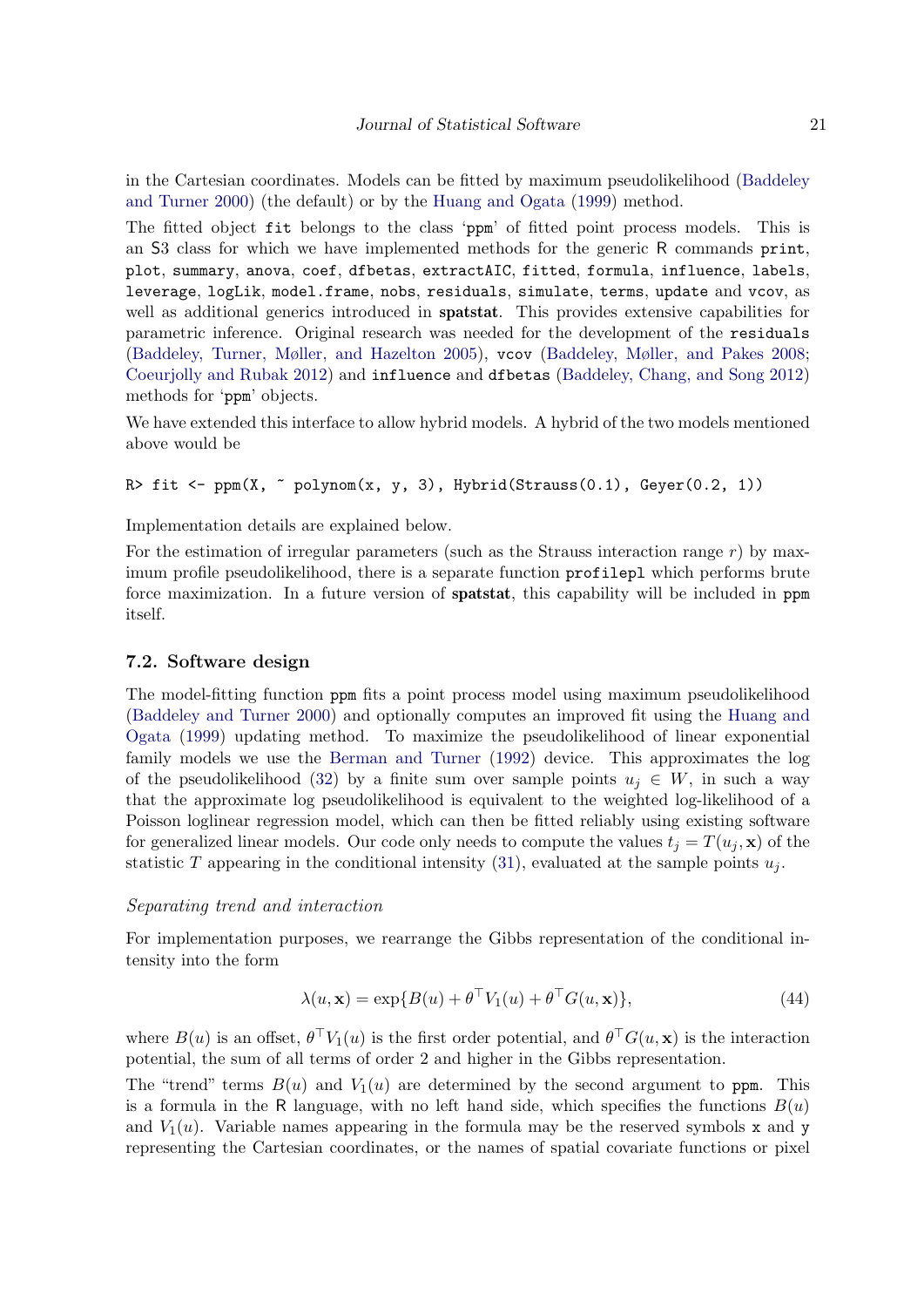images. If a term in the formula is enclosed by **offset**() then this determines the offset function  $B(u)$ .

The "interaction" term  $G(u, x)$  is controlled by the third argument to ppm, discussed below. Note that the mathematical form of  $G(u, x)$  is the same for all models of the same interaction order k. This fact is used in the software design. For example, for all pairwise interaction models [\(5\)](#page-5-1) the interaction term is of the form

<span id="page-21-1"></span>
$$
G(u, \mathbf{x}) = \sum_{i} q(u, x_i),\tag{45}
$$

where q is the *canonical pair potential*. For example in the Strauss model  $(7)$ ,

<span id="page-21-0"></span>
$$
q(u,v) = \begin{cases} 1 & \text{if } ||u-v|| < r \\ 0 & \text{otherwise} \end{cases}
$$
 (46)

so that the pair interaction function c in [\(6\)](#page-5-3) is recovered by  $c(u, v) = \exp(\theta q(u, v))$  with  $\theta = \log \gamma$ .

#### Interaction objects

In a command such as

```
R> fit <- ppm(X, " 1, Strauss(0.1))
```
evaluation of the expression Strauss(0.1) yields an object, of the special class 'interact', which describes the interaction structure of the Strauss process with interaction range  $r = 0.1$ . Users do not need to understand or manipulate these objects; users need only create them by calling an appropriate function (such as Strauss for Strauss models) and simply pass the result to the model-fitting function ppm.

An object of class 'interact' includes the following components:

family: a pointer to the family of point process interactions to which this interaction belongs.

pot: an R function to calculate the canonical interaction potential of the process

par: a list of the irregular or nuisance parameters of the process.

For example, for the object  $Strauss(0.1)$ , the family is the family of *pairwise interaction* processes; the pot is the function  $q(u, v)$  defined in Equation [\(46\)](#page-21-0); and par specifies the interaction range  $r = 0.1$ .

#### Interaction family

The parent family of an interaction is another object (of class 'isf' for "interaction structure family") that defines the operations that are common to all models of the same type. This includes the following components:

- eval: an R function to compute the interaction term  $G(u, \mathbf{x})$  in the conditional intensity [\(44\)](#page-20-0).
- suffstat: an R function to compute the canonical sufficient statistic  $S(\mathbf{x})$  in the likelihood [\(29\)](#page-15-2).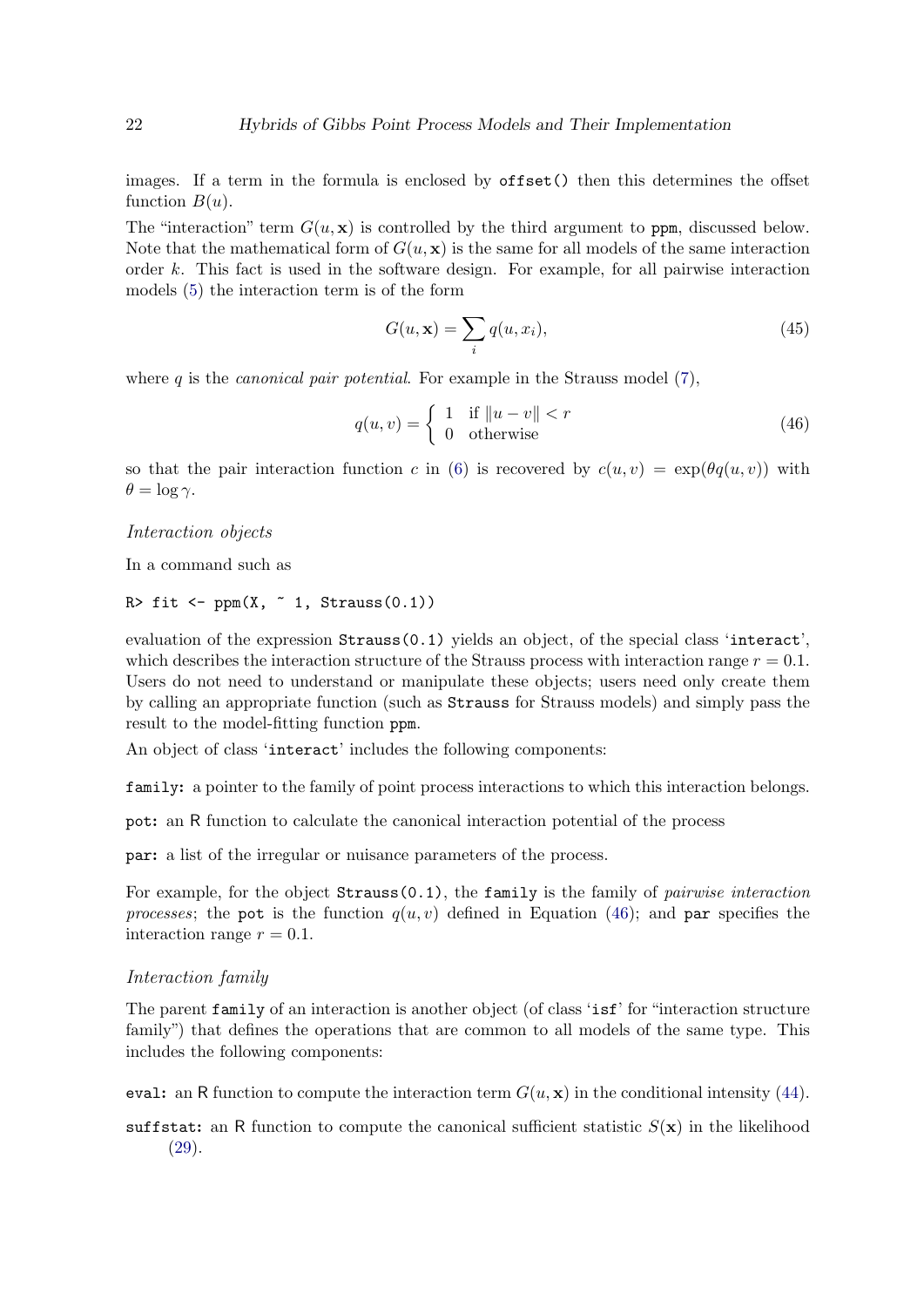There are separate families for pairwise interactions, saturated pairwise models (such as Geyer's saturation model) and general infinite-order interactions (such as the area-interaction model).

For example, the eval function for the family of pairwise interaction processes computes [\(45\)](#page-21-1) given the point pattern data set  $\bf{x}$ , the sample location u, and the canonical potential q for the particular model.

### Hybrid interactions

To extend this implementation to hybrid models, we need only implement the function Hybrid and the corresponding interaction structure family hybrid.family.

The Hybrid function accepts arguments which are objects of class 'interact', for example,

```
R> Hybrid(Strauss(0.1), Geyer(0.2, 1))
```
The result of this call is a new object of class 'interact' containing as its pars component the list of interactions list(Strauss(0.1), Geyer(0.2, 1)).

The main work is in coding the interaction structure family for hybrid models, hybrid.family. The eval function must, for each component interaction, extract the potential pot and the interaction structure family, then invoke the eval function for the relevant family to compute the values  $T^{(j)}(x_i, \mathbf{x})$  and  $T^{(j)}(u, \mathbf{x})$  in [\(38\)](#page-17-0) for each data point  $x_i$  and each dummy point u. The results are collected (in separate columns of pseudo-data for each component) and returned. The existing code for maximum pseudolikelihood then continues.

Existing code for interactions includes various mechanisms for checking the validity of the fitted model. A fitted model is valid if its fitted parameters are all finite numeric values (rather than NA, NaN or Inf) and if the model is integrable. This code must be modified slightly to allow the conditions for validity of a hybrid model to be different from the conditions for validity of its components. In the current version of spatstat a hybrid model is declared to be valid if either all the components are valid or if Lemma [5](#page-11-1) applies.

### First-order trend in hybrids

Note that, in this software design, the Hybrid operator is applied to interactions, not to point process densities. Our approach to modeling is to separate the first-order ('intensity' or 'trend') potential from the higher-order ('interaction') potential as in [\(44\)](#page-20-0).

Conveniently, this helps to avoid problems with the unidentifiability of parameters. For example, the hybrid of two Strauss processes with parameters  $\beta_1, \gamma_1, r_1$  and  $\beta_2, \gamma_2, r_2$  respectively, has first order term  $\mu = \beta_1 \beta_2$ , so the parameters  $\beta_1$  and  $\beta_2$  cannot be identified separately. In our software design the hybrid of  $ppm(X, z 1, Strauss(0.1))$  and  $ppm(X, z)$ 1, Geyer(0.2, 1)) is  $ppm(X, 71, Hybrid(Stringtrans(0.1), Geyer(0.2, 1)))$  so that the code will not attempt to estimate  $\beta_1$  and  $\beta_2$  separately, but will estimate  $\mu$ .

In general, to form a hybrid of point process models, we combine their interactions using Hybrid, and *combine their trend formulas* by adding all the terms on the right-hand sides. For example the hybrid of  $ppm(X, \tilde{ }$  A, Strauss(0.1)) and  $ppm(X, \tilde{ }$  B, Geyer(0.2, 1)) is ppm(X,  $\sim$  A + B, Hybrid(Strauss(0.1), Geyer(0.2, 1))) where A and B are any model terms.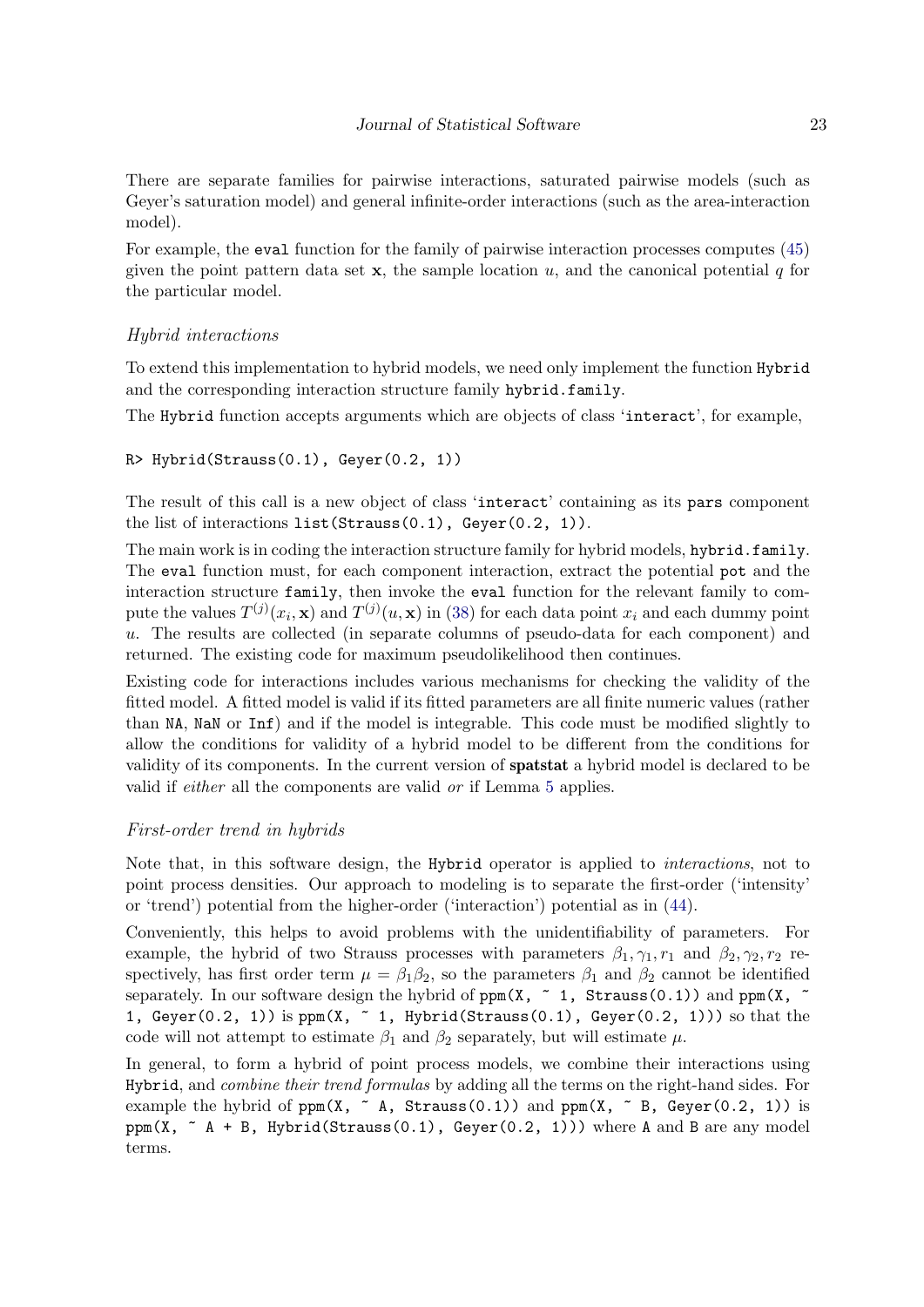### 8. Simulation

<span id="page-23-0"></span>Markov chain methods for simulating spatial point process models are surveyed in [Møller](#page-41-0) [and Waagepetersen](#page-41-0) [\(2004\)](#page-41-0). For Gibbs models, simulation algorithms typically require only computation of the Papangelou conditional intensity. Hence they are easily extensible to simulation of hybrids.

#### 8.1. Metropolis-Hastings algorithm

The standard birth-death Metropolis-Hastings algorithm for point processes [\(Geyer and Møller](#page-40-1) [1994\)](#page-40-1) is a discrete-time Markov chain whose states are point patterns x. Each proposal is either a "birth" or a "death" with probabilities p and  $1 - p$  respectively. In a "birth" proposal  $\mathbf{x} \mapsto \mathbf{x} \cup \{u\}$  the existing configuration x is augmented by adding a random point u with proposal density  $b(u, x)$  in the simulation window W. A "death" proposal  $x \mapsto x \setminus \{x_i\}$  is the deletion of one of the existing points of the configuration x, chosen with equal probability  $1/n(\mathbf{x})$ . For a target point process density  $f(\mathbf{x})$  the Metropolis-Hastings acceptance probabilities are

$$
A(\mathbf{x} \mapsto \mathbf{x} \cup \{u\}) = \frac{f(\mathbf{x} \cup \{u\})(1-p)/n(\mathbf{x} \cup \{u\})}{f(\mathbf{x})pb(u, \mathbf{x})} = \frac{\lambda(u, \mathbf{x})}{b(u, \mathbf{x})} \frac{(1-p)}{p(n(\mathbf{x})+1)},
$$
  

$$
A(\mathbf{x} \mapsto \mathbf{x} \setminus \{x_i\}) = \frac{f(\mathbf{x} \setminus \{x_i\})pb(x_i, \mathbf{x} \setminus \{x_i\})}{f(\mathbf{x})(1-p)/n(\mathbf{x})} = \frac{b(x_i, \mathbf{x} \setminus \{x_i\})}{\lambda(x_i, \mathbf{x})} \frac{pn(\mathbf{x})}{(1-p)}.
$$

By Lemma [4](#page-10-3) the conditional intensity of a hybrid is the product  $\lambda(u, \mathbf{x}) = \prod_{j=1}^{m} \lambda_j(u, \mathbf{x})$ of the conditional intensities of the components. Thus, to implement a Metropolis-Hastings algorithm for a hybrid, we need only take existing algorithms which perform Metropolis-Hastings for the component processes, and modify the calculation of acceptance probabilities as above.

Computation of the acceptance probabilities requires only the ratio  $\lambda(u, \mathbf{x})/b(u, \mathbf{x})$  of the conditional intensity to the birth proposal density. However, convergence rates depend on the choice of proposal density  $b(u, \mathbf{x})$ .

Suppose we have already implemented a birth-death Metropolis-Hastings algorithm for each of the components of the hybrid, with proposal densities  $b_i(u, \mathbf{x})$  for  $j = 1, \ldots, m$ . This includes generation of proposals with density  $b_j(u, x)$  and calculation of the ratio  $\lambda_j(u, x)/b_j(u, x)$ , and presumably implies that the choice of  $b_i$  ensures good convergence. To implement a birth-death Metropolis-Hastings algorithm for the hybrid model, the easiest route is to take the proposal density  $b(u, \mathbf{x}) = C \prod_{j=1}^{m} b_j(u, \mathbf{x})$  where C is a normalizing constant, assuming it is feasible to generate proposals with this density. Then only minor modifications are required to the code for calculating acceptance probabilities.

The simulation algorithm implemented in **spatstat** has birth, death and *shift* proposals. In a shift proposal, one of the points in the current configuration is selected at random and moved to another location. Again, only minor modifications are required to accommodate hybrid models.

### <span id="page-23-1"></span>8.2. Exact simulation

Exact simulation techniques such as coupling-from-the-past (CFTP) have been developed [\(Berthelsen and Møller](#page-39-9) [2002,](#page-39-9) [2003;](#page-39-10) [Kendall and Møller](#page-40-12) [2000\)](#page-40-12) for point process densities f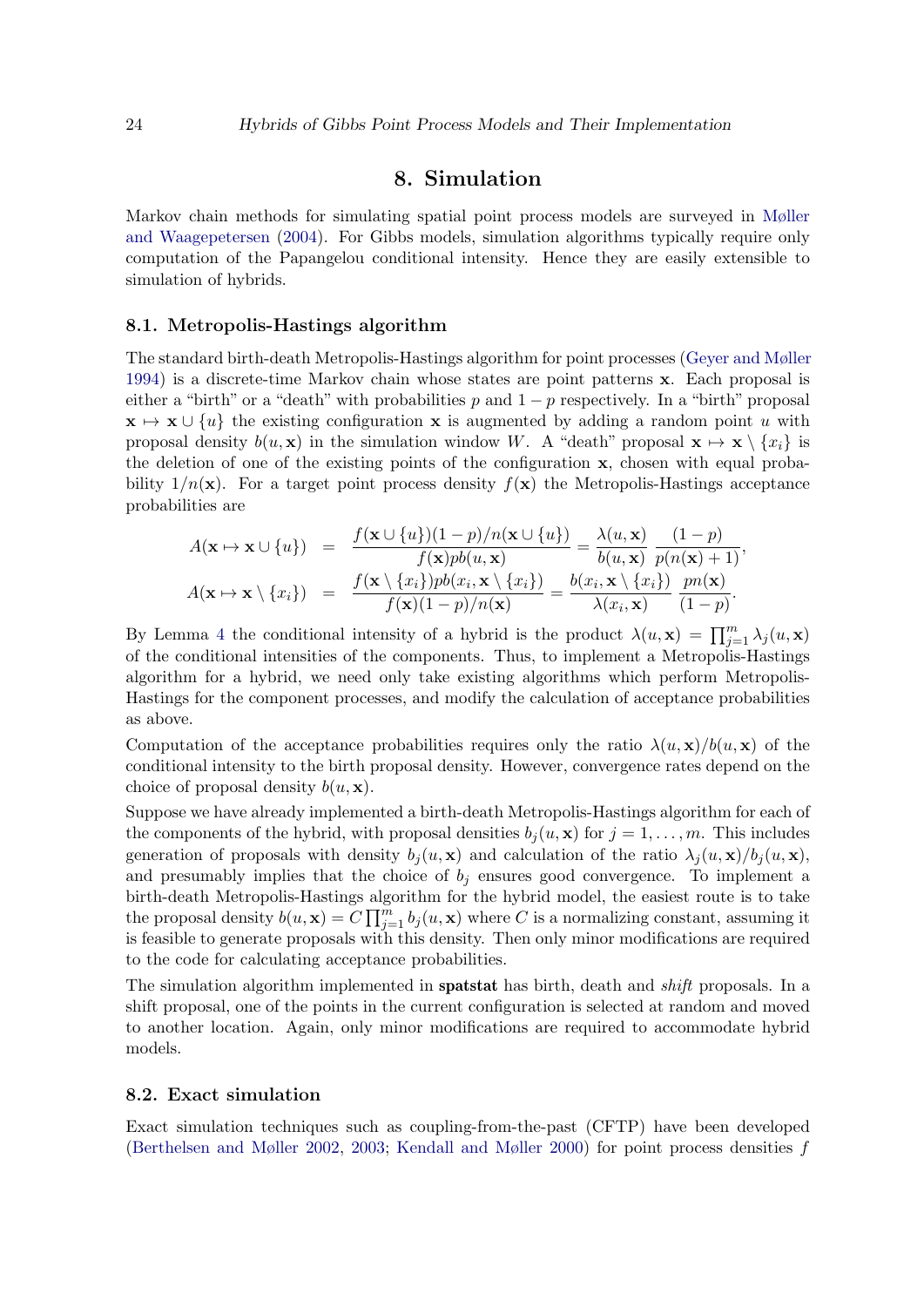which are purely inhibitory, i.e., for which  $\mathbf{x} \subset \mathbf{y}$  implies  $f(\mathbf{x}) \geq f(\mathbf{y})$ . In such techniques the spatial birth-death process associated with a Poisson point process is coupled to a sampler for the target process. Simulation of hybrid models is also possible, provided the hybrid is purely inhibitory, and requires calculations very similar to those above.

### 9. Software implementation of simulation

### <span id="page-24-0"></span>9.1. User interface

The spatstat package includes a flexible implementation of the birth-death-shift Metropolis-Hastings algorithm in the form of the function rmh. This is a generic function with methods for 'ppm' objects and a default method.

The default method accepts a simple specification of the model that can easily be put together by hand. For example

 $R>$  rmh(model = list(cif = 'strauss', + par = list(beta = 100, gamma =  $0.5$ , r =  $0.07$ ), w = square(1)),  $nrep = 1e6$ 

specifies that the Metropolis-Hastings algorithm for the Strauss process with parameters  $\beta =$ 100,  $\gamma = 0.5$  and  $r = 0.07$  in the unit square should be run for one million iterations. The argument model should be a list including the entries

cif: a character string identifying the interpoint interaction;

par: a list of model parameters;

w: the spatial domain ('window') containing the simulated pattern.

The default method of rmh first validates the model parameters by converting the looselystructured specification of the model above into a structured object of class 'rmhmodel'. The digested parameters are then unpacked and passed to our low-level C routine implementing the Metropolis-Hastings algorithm.

Other arguments to the default method of rmh enable the user to control the initial state, algorithm parameters, algorithm behavior and the amount of information returned. There is also an interactive visual debugger, enabling the user to display each successive state.

The rmh method for 'ppm' objects generates simulated realizations from a fitted point process model. For example the following code would fit a stationary Strauss point process model to a point pattern data set X, and then simulate a realization of the model:

```
R> fit <- ppm(X, " 1, Strauss(0.1))R > Y < -rmh(fit)
```
The rmh method for 'ppm' objects first converts the fitted model object fit to an object of class 'rmhmodel', and passes this object to the default method of rmh.

Hybrid models are accommodated by an extension of the same interface. For the default method of rmh, a hybrid model is specified by a vector of character strings giving the names of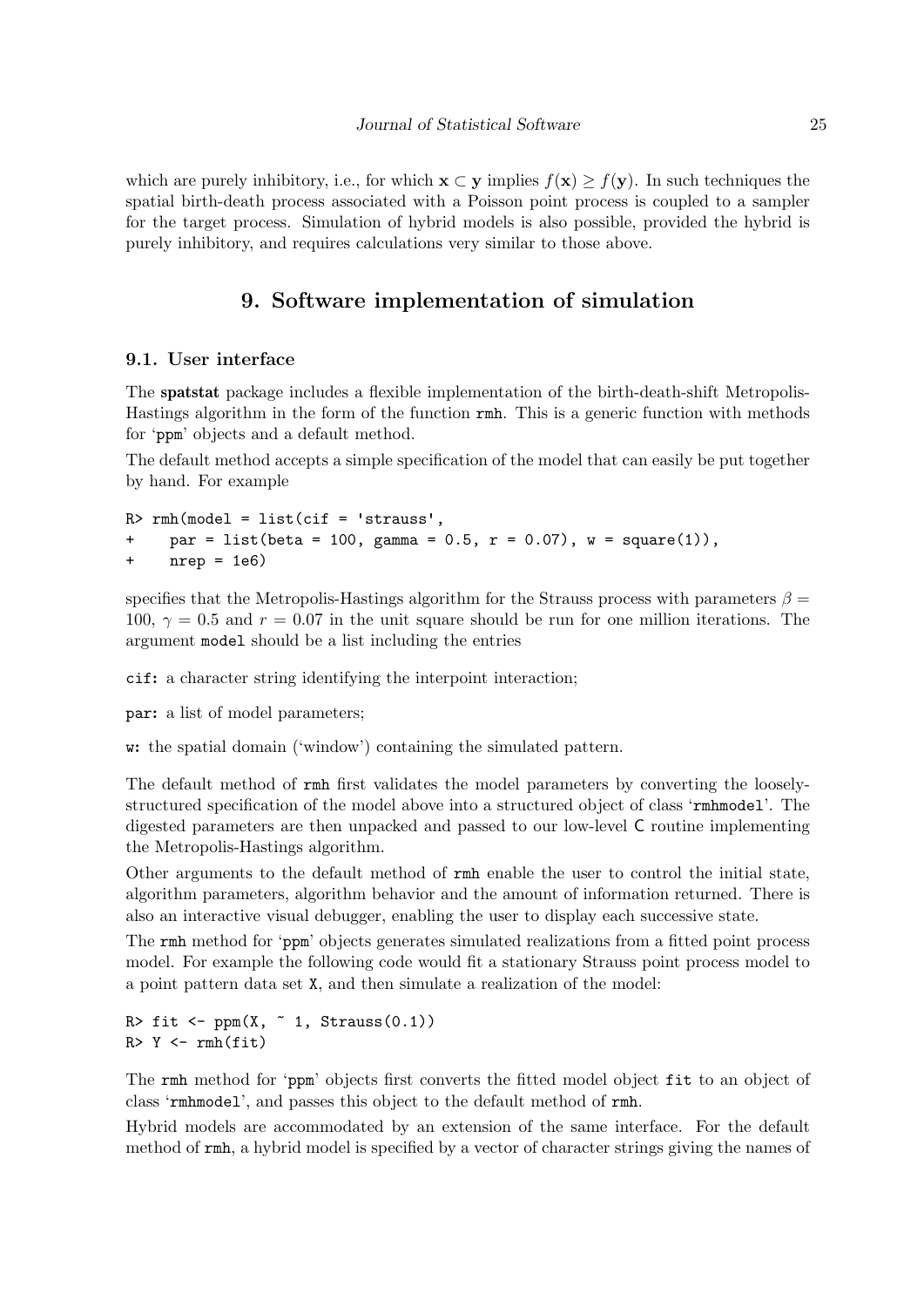the component interactions, and a list containing the parameter vectors of these interactions. For example a hybrid of the Hard Core model with hard core distance 0.03, and the Strauss model with interaction range 0.07 and interaction parameter  $\gamma = 0.5$ , could be simulated by

```
R> rm(model = list(cif = c('hardcore', 'strauss')),
+ par = list(list(beta = 10, hc = 0.03),
+ list(beta = 1, gamma = 0.5, r = 0.07)),
+ w = square(1))
```
For the rmh method for 'ppm' objects the user sees only the model objects, e.g.,

```
R> fit <- ppm(X, "1, Hybrid(Hardcore(0.03), Strauss(0.07)))R > Y < -rmh(fit)
```
### 9.2. Software design

#### Handling spatial trend

In our implementation [\(Baddeley and Turner](#page-38-2) [2005,](#page-38-2) [2006\)](#page-38-1) of the birth-death-shift Metropolis-Hastings algorithm, the birth proposal density (described in Section [8\)](#page-23-0) is chosen as  $b(u, \mathbf{x}) =$  $\beta(u) = \exp(V_1(u))/B$  where  $V_1$  is the first order term in the Gibbs factorization [\(13\)](#page-7-1) of the target density, and  $B = \int_W \exp(V_1(u)) du$  is the normalizing constant.

This choice of proposal density has the advantage that the first order potential terms cancel in the ratio  $\lambda(u, \mathbf{x})/b(u, \mathbf{x})$  so that computation of the acceptance probability involves only the higher order interaction potentials  $V_k, k \geq 2$ .

Accordingly it is sufficient to implement low-level C code for the birth-death-shift Metropolis-Hastings algorithm for a stationary point process with conditional intensity

$$
\bar{\lambda}(u, \mathbf{x}) = B \exp(\theta^\top G(u, \mathbf{x})),
$$

where  $B > 0$  is a known constant and  $G(u, x)$  is composed of interpoint interaction terms of order 2 and higher. The C code expects input giving a stream of proposal points which are independent and uniformly distributed over the simulation window. However when this C routine is called from the default method of rmh, the proposal points are instead generated from the nonuniform density  $\beta(u)$ . The result is a simulation from the Metropolis-Hastings algorithm for the nonstationary target process with conditional intensity

$$
\lambda(u, \mathbf{x}) = B\beta(u) \exp(\theta^\top G(u, \mathbf{x})) = \exp(\theta^\top V_1(u) + \theta^\top G(u, \mathbf{x})).
$$

It is straightforward to generate proposals with density  $\beta(u)$  by the rejection method.

#### Interactions

In our original C code for Metropolis-Hastings simulation, the calculation of the conditional intensity for each model was implemented by hand, in a separate C function for each model. To simulate a chosen model, the name of the model would be passed as a character string from R to C, and the code would look up an internal lookup table which contained a map between model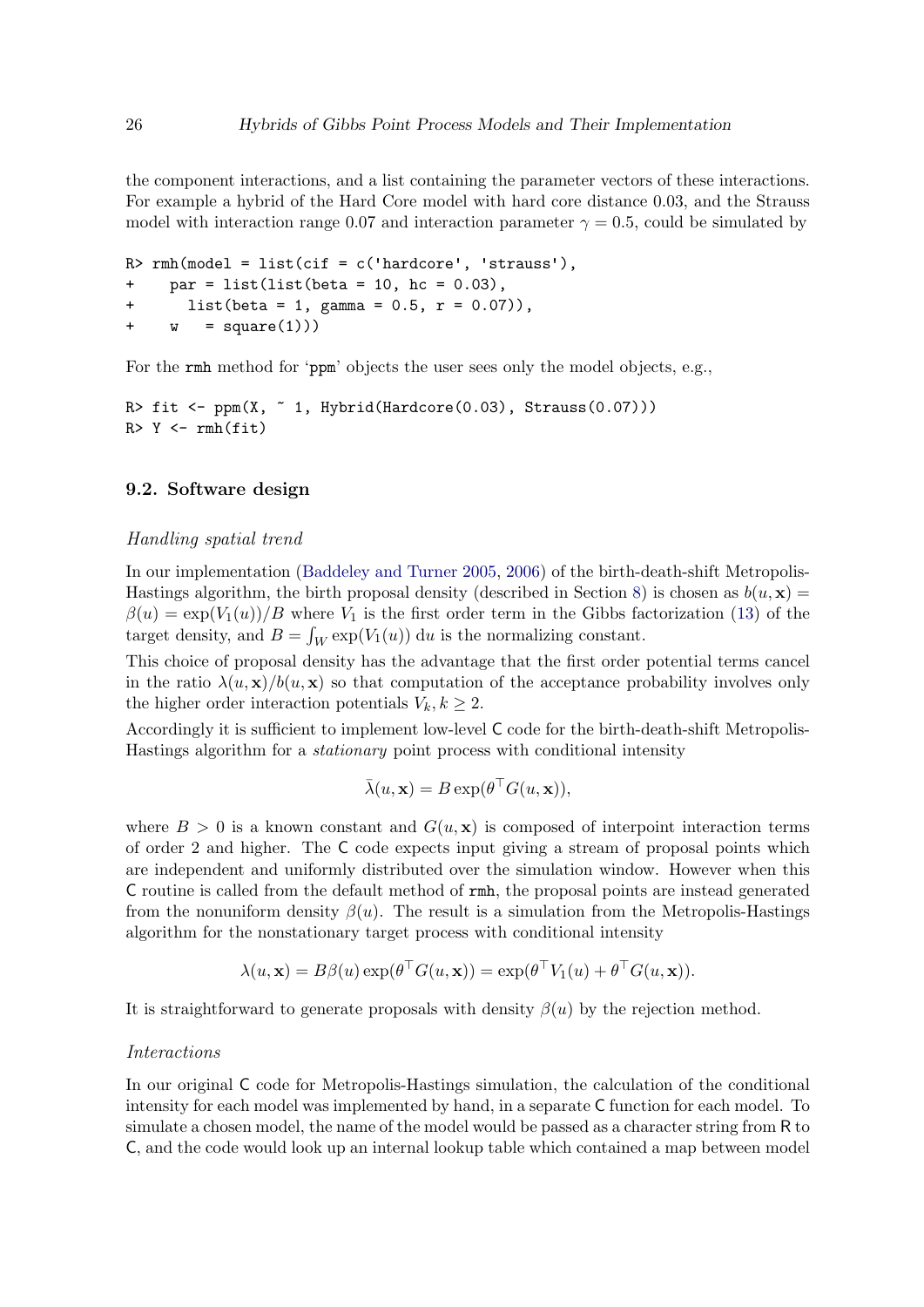names (as character strings) and conditional intensity functions (as function pointers). The selected conditional intensity function was then invoked in the generic Metropolis-Hastings algorithm. Other tasks (such as the initialization of model parameters) were handled by a similar mechanism.

### Hybrids

To adapt the C code to hybrids, we simply allowed the model name to be a vector of character strings. Inside the C code, the conditional intensity function pointer was replaced by a vector of function pointers, to be executed successively to evaluate  $\lambda_i(u, \mathbf{x})$  for  $j = 1, 2, \ldots, m$ . Some extra book-keeping was required to pass irregular parameters correctly to each of the conditional intensity functions.

Note that there are cases where the hybrid is integrable although some of the components are not integrable. An example is the hybrid Strauss-hardcore model which is integrable for all values of the Strauss interaction parameter  $\gamma$ , while the Strauss density itself is only integrable when  $\gamma \leq 1$ . Consequently, some of the C and R code for checking validity of models must be modified to handle hybrids.

### Supporting user options efficiently

Our simulation code supports many options, some of which are time-consuming to perform, such as the interactive debugger. To maximize speed, the C code for the simulation algorithm is compiled several times, with different combinations of these options. Fragments of code are included or excluded (using the C preprocessor) depending on the options selected. This yields a suite of C routines accommodating each combination of options as efficiently as possible. There are currently 16 different routines. The R code selects the routine appropriate to the user's choices, and executes it. We have found that this strategy also makes the code easy to maintain, since there is still only a single source file for the simulation loop.

### 10. Simulation study

<span id="page-26-0"></span>Finally we are able to demonstrate some of the capabilities of the new software. Figure [4](#page-27-1) and Table [1](#page-27-2) show the results of a typical simulation study of the performance of maximum profile pseudolikelihood for a hybrid model.

The model is a hybrid of a Hardcore process with base intensity  $\beta = 300$  and hard core radius  $c = 0.04$  with a Strauss process with base intensity 1, interaction distance  $r = 0.07$  and interaction strength  $\gamma = 0.5$  in the unit square. One hundred realizations of the model were generated using a coupling-from-the-past algorithm (see Sections [8.2](#page-23-1) and [9\)](#page-24-0). The model was fitted to each simulated realization by profile maximum pseudolikelihood (Section [6.3\)](#page-17-1) with the parameter  $r$  incremented in steps of 0.001.

The hardcore distance  $c$  was estimated by direct calculation. However, the maximum pseudolikelihood estimate  $\hat{c} = m(\mathbf{x})$  (see Lemma [7\)](#page-18-0) was not used: this leads to computational problems associated with testing the equality of floating-point numbers, since there are interpoint distances exactly equal to  $\hat{c}$ . A simple solution is to take

$$
\tilde{c} = \frac{n}{n+1} m(\mathbf{x}),\tag{47}
$$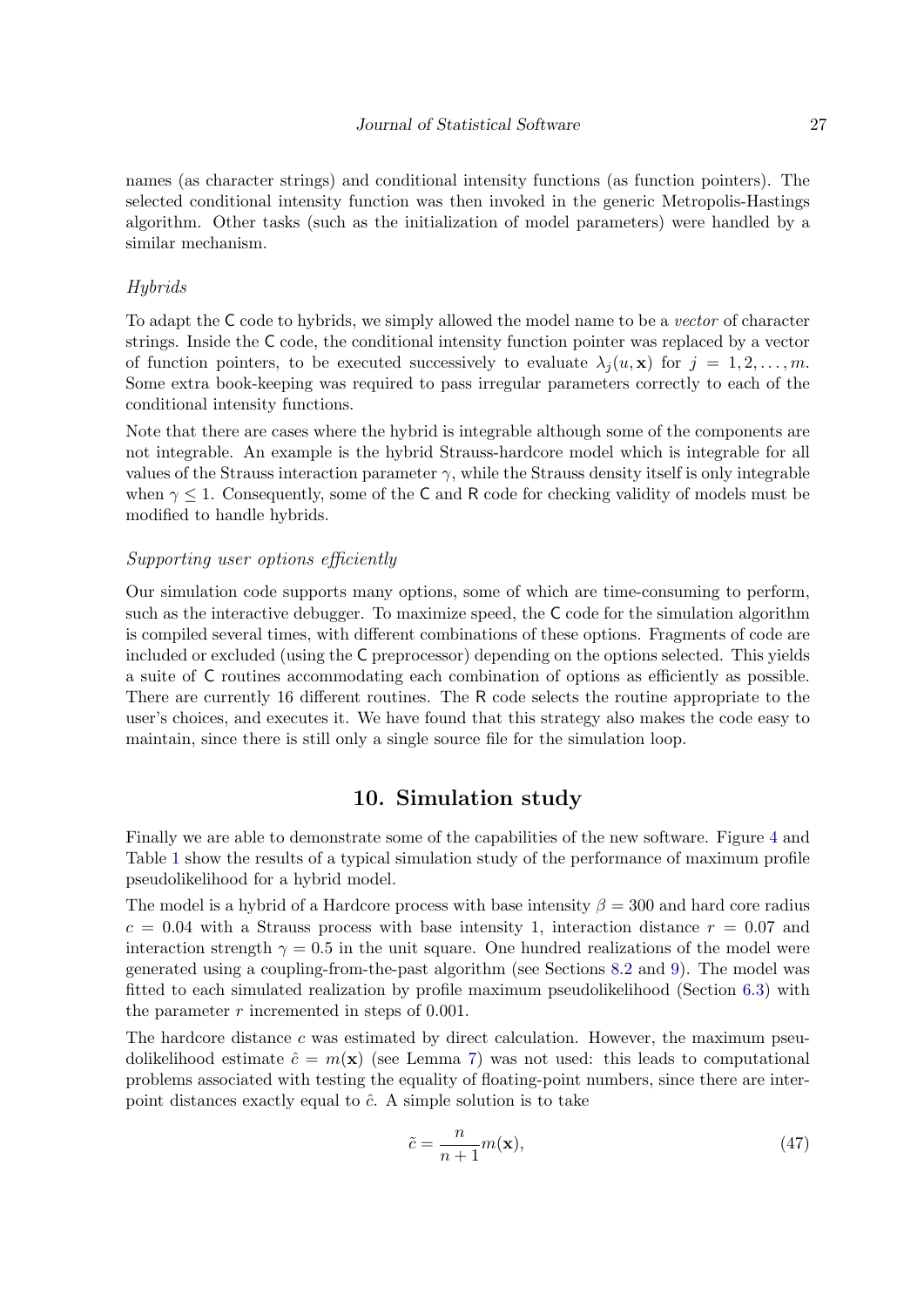

<span id="page-27-1"></span>Figure 4: Estimates of the parameters of a hybrid of a Hardcore process and Strauss process using profile maximum pseudolikelihood. Left: irregular parameters; Right: canonical coefficients.

|             | $\log \beta$ | $\log \gamma$ | c                |
|-------------|--------------|---------------|------------------|
| <b>BIAS</b> | 0.067        | $-0.050$      | $0.002 - 0.0006$ |
| SD.         | 0.289        | 0.281         | $0.008$ $0.0010$ |

<span id="page-27-2"></span>Table 1: Estimates of bias and standard deviation for the parameters of the hybrid Strausshard core model, with  $r$  estimated by profile maximum pseudolikelihood on a grid of step size 0.001, and c estimated by bias-corrected maximum pseudolikelihood.

where  $n = n(\mathbf{x})$  is the number of data points. This is analogous to the unbiased estimator for the endpoint of a uniform distribution on the real line, so it may also be expected to reduce bias in the estimation of c.

The left panel of Figure [4](#page-27-1) shows the resulting estimates of the irregular parameters  $r$  and  $c$ (irregular in the sense of Section [6.3\)](#page-17-1). The right panel of Figure [4](#page-27-1) shows the estimates of the canonical regular parameters log  $\gamma$  and log  $\beta$  (regular in the sense of Section [6.1\)](#page-15-3). The correct values ( $\beta = 300, \gamma = 0.5, r = 0.07, c = 0.04$ ) are shown as dashed lines. Estimated bias and standard deviation are shown in Table [1.](#page-27-2) These results indicate good performance for the estimators of each parameter.

### 11. Analysis of Gordon Square data

### <span id="page-27-0"></span>11.1. Background

One applied context in which hybrid models may be useful is in the study of human social interaction. The different ways in which humans arrange themselves, when they live together in groups or gather temporarily, have long been of interest to geographers, sociologists and archaeologists amongst others. As long as we are happy to represent an individual person, household or settlement as a simple point event, then point process modeling becomes an attractive approach, both for characterizing a single snapshot of human activity and for comparing many such patterns across different time periods and different contexts. Density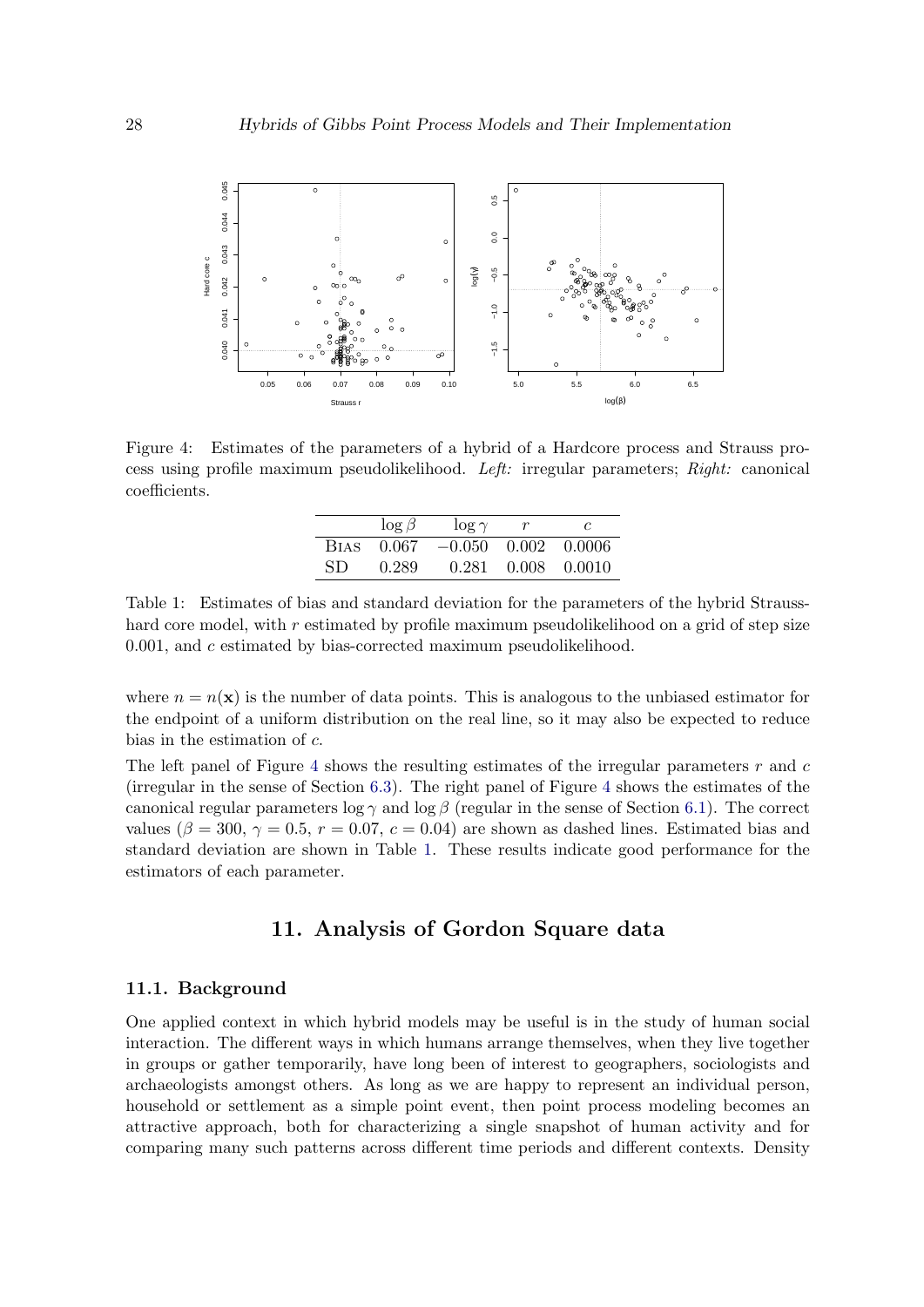and distance-based summary statistics have been used for this purpose for many decades, particularly for considering patterns of human settlement [\(Blankholm](#page-39-11) [1991;](#page-39-11) [Hietala](#page-40-13) [1984;](#page-40-13) [Hodder and Orton](#page-40-14) [1976;](#page-40-14) [Robinson](#page-41-12) [1998\)](#page-41-12), but we would argue that inhomogeneous modelfitting methods, better treatment of anisotropy and hybrid interaction terms now offer new opportunities.

Interpersonal behavioral interactions provide a possible explanation for the way smaller numbers of individuals arrange themselves. The rationale is even more clear-cut than it is for large settlement patterns. In small free-forming groups, for example, there are often (a) spatial patterns of inhibition at very small scales, as people seek to preserve their own personal space [\(Sommer](#page-41-13) [1966\)](#page-41-13), and because we ignore the physical size of a human body when we represent it as an ideal point; and (b) patterns of both attraction and inhibition at larger scales, as people reserve certain spaces for particular activities, socialize in groups of friends, cooperate over specific communal tasks and/or avoid other competing groups [\(Hall](#page-40-15) [1966;](#page-40-15) [Hendrick, Giesen,](#page-40-16) [and Coy](#page-40-16) [1974\)](#page-40-16). A comparison of ethnoarchaeological studies (e.g., [Binford](#page-39-12) [1978;](#page-39-12) [Yellen](#page-42-1) [1977\)](#page-42-1) readily demonstrates that many of these spatial arrangements vary cross-culturally, in different kinds of social context or depending on the mix of genders, ages, perceived statuses and abilities [\(Baxter](#page-39-13) [1970\)](#page-39-13). Hence it is of great interest to find ways to fit different models to these different observed spatial patterns in a more explicit and comparative way.

### 11.2. Description of data

With these applied goals in mind, we turn to Figure [1.](#page-1-0) These data give a snapshot of people sitting on the ground in Gordon Square (London, U.K.) on a sunny day (3pm, 2011-09-28), ignoring those who were standing, walking or sitting on the benches that line the edge of the square. An approximate record of the locations of all seated individuals was made by hand onto an accurate map of land parcels and built structures in the square. About thirty photographs were also taken from different ground-level positions and used to refine the initial sketched positions. There are 99 seated individuals in a total area of 2164 square meters giving an average intensity of 0.046 people per square meter.

The point pattern in Figure [1](#page-1-0) is qualitatively non-random, with a few larger, ring-shaped clusters of friends talking to each other on the grass, and a variety of others sitting in ones, two and threes. There also appears to be an increasing trend in overall intensity from southwest to north-east, as the afternoon shadows were lengthening to the extent that some people were preferring north-eastern spots with greater sunshine.

Without knowledge of the application context, many experts in spatial statistics would probably suggest that Figure [1](#page-1-0) contains clearly-defined clusters, and should be modeled using a cluster process model. However, simple cluster models such as a Neyman-Scott process [\(Ney](#page-41-14)[man and Scott](#page-41-14) [1958\)](#page-41-14) would be inappropriate, since the spatial organization of people within a group in Figure [1](#page-1-0) is not independent, and different groups of people in Figure [1](#page-1-0) are not independent. The model would have to be a more general cluster process, including spatial interaction between the members of a cluster, and interaction between clusters. Thus the inescapable key question is to identify interactions between individuals which give rise to the observed spatial pattern. For that reason, a Gibbs model is of primary interest.

### 11.3. Spatial inhomogeneity

Figure [5](#page-29-0) shows two estimates of the spatial trend. The left panel is a kernel estimate of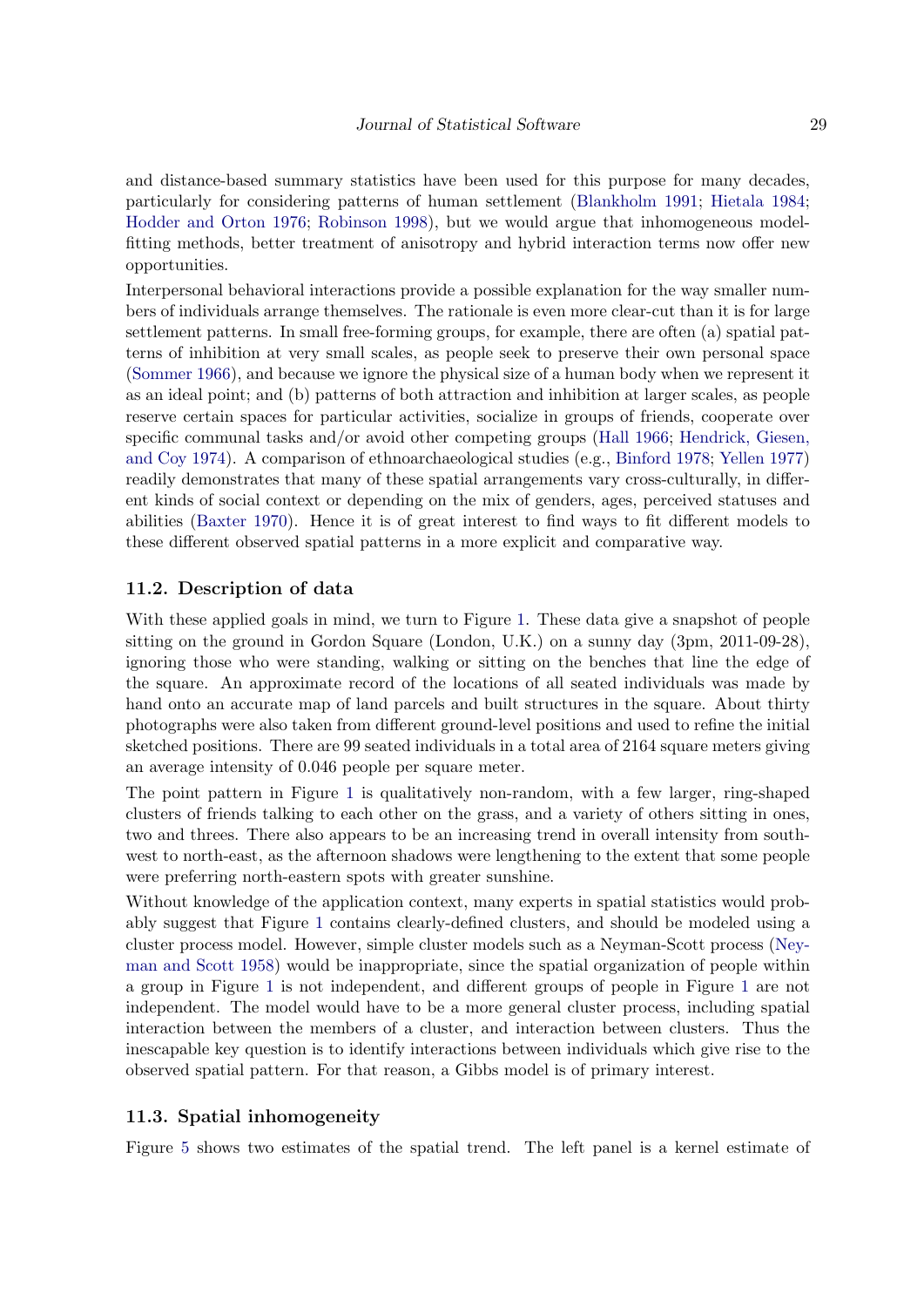

<span id="page-29-0"></span>Figure 5: Spatial inhomogeneity of the Gordon Square data. Left: Nonparametric kernel estimate of intensity, with bandwidth selected by Berman-Diggle cross-validation. Right: Parametric estimate of intensity, log-cubic function of coordinates, fitted by maximum likelihood. Intensity units are people per square meter.

intensity [\(Diggle](#page-39-14) [1985\)](#page-39-14), using an isotropic Gaussian kernel, with kernel bandwidth selected by cross-validation, using the method of [Berman and Diggle](#page-39-15) [\(1989\)](#page-39-15). The right panel is a parametric estimate, a log-cubic function of the Cartesian coordinates, fitted by maximum likelihood using the Berman-Turner device [\(Berman and Turner](#page-39-7) [1992;](#page-39-7) [Baddeley and Turner](#page-38-0) [2000\)](#page-38-0).

The left panel is clearly under-smoothed for our purposes. This is an interesting example where the bandwidth selection method of [Berman and Diggle](#page-39-15) [\(1989\)](#page-39-15) appears to be "fooled" by the spatial organization at medium scales of about 2 meters. The method of [Berman and](#page-39-15) [Diggle](#page-39-15) [\(1989\)](#page-39-15) was derived by assuming a Cox point process, and generally performs well for patterns that show positive association between points; apparently the inhibition between groups of sitters in this dataset has caused underestimation of the bandwidth.

We generated simulated realizations (not shown) of a Poisson process with the intensity estimated in the right panel of Figure [5.](#page-29-0) Comparison of the simulations and the original data suggests that there is a tendency in the Gordon Square data for people to avoid sitting close to the edge of the grassy area. To assess the evidence for this tendency we fitted a model that includes a term for proximity to the boundary of the window: the intensity is of the form

<span id="page-29-1"></span>
$$
\lambda(x, y) = \exp(\zeta I_t(x, y) + p_3(x, y)),\tag{48}
$$

where  $\zeta$  is a parameter,  $I_t(x, y) = \mathbf{1}\{b(x, y) \le t\}$  where  $b(x, y)$  is the distance from location  $(x, y)$  to the boundary of the window, t is a threshold, and  $p_3(x, y)$  is a cubic polynomial.

We fitted the model by maximum profile likelihood using the spatstat function profilepl. For each value of t the algorithm estimates the parameter  $\zeta$  and the coefficients of  $p_3$  by maximum likelihood using the Berman-Turner device; then the likelihood is maximized over t. The profile log-likelihood shown in Figure [6](#page-30-0) has a clear maximum at  $t = 3.0$  meters. The fitted coefficient  $\hat{\zeta} = -2.26$  is highly significant  $(p < 0.01)$ .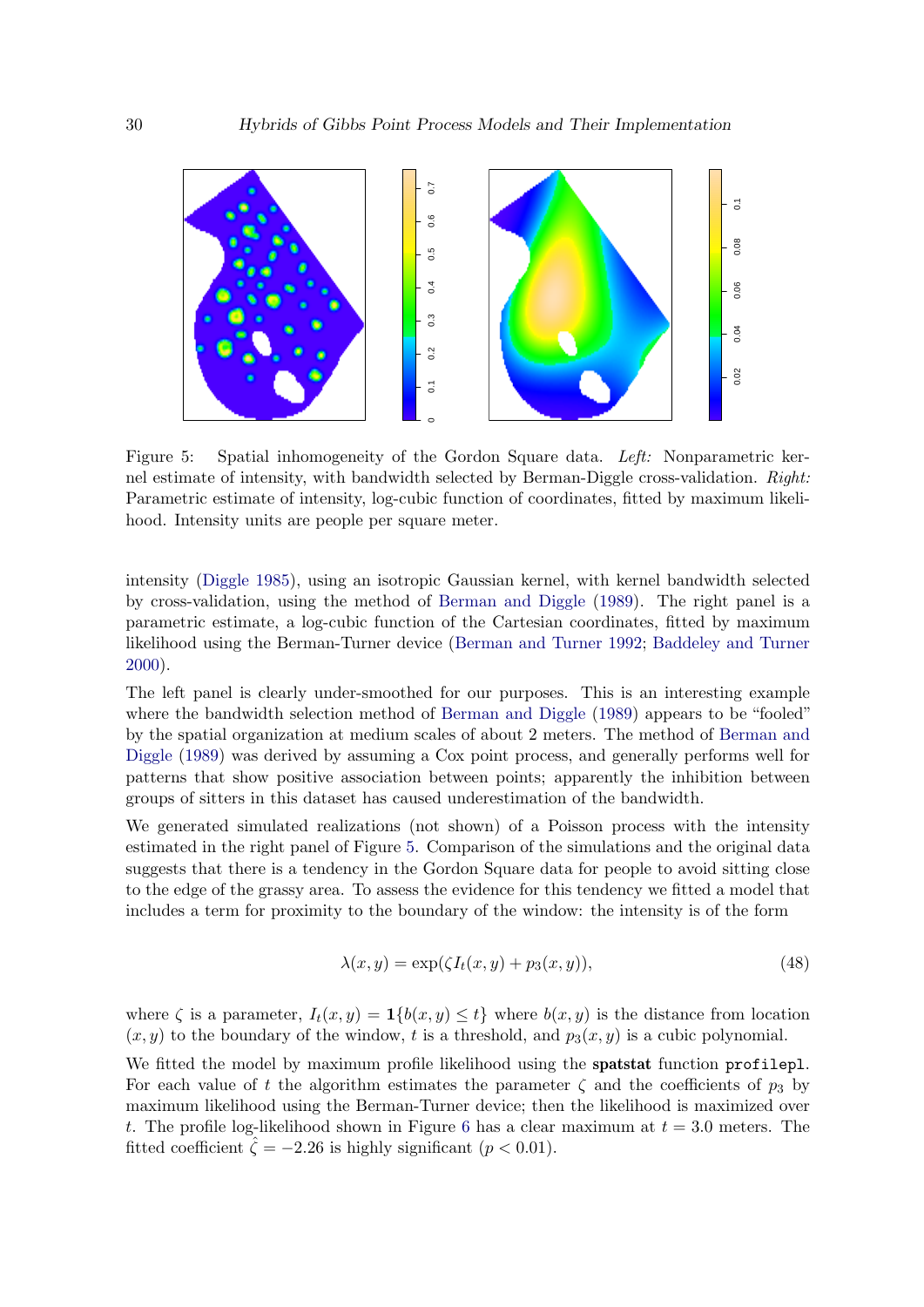

Figure 6: Profile log-likelihood for the distance threshold parameter t in the model  $(48)$ .

<span id="page-30-0"></span>

<span id="page-30-1"></span>Figure 7: Inhomogeneous L-function  $(Left)$  and pair correlation function  $(Right)$  for the Gordon Square data using fitted log-cubic intensity. Solid lines: empirical estimate. Dotted lines: expected value for a Poisson process.

### 11.4. Evidence for interaction

Figure [7](#page-30-1) shows estimates of the inhomogeneous L-function and inhomogeneous pair correlation function [\(Baddeley, øller, and Waagepetersen](#page-38-11) [2000\)](#page-38-11) for the Gordon Square data using the fitted log-cubic intensity from the right panel of Figure [5.](#page-29-0) These summaries show clear evidence of a 'hard core' effect at distances less than about 1 meter, combined with a strong attraction at about 2 meters. A plausible interpretation is that individuals maintain a personal space [\(Sommer](#page-41-13) [1966\)](#page-41-13) while forming tightly clustered groups.

#### 11.5. No edge correction

The "standard model" for point process analysis assumes that the point process exists on the whole Euclidean plane, or on a very large region, but is only observed through a bounded window [\(Baddeley](#page-38-12) [2010\)](#page-38-12). Edge effects intrude into the analysis because a point near the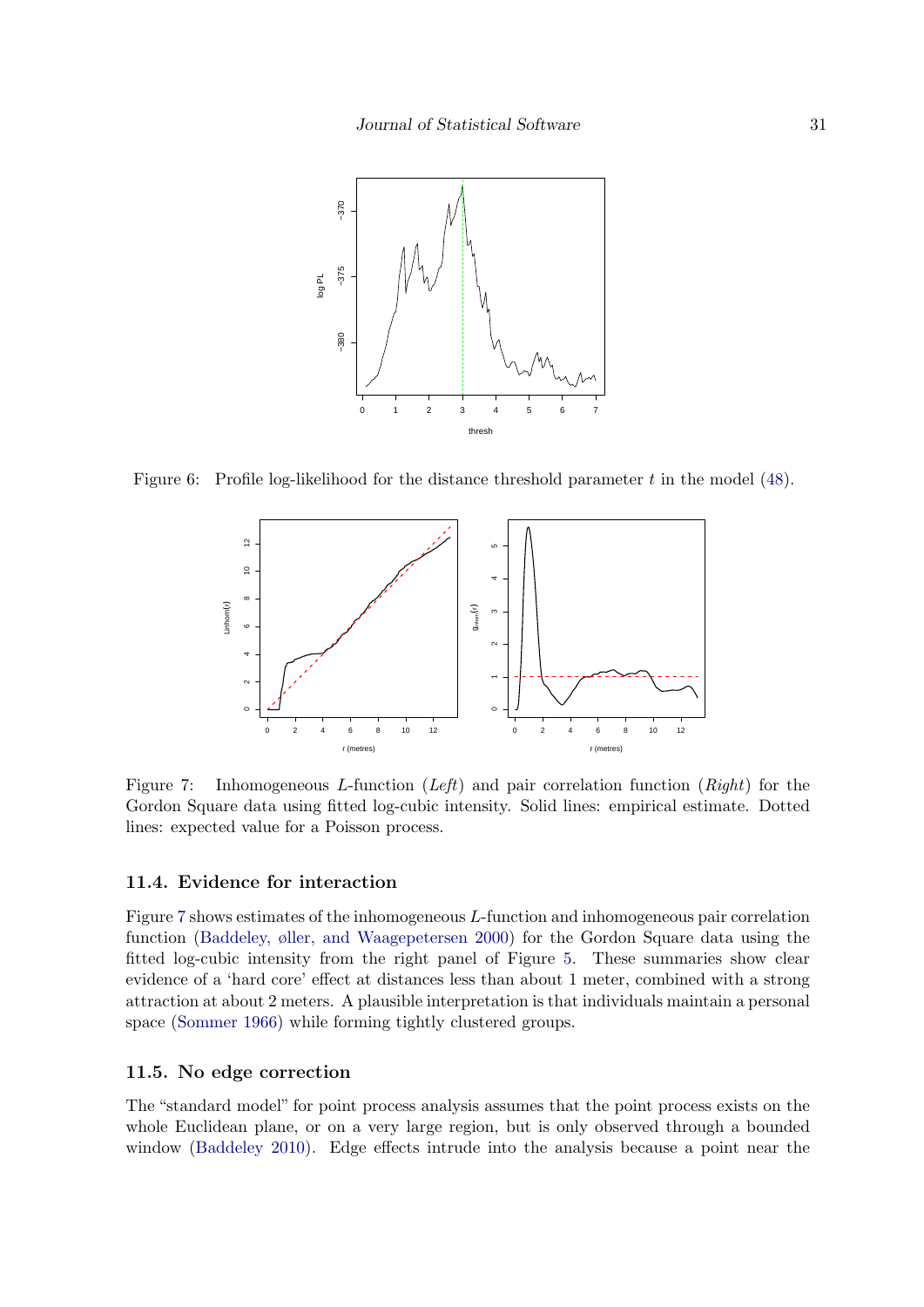

<span id="page-31-0"></span>Figure 8: Model 1 (log cubic trend, boundary effect and hard core interaction) for Gordon Square data. Left: fitted trend. Right: simulated realization of model. Simulated pattern has 99 points.

edge of the observable window might have an unseen neighbor just outside the window. Edge corrections are often advisable in this case [\(Illian](#page-40-2) et al. [2008\)](#page-40-2).

The "standard model" is inappropriate for the Gordon Square data because people cannot or do not sit outside the boundary of the square. This suggests that we model the data as a finite point process living inside the given boundary, and correspondingly avoid edge correction in the exploratory analysis.

### 11.6. First model

We now fit an inhomogeneous hard core model, the hybrid of our initial Poisson model [\(48\)](#page-29-1) with a hard core process. That is, the conditional intensity of model 1 is

$$
\lambda(u, \mathbf{x}) = \begin{cases} \exp(\zeta I_t(u) + p_3(u)) & \text{if } d(u, \mathbf{x}) > c \\ 0 & \text{if } d(u, \mathbf{x}) \le c \end{cases}
$$
(49)

where c is the hard core threshold distance, and  $d(u, \mathbf{x})$  is the shortest distance from location u to the pattern x. As in the initial model [\(48\)](#page-29-1),  $p_3(u)$  denotes a cubic polynomial in the Cartesian coordinates of the point u, and  $I_t(u)$  is a term for proximity to the boundary. The maximum likelihood estimate of the hard core threshold distance  $c$  is the minimum nearestneighbor distance,  $\hat{c} = 0.86$  meters (Lemma [7](#page-18-0) in Section [6.3\)](#page-17-1). We take the approximately unbiased estimate  $\tilde{c} = n\hat{c}/(n+1) = 0.85$  meters where  $n = 99$  is the number of data points. A simulated realization of the fitted model is shown in Figure [8.](#page-31-0)

The simulated pattern does not appear to exhibit the same strong clustering as the data. This is corroborated by the diagnostics in Figure [9.](#page-32-0) The top left panel of Figure [9](#page-32-0) shows the residual K-function for the fitted model. As explained in [Baddeley](#page-38-6) et al. [\(2011\)](#page-38-6) and in Section [6.4](#page-19-3) above, the residual  $K$ -function is the difference between the observed  $K$ -function and the "compensator" of the K-function based on the fitted model. The compensator effectively 'adjusts' for the behavior predicted by the model (in this case, it adjusts for the fact that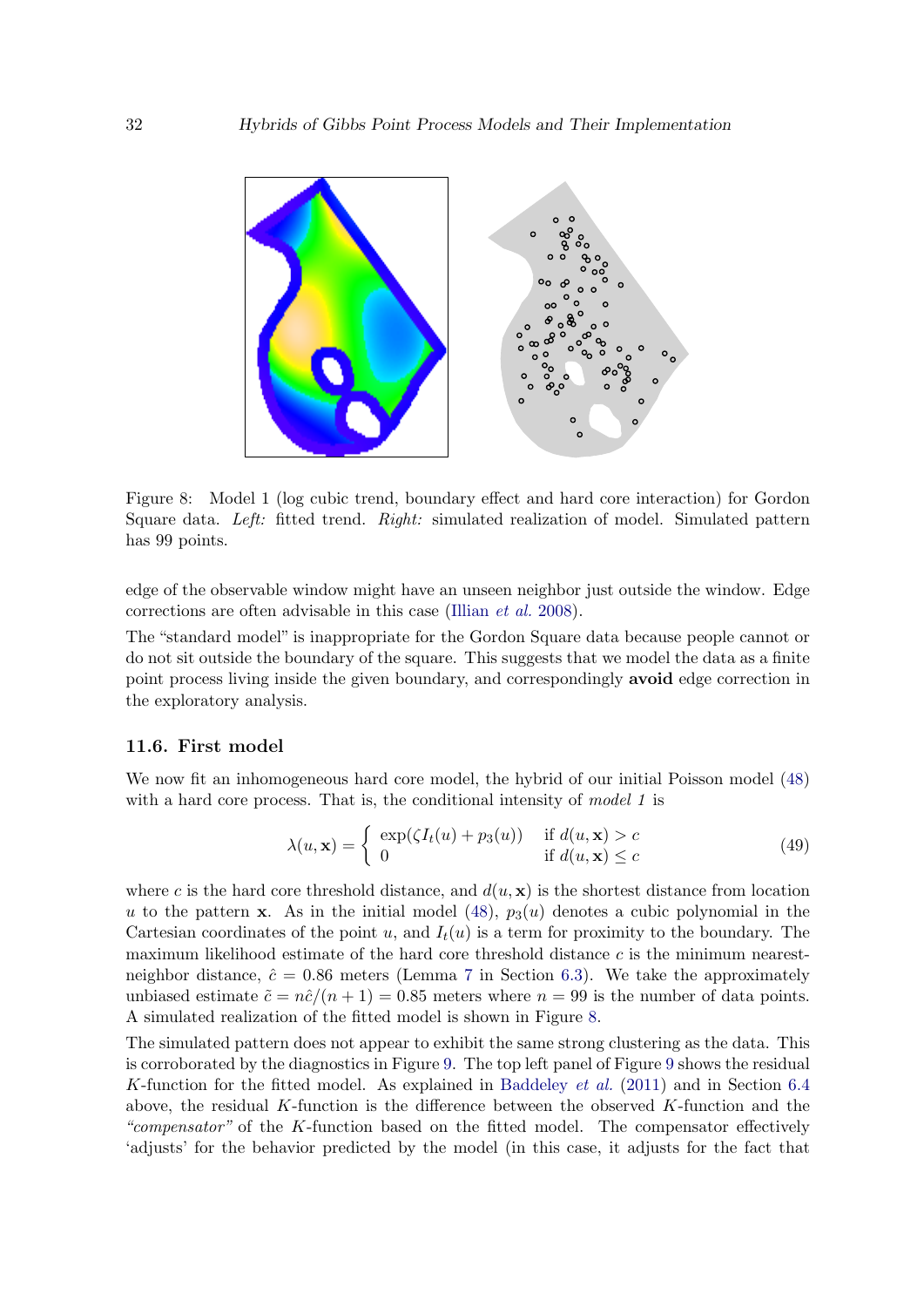

<span id="page-32-0"></span>Figure 9: Diagnostics for model 1 of the Gordon Square data. Top left: residual K-function; Top right: residual G-function; Bottom left: pseudoscore residual for area-interaction; Bottom right: pseudoscore residual for triplet-interaction.

the model says there is a hard core). If the model is true, the residual should be zero (on average).

More importantly for us, the residual  $K$ -function for a fitted model is closely related to a score test, where the null hypothesis is the current fitted model, and the alternative hypothesis is a hybrid of the current fitted model with a Strauss process. Nonzero values of the residual K-function at a particular distance r suggest that it would be appropriate to include a Strauss process component, with interaction range r.

Note that the upper and lower limits of the shaded regions in Figure [9](#page-32-0) do not have an exact significance interpretation. They are approximate two-sigma significance bands based on a heuristic; they are very unreliable for small values of r. It is possible of course to use simulation to obtain exact significance bands, at a much greater computational expense.

The upper right panel of Figure [9](#page-32-0) shows the residual G-function for the same model. This is the difference between the observed nearest neighbor distance function  $G$  and the "compensator" of G based on the fitted model. It is related to a score test where the null hypothesis is the current fitted model, and the alternative hypothesis is a hybrid of the current fitted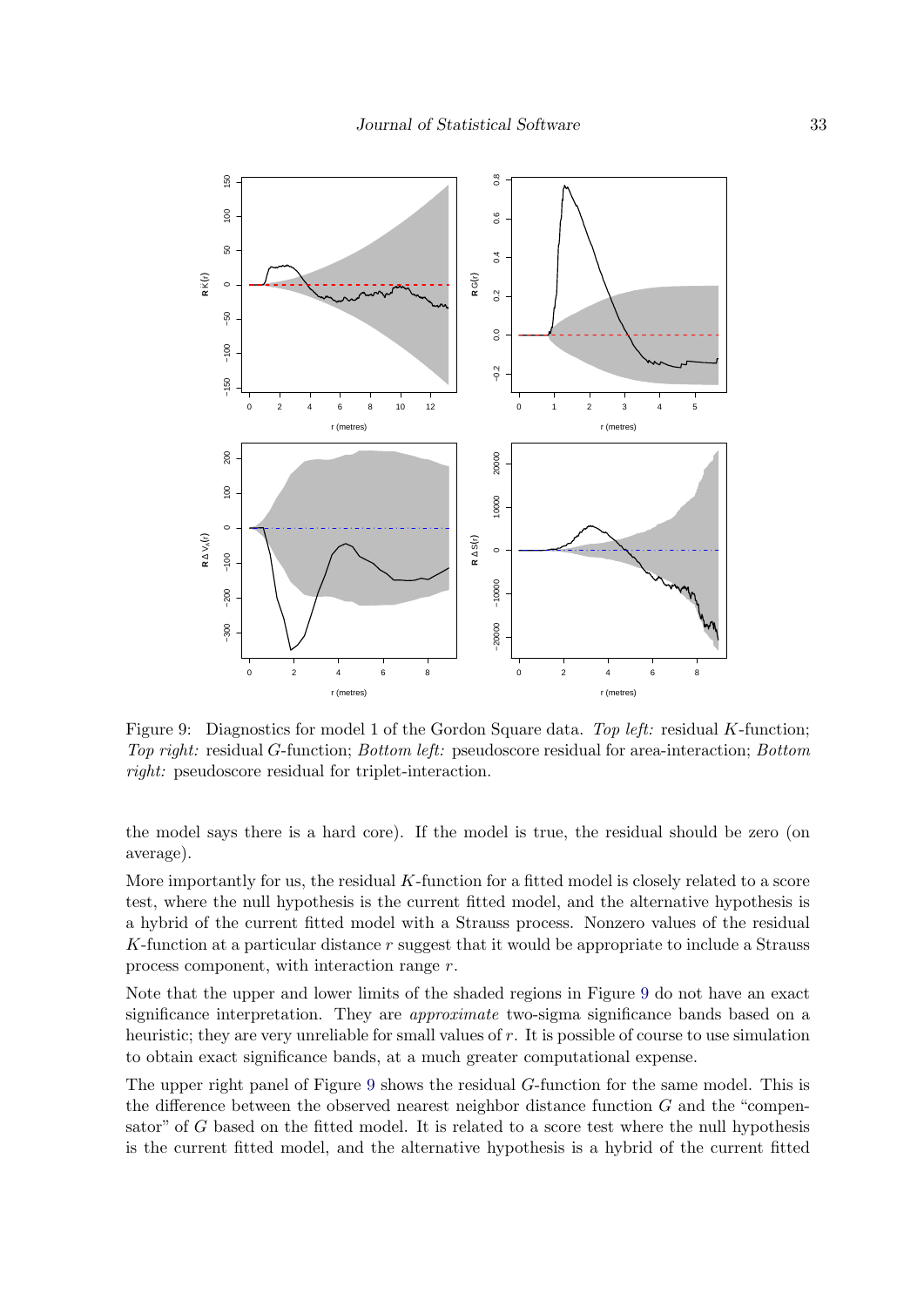

<span id="page-33-0"></span>Figure 10: Simulated realization of model 2 (logcubic trend, boundary effect, hybrid hard core-Geyer interaction) for Gordon Square data. Pattern contains 87 points.

model with a Geyer saturation process with saturation parameter  $s = 1$ .

The bottom panels show the pseudoscore residuals for area-interaction and triplet-interaction models as defined in [Baddeley](#page-38-6) *et al.* [\(2011\)](#page-38-6). Again these are closely related to the score test of model 1 where the alternative hypothesis is a hybrid of model 1 with the area-interaction process [\(Baddeley and van Lieshout](#page-39-3) [1995\)](#page-39-3) or the triplet-interaction process [\(Geyer](#page-39-1) [1999\)](#page-39-1) respectively.

### 11.7. Second model

The residual plots above suggest that, after allowing for the hard core, there is positive association between points, which peaks at a distance of about 1.35 meters. The sharpness of the peak for the residual G-function encourages us to include a Geyer saturation interaction. Accordingly, we now fit a hybrid interaction consisting of the previously-fitted hard core at  $\tilde{c} = 0.85$  meters and a Geyer saturation model with interaction radius about 1.4 meters. We select the parameters by maximum profile pseudolikelihood [\(Baddeley and Turner](#page-38-0) [2000,](#page-38-0) [2005\)](#page-38-2) giving an interaction radius  $r = 1.46$  meters and saturation parameter  $s = 2$ , with interaction parameter  $\gamma = 3.96$  indicating very strong positive association.

The degree of the polynomial appearing in the spatial trend could be selected using the pseudolikelihood counterpart of Akaike's Information Criterion. We have chosen cubic polynomials to reduce computation time.

Figure [10](#page-33-0) shows a simulated realization of model 2. It seems to reproduce some of the shortscale clustering visible in the data, but the orderly spacing between clusters in the Gordon Square data is absent in the simulation.

Figure [11](#page-34-0) shows the residual diagnostics for model 2. They suggest an improvement over model 1. There is a suggestion of slight inhibition at distance 4 meters.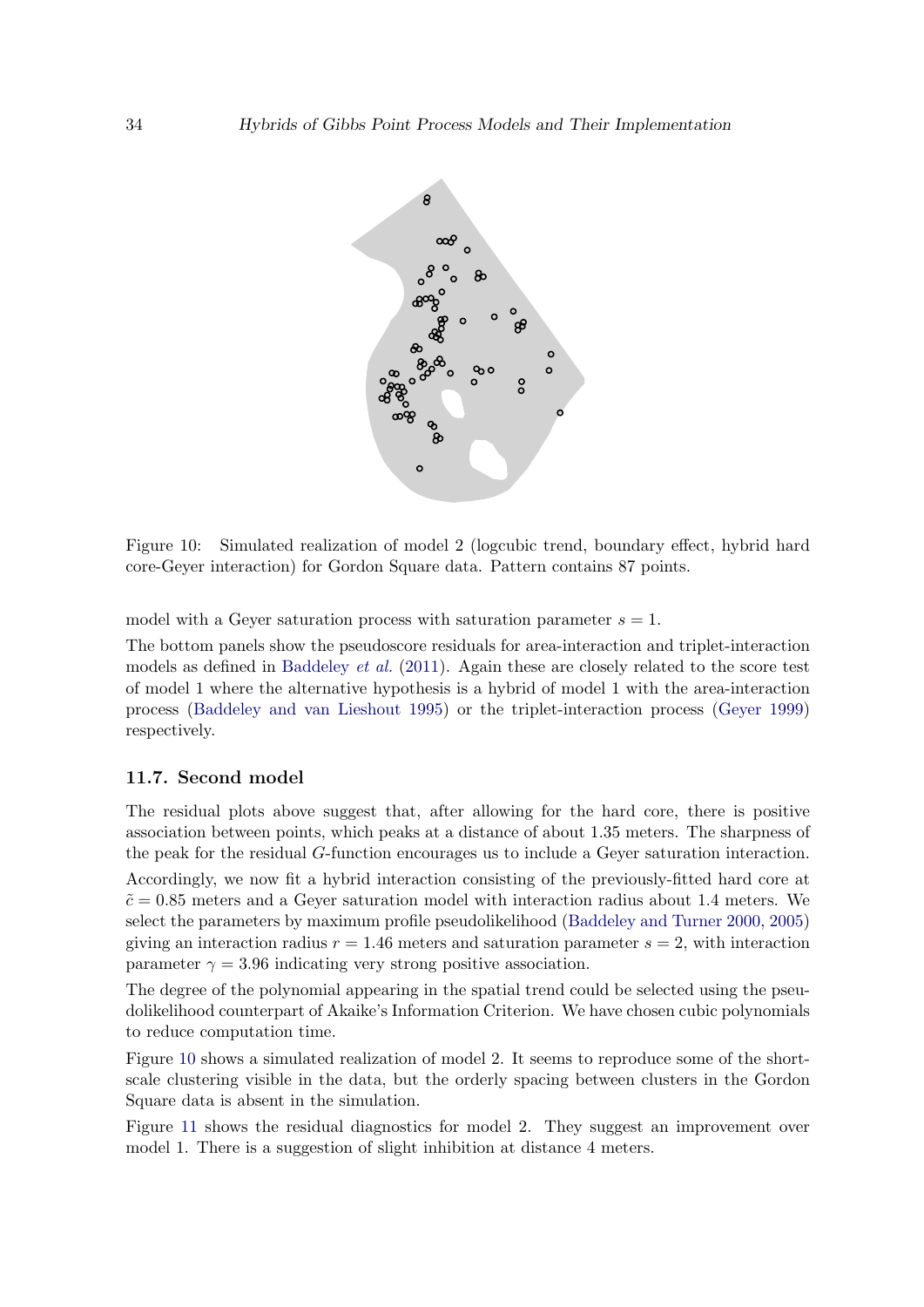

<span id="page-34-0"></span>Figure 11: Diagnostics for model 2 of the Gordon Square data. Top left: residual K-function; Top right: residual G-function; Bottom left: pseudoscore residual for area-interaction; Bottom right: pseudoscore residual for triplet-interaction.

### 11.8. Third model

The diagnostics for the second model suggest that a further negative association should be included. The erratic behavior of the  $G$  residual for the second model suggests that there is some extra interaction at a distance of about 1.5 meters. The area residual suggests an extra interaction at 2–4 meters.

When the simulated realization of the second model is compared with the original data, focusing on patterns a scale of about 1.5 meters, it is noticeable that the original data contain relatively few triangles of people at this short distance: most of the arrangements of people are circles of about 5 meters in diameter, in which each person is flanked by two close neighbors.

Accordingly an interesting possibility is to add a triplet-interaction component [\(Geyer](#page-39-1) [1999\)](#page-39-1) having the *same* interaction distance as the Geyer component (currently estimated as  $1.46$ ) meters). The hybrid is fitted by maximum profile pseudolikelihood. The fitted model comprises (a) hard core at  $c = 0.85$  meters, (b) attractive Geyer saturation interaction at  $r = 1.40$ meters with saturation  $s = 2$  and strength  $\gamma = 4.82$ , and (c) inhibitory triplet-interaction at  $r = 1.40$  meters with strength  $\gamma = 0.245$ . The Geyer component encourages more 'sociable'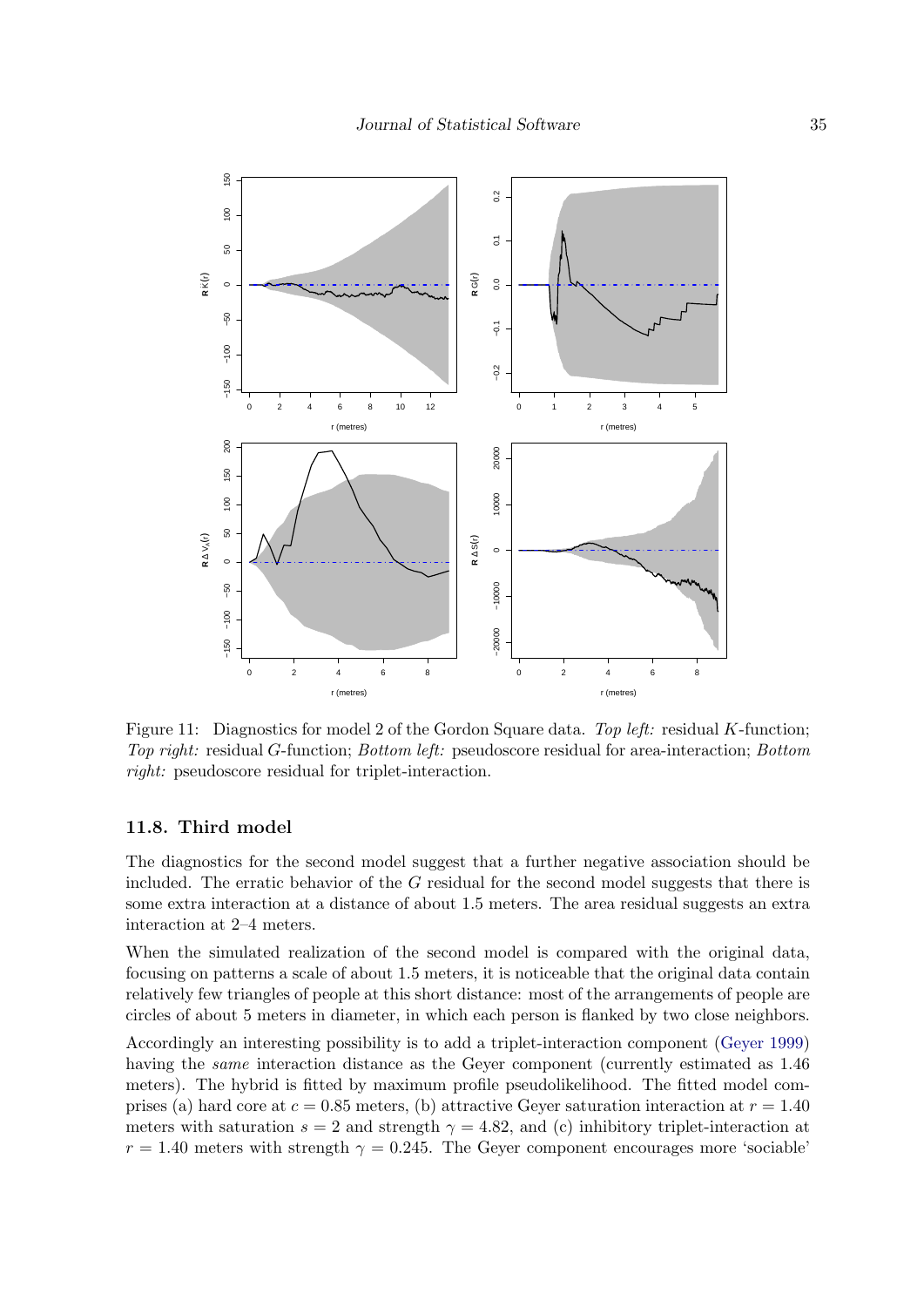

<span id="page-35-0"></span>Figure 12: Simulated realization of model 3 (log-cubic offset trend, border effect and hybrid hard core, attractive Geyer interaction, and inhibitive triplet-interaction) for Gordon Square data. Pattern has 92 points.

arrangements where more people sit together, but with no extra benefit when a person has more than 2 neighbors; the triplet interaction component penalizes 'crowding'.

Figure [12](#page-35-0) shows a simulated realization of model 3. This looks more realistic than the previous simulations. It appears to capture the short-range interactions quite well, but not the longerrange interaction.

Figure [13](#page-36-1) shows the residual diagnostics for model 3. These plots suggest that the model has captured most of the interaction at short scales. At larger scales (a distance of about 4 meters is suggested by the area-interaction residual) there are additional inhibition effects which have not been captured by the model.

The outcome of the analysis is moderately but not completely satisfactory, because it has not completely captured the intricate interactions that are present at all scales. In particular the ring-shaped clusters in Figure [1](#page-1-0) have not been reproduced in the simulations. Nearestneighbor interactions such as the connected component model [\(Baddeley and Møller](#page-38-13) [1989\)](#page-38-13) could well be used for this purpose, but these are beyond the scope of the present paper.

Nonetheless, this example serves its intended purpose. It demonstrates how easy it is to formulate and fit hybrid models to data. It also demonstrates that Gibbs models can exhibit spatial clustering.

A more searching approach to this particular application would be to determine which way each person is facing, and to consider this direction as a mark (or third coordinate). Then a Gibbs model could include interactions that depend on direction: whether people are more-orless facing one another, or have their backs turned to one another. The original photographs suggest that it may also be important to take account of each individual's gender, and of the locations of people sitting on the benches that border the park, who are not represented in Figure [1.](#page-1-0)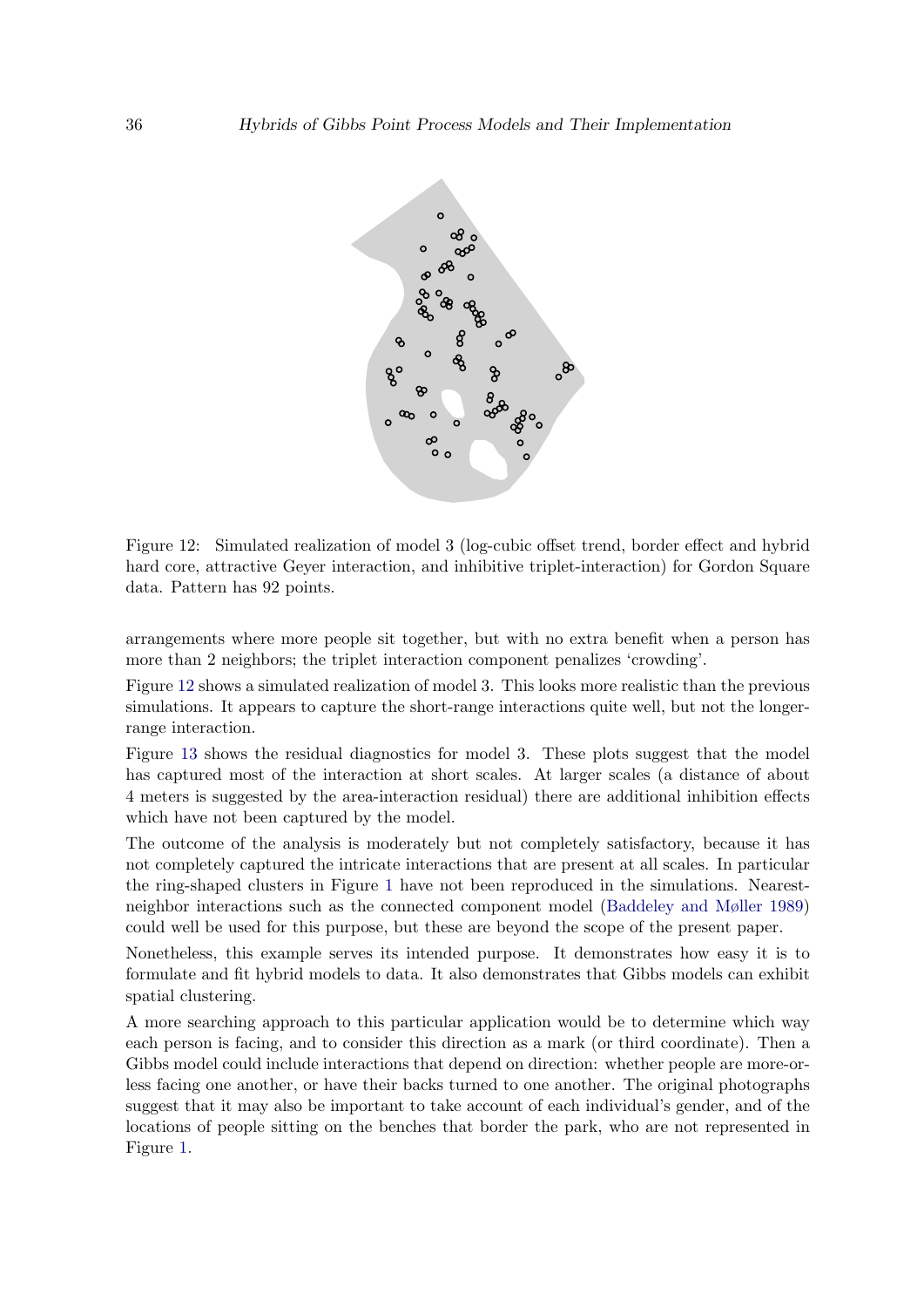

<span id="page-36-1"></span>Figure 13: Diagnostics for model 3 of the Gordon Square data. Top left: residual K-function; Top right: residual G-function; Bottom left: pseudoscore residual for area-interaction; Bottom right: pseudoscore residual for triplet-interaction.

### 12. Further commentary

### <span id="page-36-0"></span>Hybrids, mixtures and superpositions

Note that there is a distinction between hybrids, mixtures, and superpositions of point processes. In a *mixture* of two point processes  $X$  and  $Y$ , the resulting mixture process  $Z$  is either equal to **X** (with probability p) or equal to **Y** (with probability  $1-p$ ) where p is the mixture probability. In a superposition of two point processes  $X$  and  $Y$ , the superposition process  $Z$ is equal to  $X \cup Y$ , the union of the points of X and the points of Y. Typically X and Y are assumed to be independent.

These three concepts are different. Suppose  $X$  is a hard core process and  $Y$  is a Poisson process. The hybrid of  $X$  and  $Y$  is another hard core process. The mixture of  $X$  and  $Y$  has realizations that are either Poisson or hard core patterns. The superposition of  $X$  and  $Y$  is not a hard core process but does exhibit spatial inhibition. Thus, the hybrid, mixture, and superposition of  $X$  and  $Y$  are three different processes.

Superposition of independent point processes is a useful model in problems where the compo-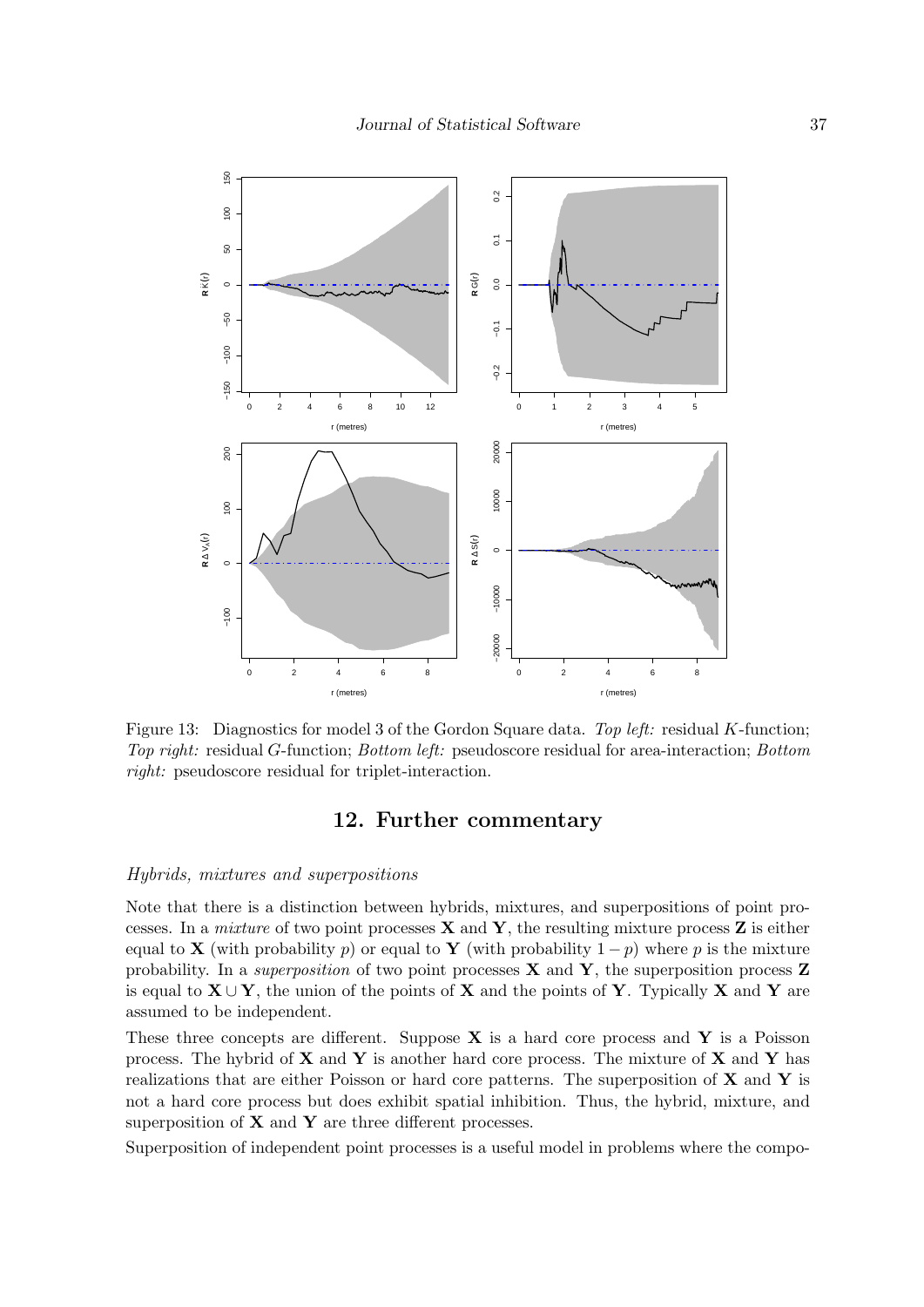nent processes must be separated, for example in order to recognize a minefield in the presence of noise [\(Cressie and Collins](#page-39-16) [2001;](#page-39-16) [Walsh and Raftery](#page-41-15) [2002,](#page-41-15) [2005\)](#page-41-16). It is not an appropriate description of point pattern data such as Figure [1.](#page-1-0)

A mixture of two Cox processes is again a Cox process: or in formal terms, the Cox processes are closed under mixtures. Similarly, Cox processes and independent cluster processes are closed under superposition. However, Cox and cluster processes are not closed under hybridization, and it would be useful to know more about hybrids of cluster processes.

#### Possible extensions

The approach of this paper extends to multitype point process models, where points are classified into several discrete types. This is beyond the scope of the present paper.

A pairwise interaction process  $(5)$  whose pair potential is a step function with m jumps, can be represented as the hybrid of  $m$  different Strauss process densities  $(7)$ . Similarly we might wish to represent a general pairwise interaction process as the hybrid of an infinite number of Strauss process densities. This requires a concept of 'continuous' hybridization.

Intuitively it is clear that the class of potential functions  $\log h$  (where h ranges over all unnormalized densities that are Ruelle stable) is a cone. Hybridization is a multilinear map on this cone. The map  $\log h \mapsto \log \lambda$  (where  $\lambda$  is the conditional intensity) is convex linear. The mathematical groundwork required to establish a theory of continuous hybridization is beyond the scope of this paper.

#### Computer vision applications

One approach to computer vision is to model the observed scene as a superposition of geometrical objects. Stochastic models of spatial arrangements of geometrical objects, based on point process models, can then be used to impose penalties on the more unlikely configurations (e.g., [Baddeley and van Lieshout](#page-38-14) [1992a,](#page-38-14)[b;](#page-38-15) [van Lieshout and Baddeley](#page-41-17) [1995\)](#page-41-17). The ability to construct more flexible point process models, especially multi-scale models, is therefore potentially valuable for computer vision, especially multiresolution vision problems.

### Acknowledgments

The pattern of people sitting in Gordon Square was first used as a hypothetical example of a point process exhibiting complex multi-scale interactions for teaching purposes by a colleague, Mark Lake (UCL), with further input from Enrico Crema, and we are grateful to both of them for further discussion and suggestions.

We thank Jianbao Chen and Gopalan Nair for informative discussion about the density [\(26\)](#page-14-0). We thank Mark Berman and the anonymous referees for their insightful comments.

### References

<span id="page-37-0"></span>Ambler GK (2002). Dominated Coupling from the Past and Some Extensions of the Area-Interaction Process. Ph.D. thesis, Department of Mathematics, University of Bristol.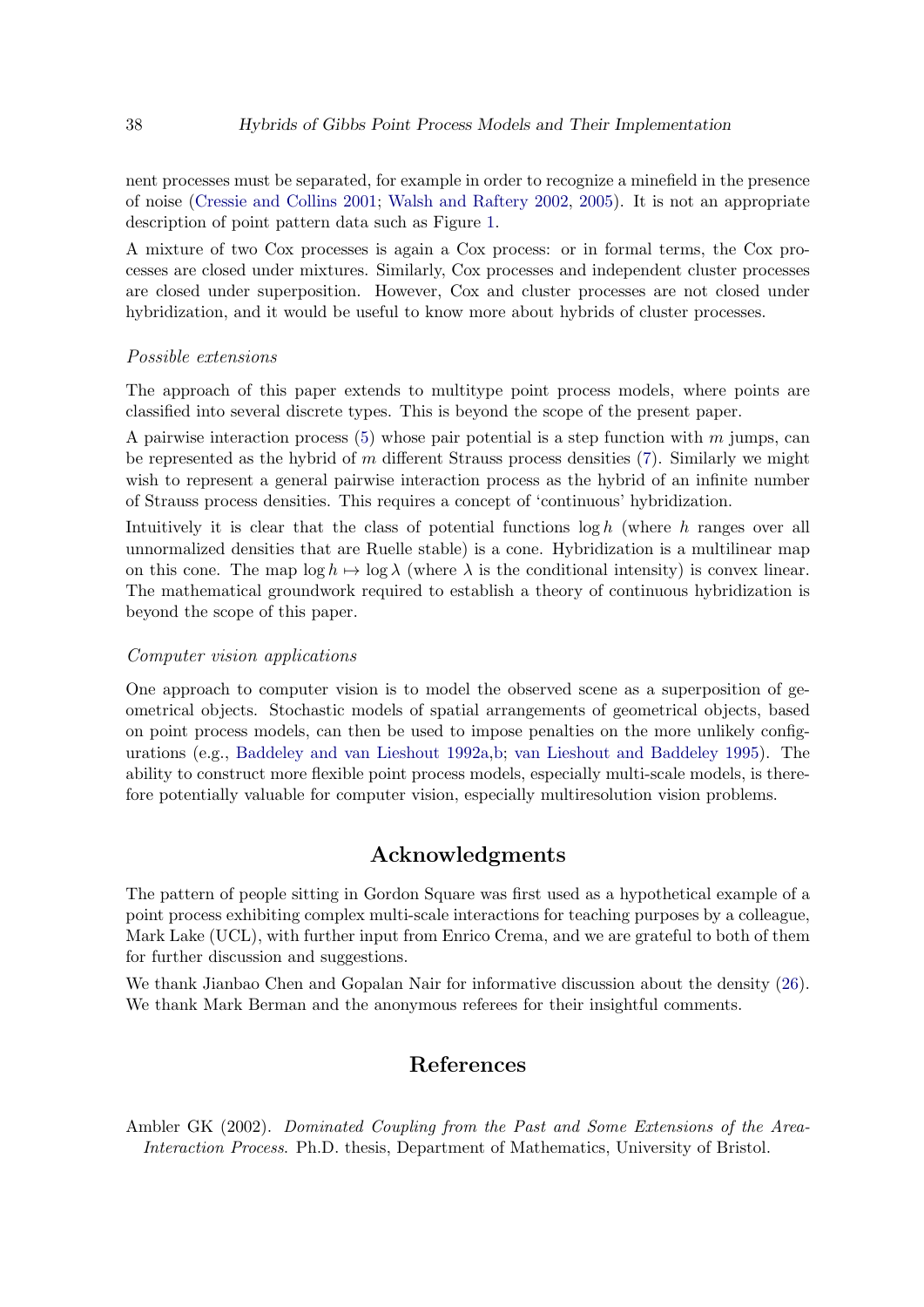- <span id="page-38-3"></span>Ambler GK, Silverman BW (2004). "Perfect Simulation of Spatial Point Processes Using Dominated Coupling from the Past with Application to a Multiscale Area-Interaction Process." Technical report, Department of Mathematics, University of Bristol. arXiv: 0903.2651v1 [stat.ME], URL <http://arXiv.org/abs/0903.2651v1>.
- <span id="page-38-7"></span>Assunção R (2003). "Score Tests for Pairwise Interaction Parameters of Gibbs Point Processes." Brazilian Journal of Probability and Statistics, 17(2), 169–178.
- <span id="page-38-12"></span>Baddeley A (2010). "Modelling Strategies." In AE Gelfand, PJ Diggle, M Fuentes, P Guttorp (eds.), Handbook of Spatial Statistics, chapter 20, pp. 339–369. CRC Press.
- <span id="page-38-10"></span>Baddeley A, Chang YM, Song Y (2012). "Leverage and Influence Diagnostics for Spatial Point Processes." Scandinavian Journal of Statistics, 40(1), 86–104.
- <span id="page-38-9"></span>Baddeley A, Møller J, Pakes AG (2008). "Properties of Residuals for Spatial Point Processes." The Annals of the Institute of Statistical Mathematics, 60(3), 627–649.
- <span id="page-38-4"></span>Baddeley A, Nair G (2012a). "Approximating the Moments of a Spatial Point Process." Stat,  $1(1), 18-30.$
- <span id="page-38-5"></span>Baddeley A, Nair G (2012b). "Fast Approximation of the Intensity of Gibbs Point Processes." Electronic Journal of Statistics, 6, 1155–1169.
- <span id="page-38-11"></span>Baddeley A, øller JM, Waagepetersen R (2000). "Non- and Semiparametric Estimation of Interaction in Inhomogeneous Point Patterns." Statistica Neerlandica, 54(3), 329–350.
- <span id="page-38-6"></span>Baddeley A, Rubak E, Møller J (2011). "Score, Pseudo-Score and Residual Diagnostics for Spatial Point Process Models." Statistical Science, 26(4), 613-646.
- <span id="page-38-0"></span>Baddeley A, Turner R (2000). "Practical Maximum Pseudolikelihood for Spatial Point Patterns." Australian and New Zealand Journal of Statistics, 42(3), 283–322.
- <span id="page-38-2"></span>Baddeley A, Turner R (2005). "spatstat: An R Package for Analyzing Spatial Point Patterns." Journal of Statistical Software, 12(6), 1-42. URL <http://www.jstatsoft.org/v12/i06/>.
- <span id="page-38-1"></span>Baddeley A, Turner R (2006). "Modelling Spatial Point Patterns in R." In A Baddeley, P Gregori, J Mateu, R Stoica, D Stoyan (eds.), Case Studies in Spatial Point Pattern Modelling, number 185 in Lecture Notes in Statistics, pp. 23–74. Springer-Verlag.
- <span id="page-38-8"></span>Baddeley A, Turner R, Møller J, Hazelton M (2005). "Residual Analysis for Spatial Point Processes." Journal of the Royal Statistical Society B, 67(5), 617–666.
- <span id="page-38-13"></span>Baddeley AJ, Møller J (1989). "Nearest-Neighbour Markov Point Processes and Random Sets." International Statistical Review, 57(2), 89–121.
- <span id="page-38-14"></span>Baddeley AJ, van Lieshout MNM (1992a). "ICM for Object Recognition." In Y Dodge, J Whittaker (eds.), COMPSTAT – Proceedings in Computational Statistics, pp. 271–286. Physica-Verlag, Heidelberg.
- <span id="page-38-15"></span>Baddeley AJ, van Lieshout MNM (1992b). "Object Recognition Using Markov Spatial Processes." In Proceedings of the 11th IAPR International Conference on Pattern Recognition, volume 2, pp. 136–139. IEEE Computer Society Press. Conference B: Pattern Recognition Methodology and Systems.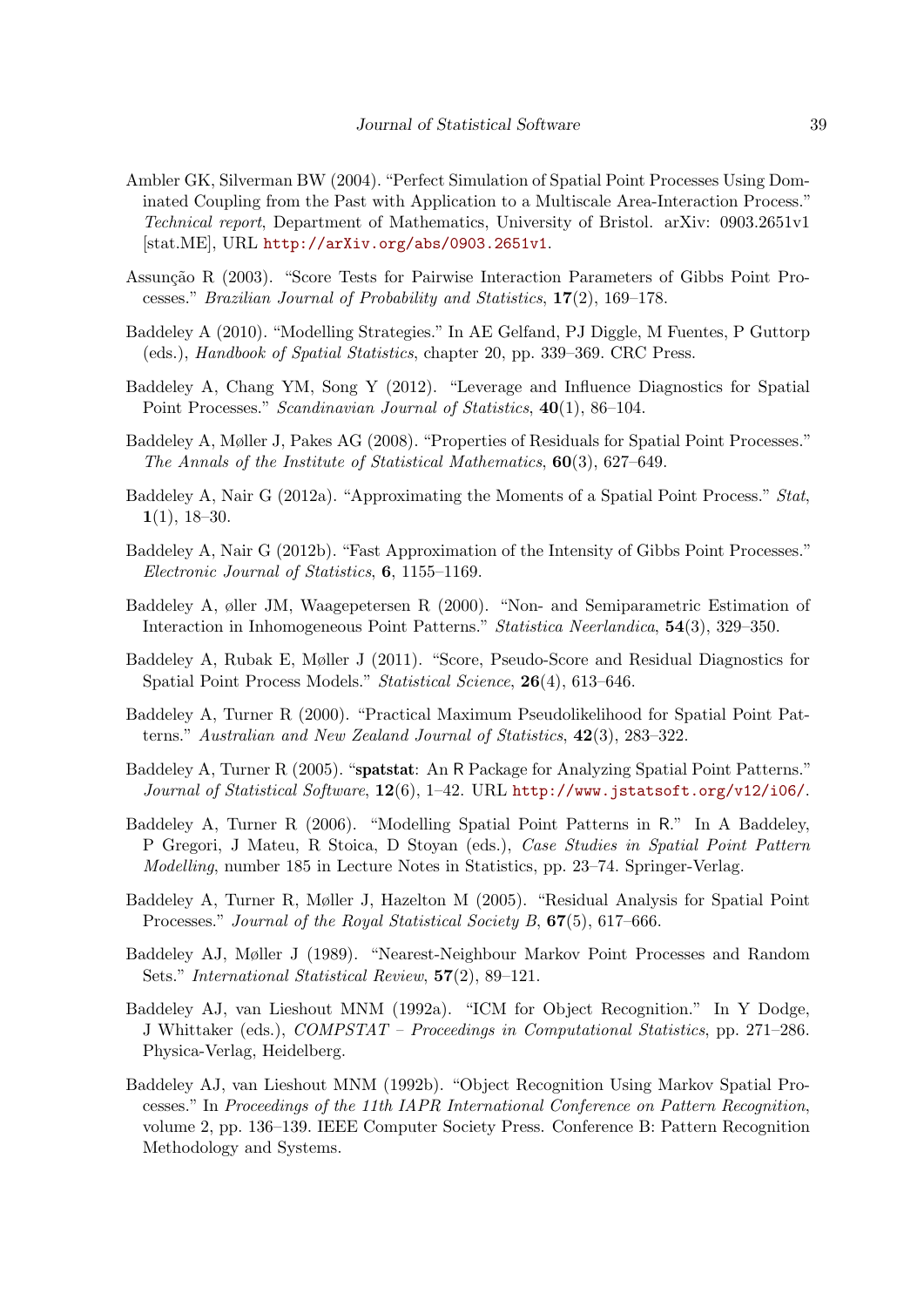- <span id="page-39-3"></span>Baddeley AJ, van Lieshout MNM (1995). "Area-Interaction Point Processes." The Annals of the Institute of Statistical Mathematics, 47(4), 601–619.
- <span id="page-39-4"></span>Barndorff-Nielsen OE (1978). Information and Exponential Families in Statistical Theory. John Wiley & Sons.
- <span id="page-39-13"></span>Baxter JC (1970). "Interpersonal Spacing in Natural Settings." Sociometry, 33(4), 444–456.
- <span id="page-39-15"></span>Berman M, Diggle P (1989). "Estimating Weighted Integrals of the Second-Order Intensity of a Spatial Point Process." Journal of the Royal Statistical Society B, 51(1), 81–92.
- <span id="page-39-7"></span>Berman M, Turner TR (1992). "Approximating Point Process Likelihoods with GLIM." Journal of the Royal Statistical Society C,  $41(1)$ ,  $31-38$ .
- <span id="page-39-9"></span>Berthelsen KK, Møller J (2002). "A Primer on Perfect Simulation for Spatial Point Processes." Bulletin of the Brazilian Mathematical Society, 33, 351–367.
- <span id="page-39-10"></span>Berthelsen KK, Møller J (2003). "Likelihood and Non-Parametric Bayesian MCMC Inference for Spatial Point Processes Based on Perfect Simulation and Path Sampling." Scandinavian Journal of Statistics, 30, 549–564.
- <span id="page-39-5"></span>Besag J (1977). "Some Methods of Statistical Analysis for Spatial Data." *Bulletin of the* International Statistical Institute, 47, 77–91.
- <span id="page-39-12"></span>Binford LR (1978). "Dimensional Analysis of Behavior and Site Structure: Learning from an Eskimo Hunting Stand." American Antiquity, 43, 330–61.
- <span id="page-39-11"></span>Blankholm HP (1991). Intrasite Spatial Analysis in Theory and Practice. Aarhus University Press, Aarhus.
- <span id="page-39-8"></span>Coeurjolly JF, Rubak E (2012). "Fast Covariance Estimation for Innovations Computed from a Spatial Gibbs Point Process." Technical Report 3, Centre for Stochastic Geometry and Bioimaging, Aarhus, Denmark.
- <span id="page-39-16"></span>Cressie N, Collins LB (2001). "Patterns in Spatial Point Locations: Local Indicators of Spatial Association in a Minefield with Clutter." Naval Research Logistics, 48(5), 333–347.
- <span id="page-39-2"></span>Diggle PJ (1983). Statistical Analysis of Spatial Point Patterns. Academic Press, London.
- <span id="page-39-14"></span>Diggle PJ (1985). "A Kernel Method for Smoothing Point Process Data." Journal of the Royal Statistical Society C, 34, 138–147.
- <span id="page-39-0"></span>Diggle PJ (2003). Statistical Analysis of Spatial Point Patterns. 2nd edition. Hodder Arnold, London.
- <span id="page-39-1"></span>Geyer CJ (1999). "Likelihood Inference for Spatial Point Processes." In OE Barndorff-Nielsen, WS Kendall, MNM van Lieshout (eds.), Stochastic Geometry: Likelihood and Computation, chapter 3, pp. 79–140. Chapman and Hall/CRC.
- <span id="page-39-6"></span>Geyer CJ (2009). "Likelihood Inference in Exponential Families and Directions of Recession." Electronic Journal of Statistics, 3, 259–289.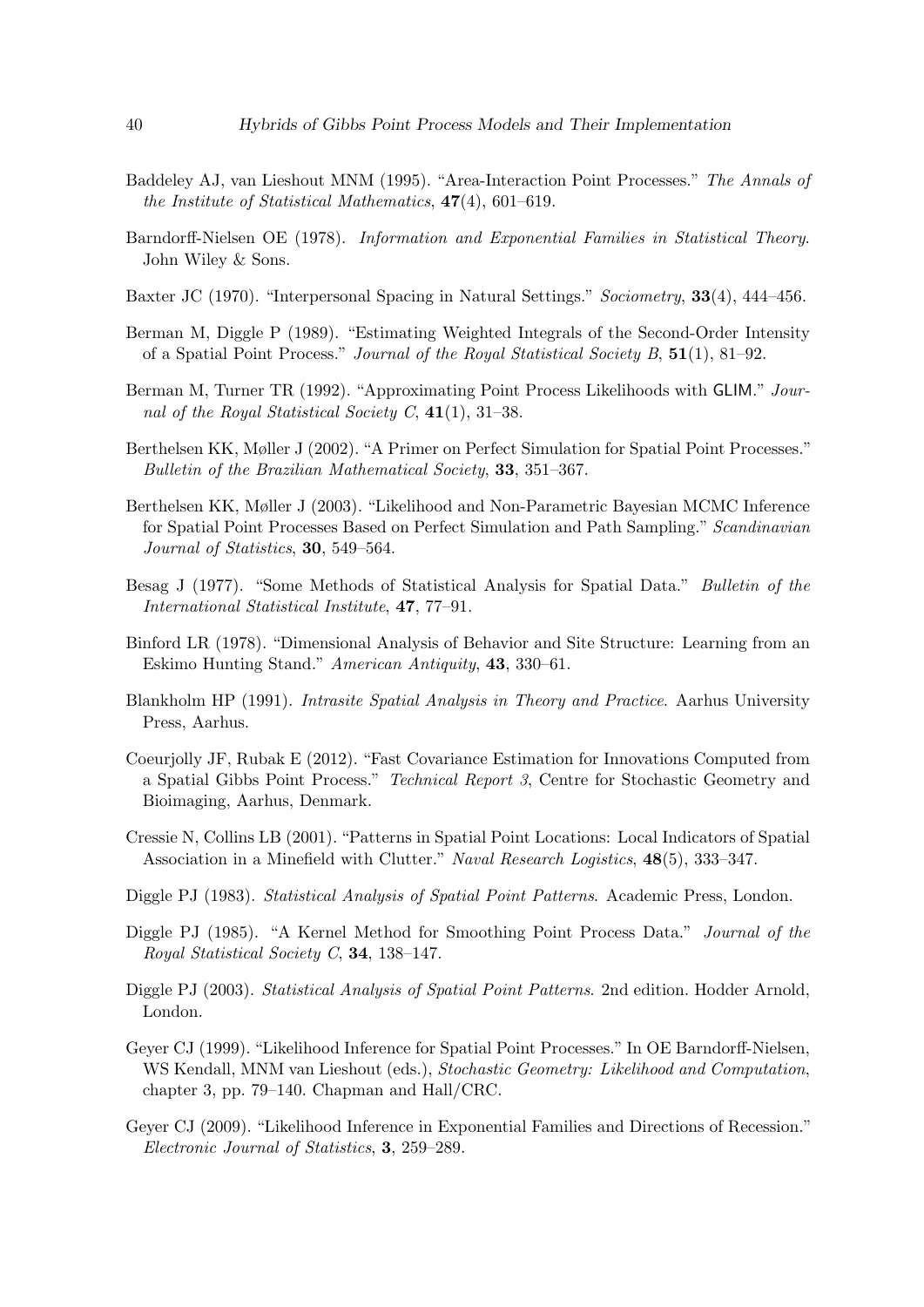- <span id="page-40-1"></span>Geyer CJ, Møller J (1994). "Simulation Procedures and Likelihood Inference for Spatial Point Processes." Scandinavian Journal of Statistics, 21(4), 359–373. ISSN 0303-6898.
- <span id="page-40-15"></span>Hall ET (1966). The Hidden Dimension. Doubleday, New York.
- <span id="page-40-7"></span>Handcock MS, Morris M (1999). Relative Distribution Methods in the Social Sciences. Springer-Verlag.
- <span id="page-40-3"></span>Heikkinen J, Penttinen A (1999). "Bayesian Smoothing in the Estimation of the Pair Potential Function of Gibbs Point Processes." Bernoulli, 5(6), 1119–1136.
- <span id="page-40-16"></span>Hendrick C, Giesen M, Coy S (1974). "The Social Ecology of Free Seating Arrangements in a Small Group Interaction Context." Sociometry, 37(2), 262–274.
- <span id="page-40-13"></span>Hietala HJ (ed.) (1984). Intrasite Spatial Analysis in Archaeology. New Directions in Archaeology. Cambridge University Press, Cambridge.
- <span id="page-40-14"></span>Hodder I, Orton C (1976). Spatial Analysis in Archaeology. New Studies in Archaeology. Cambridge University Press, Cambridge.
- <span id="page-40-11"></span>Huang F, Ogata Y (1999). "Improvements of the Maximum Pseudo-Likelihood Estimators in Various Spatial Statistical Models." Journal of Computational and Graphical Statistics, 8(3), 510–530.
- <span id="page-40-2"></span>Illian J, Penttinen A, Stoyan H, Stoyan D (2008). Statistical Analysis and Modelling of Spatial Point Patterns. John Wiley & Sons, Chichester.
- <span id="page-40-10"></span>Jensen JL, Künsch HR (1994). "On Asymptotic Normality of Pseudo Likelihood Estimates for Pairwise Interaction Processes." The Annals of the Institute of Statistical Mathematics, 46(3), 475–486.
- <span id="page-40-9"></span>Jensen JL, Møller J (1991). "Pseudolikelihood for Exponential Family Models of Spatial Point Processes." The Annals of Applied Probability, 1(3), 445–461.
- <span id="page-40-4"></span>Jones JE (1924). "On the Determination of Molecular Fields. II. From the Equation of State of a Gas." Proceedings of the Royal Society of London A, 106(738), 463–477.
- <span id="page-40-0"></span>Kelly FP, Ripley BD (1976). "A Note on Strauss's Model for Clustering." *Biometrika*, **63**(2), 357–360.
- <span id="page-40-12"></span>Kendall WS, Møller J (2000). "Perfect Simulation Using Dominating Processes on Ordered Spaces, with Application to Locally Stable Point Processes." Advances in Applied Probability,  $32(3)$ ,  $844-865$ .
- <span id="page-40-6"></span>Kendall WS, van Lieshout MNM, Baddeley AJ (1999). "Quermass-Interaction Processes: Conditions for Stability." Advances in Applied Probability, 31(2), 315–342.
- <span id="page-40-5"></span>Klein W (1982). "Potts-Model Formulation of Continuum Percolation." Physical Review B, 26(5), 2677–2678.

<span id="page-40-8"></span>Küchler U, Sørensen M (1997). Exponential Families of Stochastic Processes. Springer-Verlag.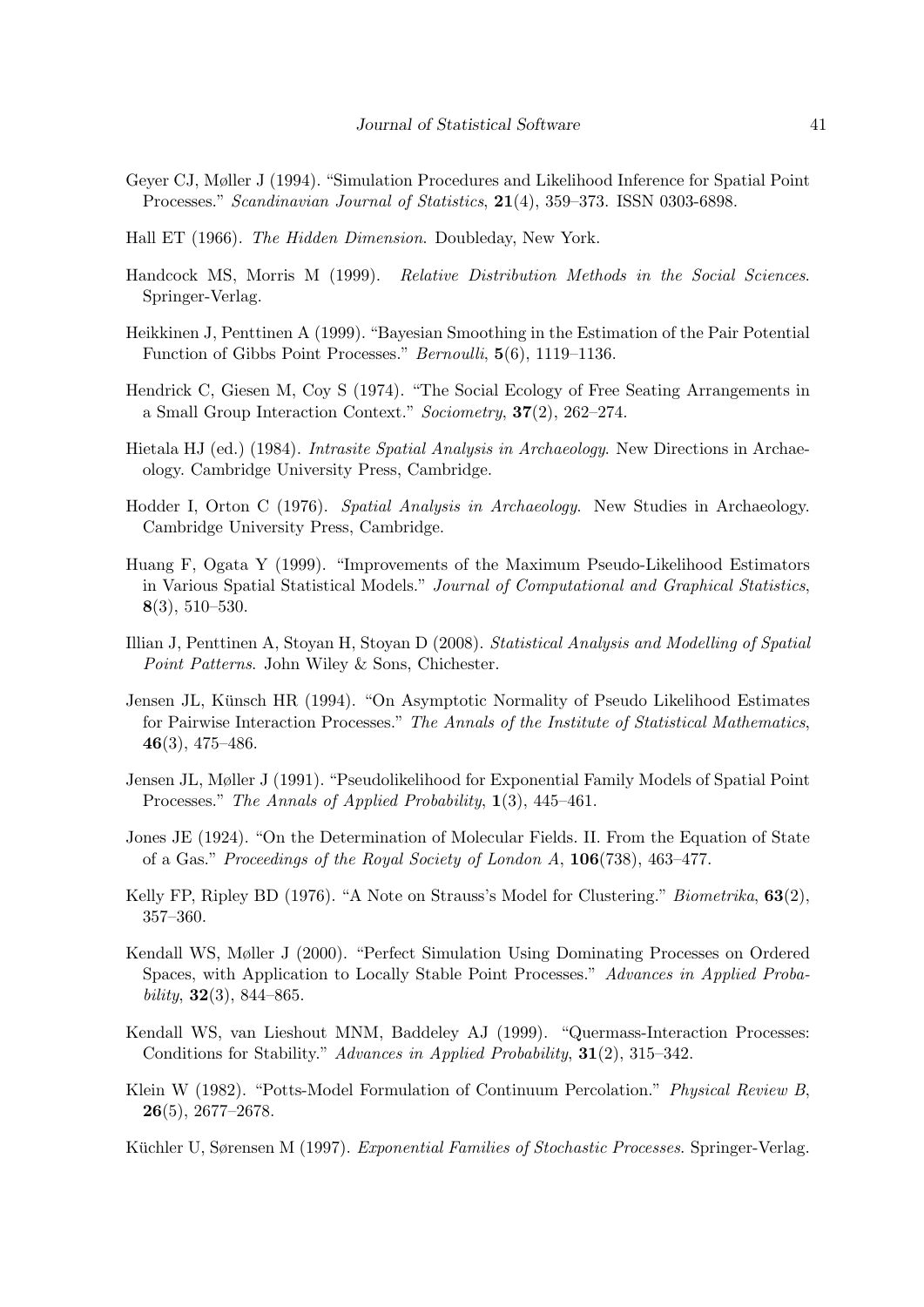- <span id="page-41-10"></span>Mateu J, Montes F (2001a). "Likelihood Inference for Gibbs Processes in the Analysis of Spatial Point Processes." International Statistical Review, 69(1), 81–104.
- <span id="page-41-11"></span>Mateu J, Montes F (2001b). "Pseudo-Likelihood Inference for Gibbs Processes with Exponential Families through Generalized Linear Models." Statistical Inference for Stochastic Processes, 4(2), 125–154.
- <span id="page-41-0"></span>Møller J, Waagepetersen RP (2004). Statistical Inference and Simulation for Spatial Point Processes. Chapman and Hall/CRC, Boca Raton.
- <span id="page-41-14"></span>Neyman J, Scott EL (1958). "Statistical Approach to Problems of Cosmology." Journal of the Royal Statistical Society B,  $20(1)$ , 1–43.
- <span id="page-41-2"></span>Picard N, Bar-hen A, Mortier F, Chadoeuf J (2009). "The Multi-Scale Marked Area-Interaction Point Process: A Model for the Spatial Pattern of Trees." Scandinavian Journal of Statistics,  $36(1)$ ,  $23-41$ .
- <span id="page-41-1"></span>R Core Team (2013). R: A Language and Environment for Statistical Computing. R Foundation for Statistical Computing, Vienna, Austria. URL <http://www.R-project.org/>.
- <span id="page-41-8"></span>Ripley BD (1976). "The Second-Order Analysis of Stationary Point Processes." Journal of Applied Probability,  $13(2)$ ,  $255-266$ .
- <span id="page-41-4"></span>Ripley BD, Kelly FP (1977). "Markov Point Processes." Journal of the London Mathematical Society,  $15(1)$ ,  $188-192$ .
- <span id="page-41-12"></span>Robinson GM (1998). Methods and Techniques in Human Geography. John Wiley & Sons, New York.
- <span id="page-41-6"></span>Rowlinson JS (1980). "Penetrable Sphere Models of Liquid-Vapor Equilibrium." Advances in Chemical Physics, 41, 1–57.
- <span id="page-41-5"></span>Ruelle D (1969). Statistical Mechanics: Rigorous Results. W.A. Benjamin, Reading, Mass.
- <span id="page-41-13"></span>Sommer R (1966). Personal Space. Prentice-Hall, Englewood Cliffs.
- <span id="page-41-3"></span>Strauss DJ (1975). "A Model for Clustering." Biometrika, 62(2), 467–475.
- <span id="page-41-17"></span>van Lieshout MNM, Baddeley AJ (1995). "Markov Chain Monte Carlo Methods for Clustering of Image Features." In Image Processing and its Applications, Conference Publication no. 410, pp. 241–245. IEE.
- <span id="page-41-7"></span>van Lieshout MNM, Molchanov IS (1998). "Shot Noise Weighted Processes: A New Family of Spatial Point Processes." Stochastic Models, 14(3), 715–734.
- <span id="page-41-15"></span>Walsh DCI, Raftery AE (2002). "Detecting Mines in Minefields with Linear Characteristics."  $Technometrics, 44(1), 34-44.$
- <span id="page-41-16"></span>Walsh DCI, Raftery AE (2005). "Classification of Mixtures of Spatial Point Processes via Partial Bayes Factors." Journal of Computational and Graphical Statistics, 14(1), 139–154.
- <span id="page-41-9"></span>Wei BC (1998). Exponential Family Nonlinear Models. Springer-Verlag.